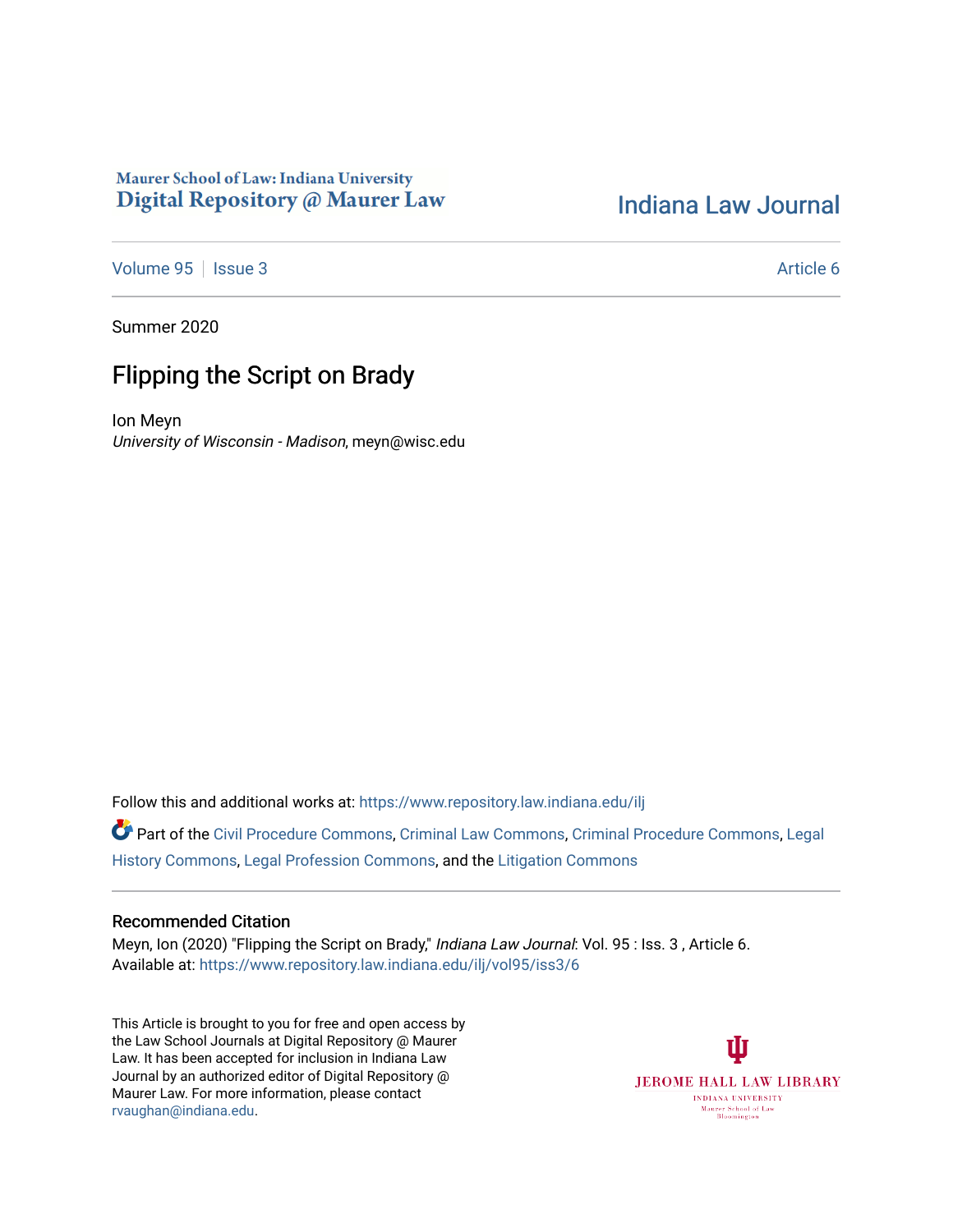# Flipping the Script on Brady

# ION MEYN\*

Brady v. Maryland imposes a disclosure obligation on the prosecutor and, for this reason, is understood to burden the prosecutor. This Article asks whether Brady also benefits the prosecutor, and if so, how and to what extent does it accomplish this?

This Article first considers Brady's structural impact—how the case influenced broader dynamics of litigation. Before Brady, legislative reform transformed civil and criminal litigation by providing pretrial information to civil defendants but not to criminal defendants. Did this disparate treatment comport with due process? Brady arguably answered this question by brokering a compromise: in exchange for imposing minor obligations on the prosecutor at trial, the Court signaled to the prosecutor that to withhold information before trial does not violate due process.

This Article also explores Brady's narrative treatment. This Article contends that the narrative that Brady imposes a significant burden on prosecutors, despite scholarly efforts to move past it, is pervasive. This narrative of prosecutorial burden confers unearned legitimacy to case outcomes. This Article finally examines how prosecutorial interests have deployed Brady politically, focusing on how the Department of Justice has wielded the Brady obligation to deflect political attempts to expand pretrial discovery.

In the attempt to provide a fuller account of the case's benefits and burdens on litigants, this Article suggests the possibility that Brady can also be viewed as a prosecutorial ally. This Article uses this possibility as an opportunity to consider alternative approaches to assessing whether the criminal pretrial procedural regime comports with due process.

 <sup>\*</sup> Assistant Professor, University of Wisconsin Law School. The author is grateful to those who provided close review, including Alafair Burke, Keith Findley, Brandon Garrett, Carissa Hessick, Alexandra Huneeus, Eisha Jain, Cecilia Klingele, Gerald Leonard, Daniel McConkie, Daniel Medwed, Justin Murray, Eve Brensike Primus, David Schwartz, Miriam Seifter, Jonathan Witmer-Rich, and Ronald Wright. The author expresses special thanks for the research assistance of Rachel Dykema and Farah Famouri.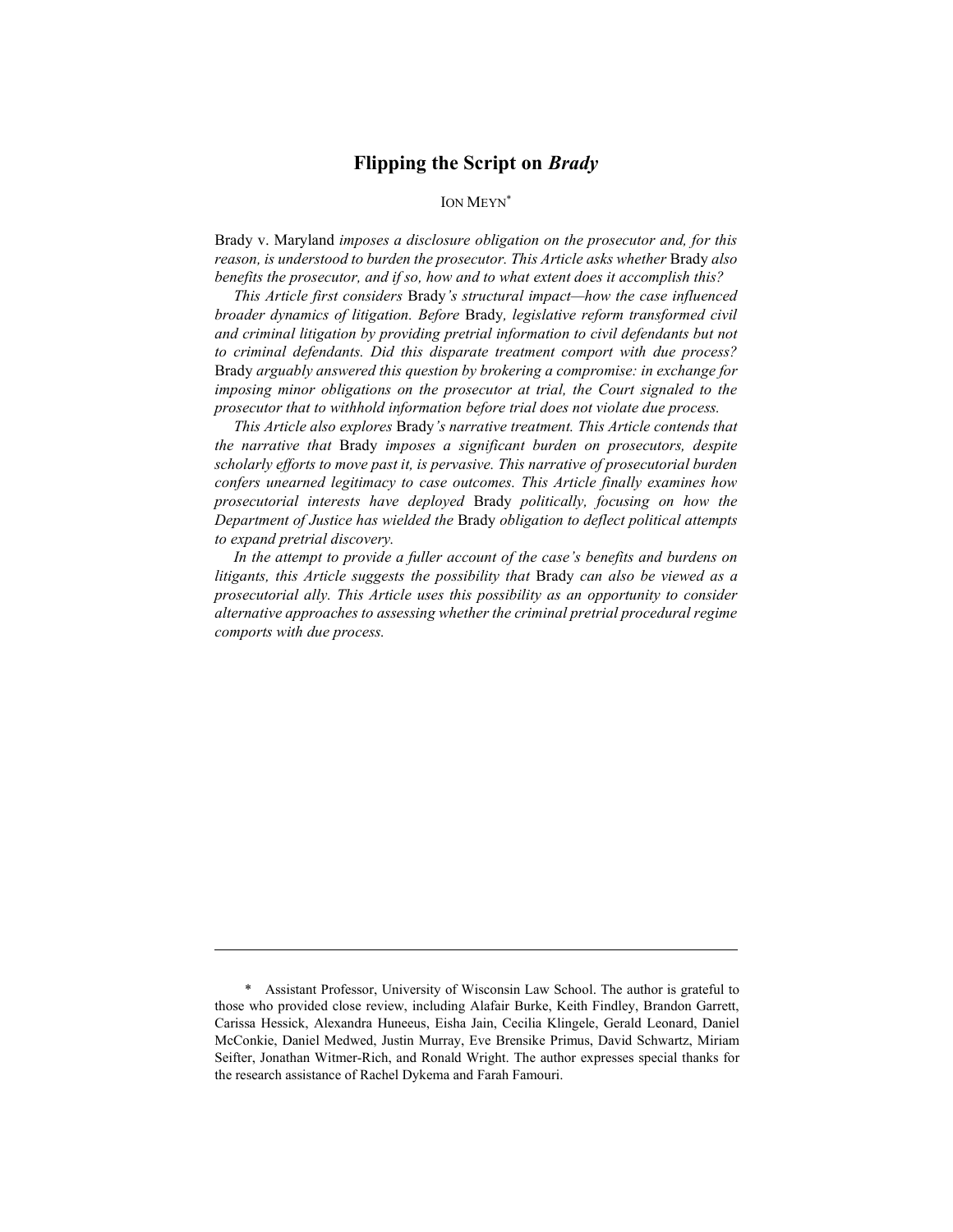#### 884 INDIANA LAW JOURNAL [Vol. 95:883]

#### **CONTENTS**

| A.                                                                              |  |
|---------------------------------------------------------------------------------|--|
| Brady in a Broader Context, a Momentous Impact  890<br>В.                       |  |
| 1. The Transformation of Litigation After Mooney 890                            |  |
| 2. The Court in <i>Brady</i> Ignores the Procedural Transfer of Power to the    |  |
|                                                                                 |  |
|                                                                                 |  |
| BRADY, ASSESSING THE BENEFITS TO THE PROSECUTOR  896<br>П.                      |  |
| Structural Benefits: The Constitutional Validation of Pretrial Power. 897<br>A. |  |
| Narrative Benefits: Legitimizing the Prosecutor's Role  900<br>В.               |  |
| Political Benefits: A Shield Against Legislative Efforts to Expand<br>C.        |  |
|                                                                                 |  |
|                                                                                 |  |
|                                                                                 |  |
| III. ADDRESSING DUE PROCESS QUESTIONS NOT ADDRESSED BY BRADY 913                |  |
| A.                                                                              |  |
| В.                                                                              |  |
|                                                                                 |  |

#### **INTRODUCTION**

Brady v. Maryland, a landmark case in the criminal procedure canon, will confound those who attempt to frame it. The case's command—that a prosecutor must turn over material information favorable to a defendant<sup>1</sup>-has left a legacy of contestation. Some celebrate the case for announcing a bold vision of due process.<sup>2</sup> Others lament that a conservative doctrinal countermand dashed any potential.<sup>3</sup>

1. Brady v. Maryland, 373 U.S. 83, 87 (1963).

 2. JOSHUA DRESSLER & GEORGE THOMAS, CRIMINAL PROCEDURE: PRINCIPLES, POLICIES, AND PERSPECTIVES 892 (5th ed. 2013) ("The Court's first constitutional discovery case was a 'shot heard 'round the world.'"); RUSSELL L. WEAVER, LESLIE W. ABRAMSOM, RONALD BACIGAL, JOHN M. BURKOFF, CATHERINE HANCOCK, DONALD E. LIVELY & JANET C. HOEFFEL, CRIMINAL PROCEDURE: CASES: PROBLEMS & EXERCISES 888 (3d ed. 2007) ("Brady's due process obligation to disclose exculpatory evidence overrides any limitations on discovery provided for by a jurisdiction's discovery statutes or rules."). Justice Marshall would assert the "original theory and promise of Brady" was to be as broad as the duty of the prosecutor to disclose all evidence in his files that "might reasonably be considered favorable" to the defendant's case. United States v. Bagley, 473 U.S. 667, 702 (1985).

 3. Bennett L. Gershman, Reflections on Brady v. Maryland, 47 S. TEX. L. REV. 685, 686 (2006) ("Reflecting on this landmark decision forty-three years later, one is struck by the dissonance between Brady's grand expectations to civilize U.S. criminal justice and the grim reality of its largely unfulfilled promise."); Daniel S. Medwed, Brady's Bunch of Flaws, 67 WASH. & LEE L. REV. 1533, 1535-36 (2010) (arguing that subsequent Brady decisions have failed to live up to the ideals of the original decision); Colin Starger, *Expanding Stare Decisis:* The Role of Precedent in the Unfolding Dialectic of Brady v. Maryland, 46 LOY. L.A. L. REV.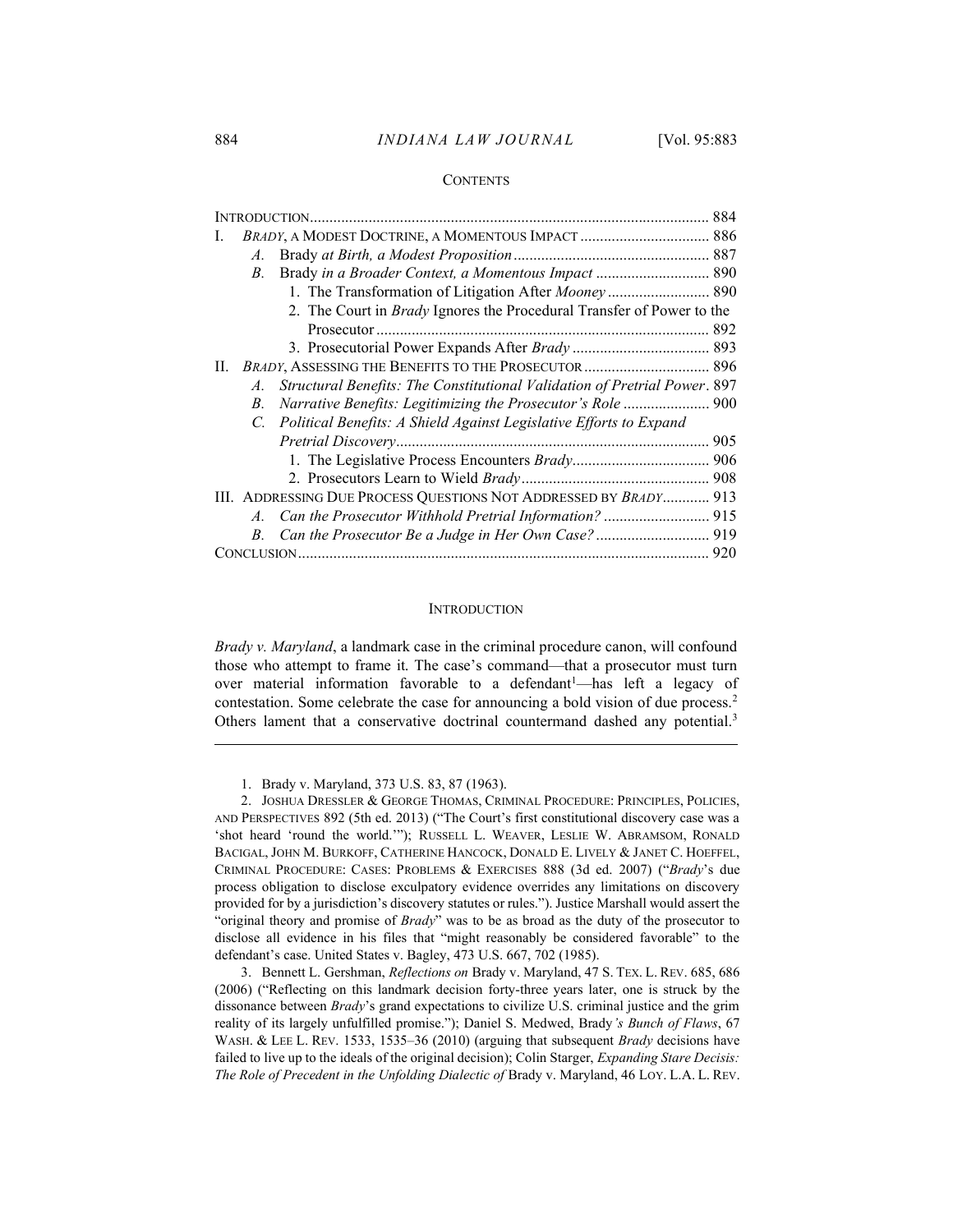Almost all commentators perceive the case as a benefit to the defendant and a burden to the prosecutor. But might *Brady* also confer certain benefits to prosecutors? This Article recasts *Brady* as a potential prosecutorial ally in important respects, raising new questions over the doctrine's ability to ensure due process in criminal disputes.

One benefit that Brady conferred to prosecutors is structural in nature. Under common law, civil and criminal disputes shared a similar procedural template. Before *Brady* was decided, a federal effort was launched to reform civil litigation.<sup>4</sup> The transformative result simplified pleading, permitted joinder of claims, and created a pretrial discovery phase.<sup>5</sup> The federal reform effort then took up *criminal* litigation with a proposal that mirrored the civil template.<sup>6</sup> But the final draft did not include pretrial discovery for criminal disputes. Did a system that afforded pretrial information to *civil* defendants, but not to *criminal* defendants, comport with due process?

This Article argues that *Brady* implicitly resolved this question. By constraining due process review to the trial moment, *Brady* fortified prosecutorial power over the distribution of information during pretrial proceedings, where virtually all cases (ninety-five percent) resolve.<sup>7</sup> As to the five percent of criminal cases that advance to trial, defendants in those cases have no constitutional right to any pretrial disclosures—however essential such information might be to preparing for trial. In carving out an unused space (trial) to constitutionally insist on prosecutorial disclosure, the Court signaled that the pretrial record was free from constitutional scrutiny. Under this view, Brady can be understood to have validated the larger procedural project in the late 1930s and early 1940s to reform litigation, a restructuring that significantly favored prosecutorial interests.

Another benefit that Brady confers to prosecutorial interests is narrative. Narratives generated in law school curriculum, scholarship, and popular accounts portray *Brady* to impose on the prosecutor a duty to do damage to her own case.<sup>8</sup>

 8. See, e.g., Scott E. Sundby, Fallen Superheroes and Constitutional Mirages: The Tale of Brady v. Maryland, 33 MCGEORGE L. REV. 643, 643–44 (2002) ("Brady is often heralded as the Supreme Court case that granted the criminally accused a constitutional right to discovery. . . . Certainly when I first started teaching *Brady*, I taught it from this heroic viewpoint.").

<sup>77 (2012).</sup> 

<sup>4.</sup> Stephen N. Subrin, How Equity Conquered Common Law: The Federal Rules of Civil Procedure in Historical Perspective, 135 U. PA. L. REV. 909, 961 (1987).

<sup>5.</sup> *Id.* at 923-34.

 <sup>6.</sup> Ion Meyn, Why Civil and Criminal Procedure Are So Different: A Forgotten History, 86 FORDHAM L. REV. 697, 706–07 (2017).

 <sup>7.</sup> See RICK JONES, GERALD B. LEFCOURT, BARRY J. POLLACK, NORMAN L. REIMER & KYLE O'DOWD, NAT'L ASS'N OF CRIMINAL DEF. LAWYERS, THE TRIAL PENALTY: THE SIXTH AMENDMENT RIGHT TO TRIAL AND HOW TO SAVE IT 14, 62 n.2 (2018), https://www.nacdl.org /getattachment/95b7f0f5-90df-4f9f-9115-520b3f58036a/the-trial-penalty-the-sixth-amendme nt-right-to-trial-on-the-verge-of-extinction-and-how-to-save-it.pdf [https://perma.cc/6DCC-W6PJ] (finding that approximately ninety-seven percent of federal criminal cases are resolved before trial); Erica Goode, Stronger Hands for Judges in the 'Bazaar' of Plea Deals, N.Y. TIMES (Mar. 22, 2012), https://www.nytimes.com/2012/03/23/us/stronger-hand-for-judgesafter-rulings-on-plea-deals.html [https://perma.cc/2Z55-NGBW] (reporting that "97 percent of federal cases and 94 percent of state cases end in plea bargains").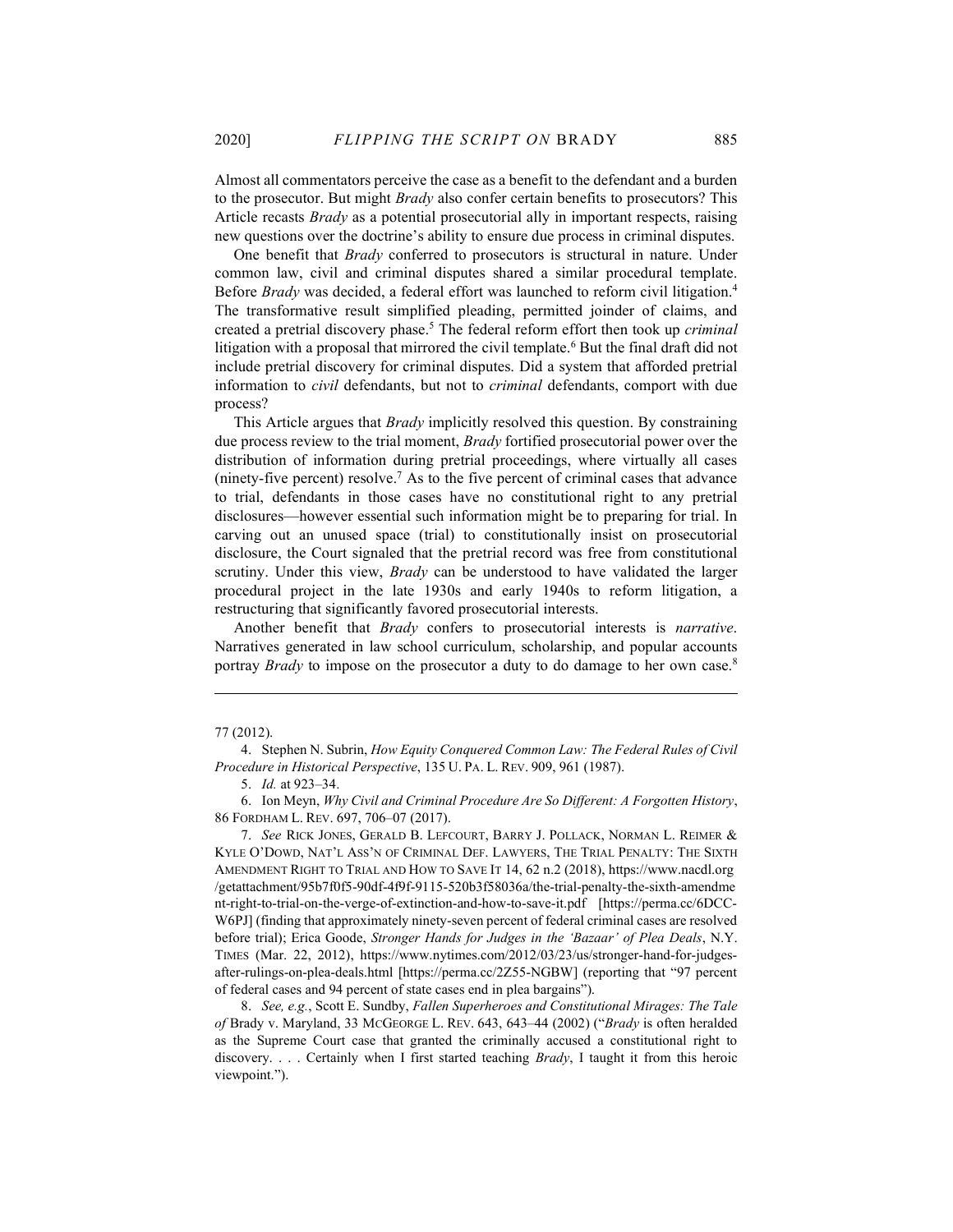Portraying Brady as requiring a self-inflicted wound enhances the image of the prosecutor as a minister of justice who searches for the truth, and not for any particular result. This portrayal helps conceal the reality that the prosecutor has license to engage in truth-suppressing tactics during the pretrial period. Often portrayed as a game-changing doctrine that reflects a special concern for due process in the criminal arena, an inflated narrative distributes significant benefits to prosecutorial interests in conferring legitimacy, however unearned, to outcomes.

This Article also examines a *political* use of the case that has furthered prosecutorial interests. In individual cases, prosecutors will always argue Brady is limited to trial, and the Court has agreed. Despite this agreement that Brady does not apply to pretrial proceedings, in the political arena, prosecutorial interests have argued that the Brady burden should protect them against legislative efforts to expand pretrial discovery. In this way, prosecutors not only have relied on Brady to limit the constitutional review of information to the trial phase but have effectively deployed Brady to beat back legislative proposals to expand pretrial discovery.

In identifying how *Brady* has potentially distributed benefits to prosecutorial interests, this Article is situated within scholarship that questions how rights, within political and social contexts, can work to reinforce entrenched power.<sup>9</sup> In providing a lens to understand Brady not just as a check on executive power but also as a doctrine of executive empowerment, this Article questions prevailing explanations of Brady's role in criminal disputes, and it further questions whether the Court's present approach adequately addresses process concerns in criminal disputes.

In Part I, this Article turns to Brady's origin story, examining its doctrinal roots and how the legal community initially received the case. This Part also seeks to situate Brady within the political context: the case followed political reform that dramatically altered litigation and increased prosecutorial power. Part II considers the structural, narrative, and political implications of *Brady* that potentially distribute benefits to prosecutorial interests. Part III uses the possibility that *Brady* is a prosecutorial ally to consider alternative approaches to assessing whether the criminal pretrial procedural regime comports with due process.

#### I. BRADY, A MODEST DOCTRINE, A MOMENTOUS IMPACT

Decided in 1963, Brady announced a prosecutor must disclose evidence "favorable" to the defendant and "material" to the case.<sup>10</sup> Brady is considered a landmark due process case. *Brady's* vague language is subject to contestation, though

 <sup>9.</sup> See, e.g., DAVID COLE, NO EQUAL JUSTICE: RACE AND CLASS IN THE AMERICAN CRIMINAL JUSTICE SYSTEM 3 (1999); RISA L. GOLUBOFF, THE LOST PROMISE OF CIVIL RIGHTS (2007); Derrick Bell, Brown v. Board of Education and the Interest-Convergence Dilemma, 93 HARV. L. REV. 518 (1980); Paul Butler, The System Is Working the Way It Is Supposed To: The Limits of Criminal Justice Reform, 104 GEO. L.J. 1419, 1425–26 (2016); Lani Guinier, From Racial Liberalism to Racial Literacy: Brown v. Board of Education and the Interest-Divergence Dilemma 91 J. AM. HIST. 1 (2006); Alice Ristroph, Power-Conferring Criminal Procedure (2019) (unpublished manuscript) (on file with author) (revealing how a constitutional right has a power-conferring nature—that is, in creating a zone of regulation, the Court facilitates the exercise of state power within these constraints).

 <sup>10.</sup> Brady, 373 U.S. at 87.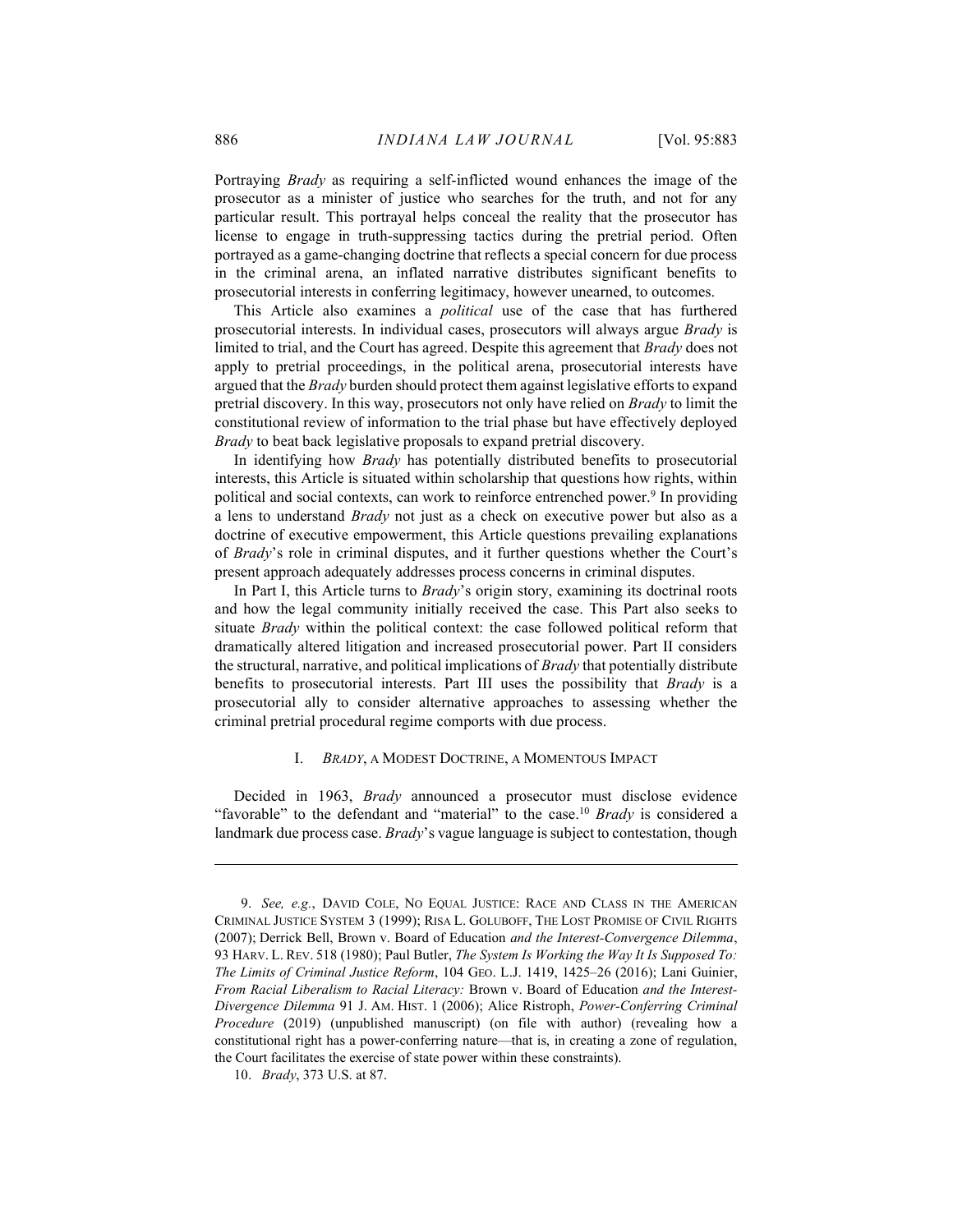much of the debate surrounding *Brady*'s meaning and importance is of a recent vintage. As post-conviction litigation took on new significance with a growing innocence movement, *Brady*'s visibility increased, as did scrutiny.<sup>11</sup> Some viewed Brady's disclosure obligations to be significant, early enough, and readily enforced by prosecutors exercising their role as ministers of justice.<sup>12</sup> Others identified features of Brady that diluted its effectiveness.<sup>13</sup> However disparate these voices are in assessing Brady, there is widespread agreement that the doctrine was designed to burden the prosecutor. Left undertheorized is the consideration that *Brady* also operated to benefit prosecutorial interests. To examine this possibility, it is beneficial to step away from the current debates and to consider *Brady*'s origin story.

### A. Brady at Birth, a Modest Proposition

Initially, Brady received a quiet reception. The legal community viewed the case as a minor adjustment to existing rules of trial engagement. Bar journals referenced *Brady* a few times, accompanied by an obligatory summation.<sup>14</sup>

For contrast, the legal ecosystem's reaction to Gideon v. Wainwright, decided that same year, filled bar journal pages.<sup>15</sup> As the legal community absorbed a new paradigm of practice under Gideon, any significance of Brady escaped notice. The following year, Gideon often served as a publication's centerpiece: "The Year of

13. See infra notes 110–114 and accompanying text.

 14. A search on Hein Online for "'brady maryland'~4" calls up two bar journals in 1963; the same search for Gideon resulted in seventy-seven references. In 1963–64, scholarship addressing *Brady* only provided a quick, accessible summary of the holding. See, e.g., Carolyn Jaffe Andrew, Abstracts of Recent Cases, 54 J. CRIM L. CRIMINOLOGY & POLICE SCI. 488, 493 (1963); Notes, Contracts—Minor's Contract—An Absolute or Relative Nullity?, 38 TUL. L. REV. 755, 760–63 (1964); George Rossman & Rowland L. Young, Review of Recent Supreme Court Decisions, 49 A.B.A. J. 895, 899 (1963). But c.f. Richard A. Bradshaw, Comment, Discovery in Criminal Cases: The Problem in Texas, 1 HOUS. L. REV. 158, 162 nn.30–31 (1963); John C. Tyson, III, Whither: On Habeus, 24 ALA. LAW. 271 (1963).

 15. Examples of Gideon's uptake abound. In Missouri, "[L]eaders of the Bar [now] realize that further progress must be made in providing counsel for indigents. Roy Swanson, Report of President Roy P. Swanson, 19 J. MO. B., 592, 593–94 (1963); see also Edward Thorton, Sections for the Alabama Bar Association, 24 ALA. LAW. 335, 336, 341 (1963). In New York, Gideon is a "significant achievement." Lawyers Guide to Current Thought as Culled from the Periodicals, 21 B. BULL. N.Y. 146, 150 (1963). In North Carolina (where state-rights adherents bristled at federal incursion), the state deputy attorney general wrote: "I apologize to you for again mentioning this much discussed subject. Now that the Supreme Court of the United States has begun its process of legislation . . . the next question is: What is the probable extent of this Act now that it has passed?" Honorable Ralph Moody, Probable Extent of Assignment of Counsel of Indigent Defendants, N.C. ST. B. Q., Nov. 1963, at 21, 22.

 <sup>11.</sup> The references to "Brady v. Maryland" begin to grow in the mid-1970s, and exponentially in the early 2000s. See Timeline Graph, LEXISNEXIS, https://advance.lexis.com/ (searching "Brady v. Maryland").

 <sup>12.</sup> See, e.g., Kelly A. Zusman & Daniel Gillogly, Getting a Clue: How Materiality Continues to Play a Critical Role in Guiding Prosecutors' Discovery Obligations, 60 U.S. ATT'Y BULL. 5, 13–20 (2012) (referring to some *Brady* disclosure requirements as "selfexecuting" and arguing that the broad view of materiality at the pretrial stage used by some trial court judges "does not reflect the constitutional rule").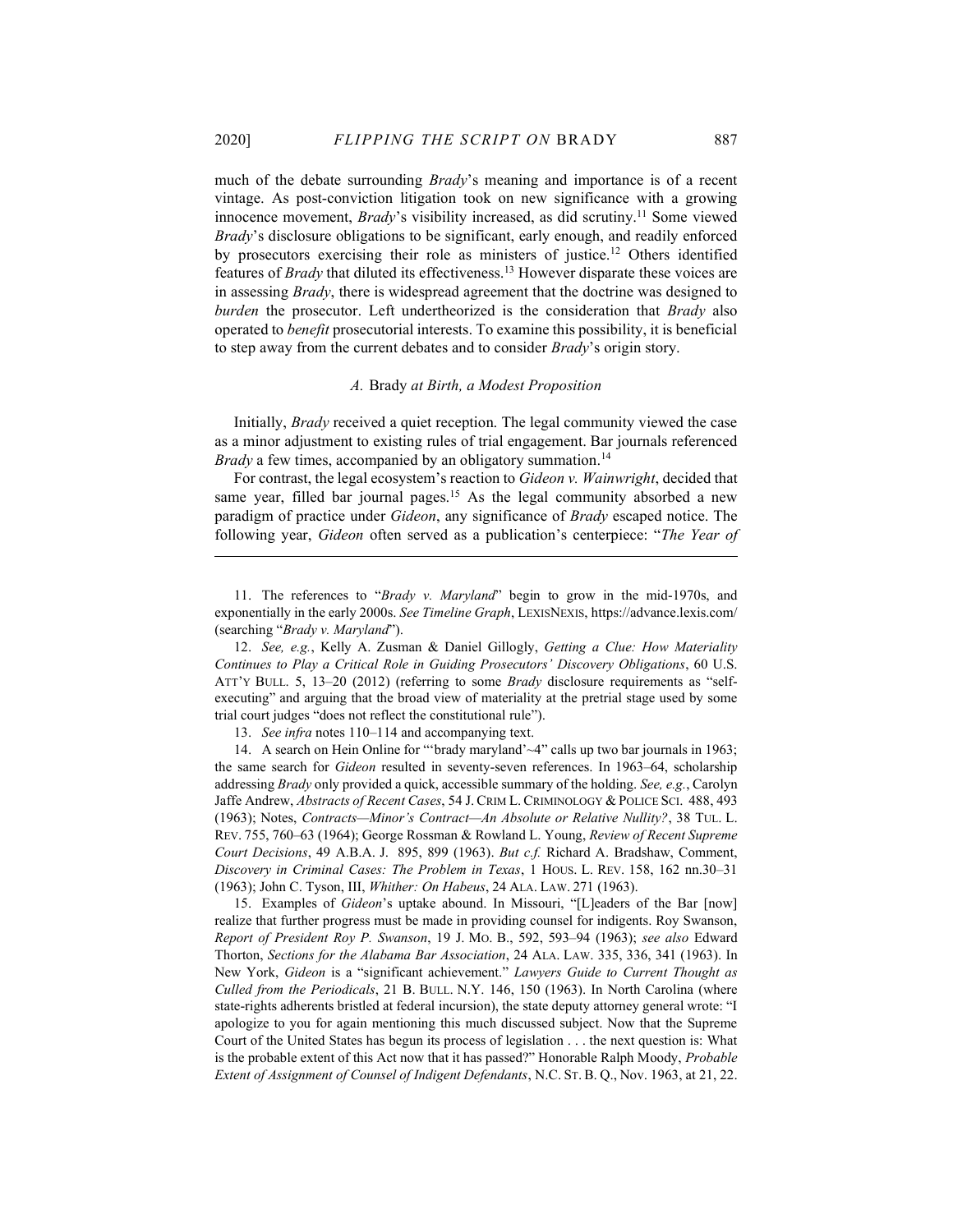Gideon," announced the Kentucky State Bar Journal;<sup>16</sup> "The Gideon Case, A Mandate for the Organized Bar," stated the Boston Bar Journal;<sup>17</sup> "The Impact of Gideon v. Wainwright," announced the Pennsylvania Bar Association Magazine.<sup>18</sup> Having a similar period of time to reflect over Brady's potential import, the legal community remained silent—though a bar journal did take up discussion on Brady in 1964 for its possible contribution to understanding an arcane civil-procedure point about the *Erie* Doctrine.<sup>19</sup>

The muted reaction was understandable. The opinion traveled well-tread precedent, the majority viewing the decision as "an extension" of Mooney v. Holohan.<sup>20</sup> Decided in 1935, Mooney stood for the proposition that due process was offended if a prosecutor presented trial testimony "known to be perjured."<sup>21</sup> Like Mooney, Brady regulated the quality of information heard by a jury: if Mooney governed what evidence could *not* be presented at trial (perjured evidence), *Brady* governed what evidence had to be disclosed at trial (material and exculpatory evidence).<sup>22</sup> A few months after *Brady*, the Third Circuit granted a new trial where a prosecutor withheld a witness statement that the murder victim had aggressed toward defendant,<sup>23</sup> and the Second Circuit ordered a new trial where the prosecutor failed to disclose eyewitnesses who contradicted the State's case.<sup>24</sup> These cases reveal Brady's provision of a remedy where Mooney did not—at issue was not what the prosecutor did disclose, but what information the prosecutor failed to disclose. Highlighting Brady's low profile, the Massachusetts Supreme Court in 1966 stated, as to prosecutorial duties of disclosure, the "leading case is Mooney v. Holohan."<sup>25</sup> A broad review of cases in the five years following *Brady*'s arrival indicates *Brady* did not disrupt business as usual.<sup>26</sup>

 20. Brady v. Maryland, 373 U.S. 83, 86 (1963) (citing Mooney v. Holohan, 294 U.S. 103, 111–12 (1935)).

 21. Mooney, 294 U.S. at 111–12. Mooney was not only modest in ambition but was in operation unenforceable (even if one could prove a witness perjured himself, the prosecutor could deny knowledge of the perjury).

22. Other cases are often cited on the path from *Mooney* to *Brady*: in *Pyle v. Kansas*, 317 U.S. 213, 215–16 (1942), the Court suggested a due process violation if a prosecutor suppressed evidence favorable to defendant, though the ruling was based on the State presenting perjured testimony; in Napue v. Illinois, 360 U.S. 264, 269 (1959), the Court held that a prosecutor offends due process where he fails to correct false evidence.

 <sup>16.</sup> Arnold Trebach, The Year of Gideon, 28 KY. ST. B.J. 37 (1964).

<sup>17.</sup> Frederick Norton, The Gideon Case: A Mandate for the Organized Bar, 8 Bos. B.J. 7 (1964).

 <sup>18.</sup> Richard Thornburg, Indigents in the Pennsylvania Criminal Courts: The Impact of Gideon v. Wainwright, 36 PA. B. ASS'N Q. 59 (1964).

 <sup>19.</sup> See Henry J. Friendly, In Praise of Erie—and of the New Federal Common Law, 39 N.Y.U. L. Rev. 383 (1964), reprinted in 19 REC. ASS'N B. CITY N.Y. 64 (1964).

 <sup>23.</sup> United States ex rel. Butler v. Maroney, 319 F.2d 622, 625 (3d Cir. 1963).

 <sup>24.</sup> United States ex rel. Meers v. Wilkins, 326 F.2d 135, 138 (2d Cir. 1964).

 <sup>25.</sup> Commonwealth v. Heffernan, 213 N.E.2d 399, 404 (Mass. 1966) (citation omitted).

 <sup>26.</sup> Searches of Hein Online for "Brady v. Maryland" from 1963–73 reveal few mentions of the case in bar journals (forty-five) or American Bar Association journals (twenty-one). Many of the mentions were syllabi of the case, informing readers of the facts, issue, and outcome. See, e.g., Rossman & Young, supra note 14. Several more relate to antitrust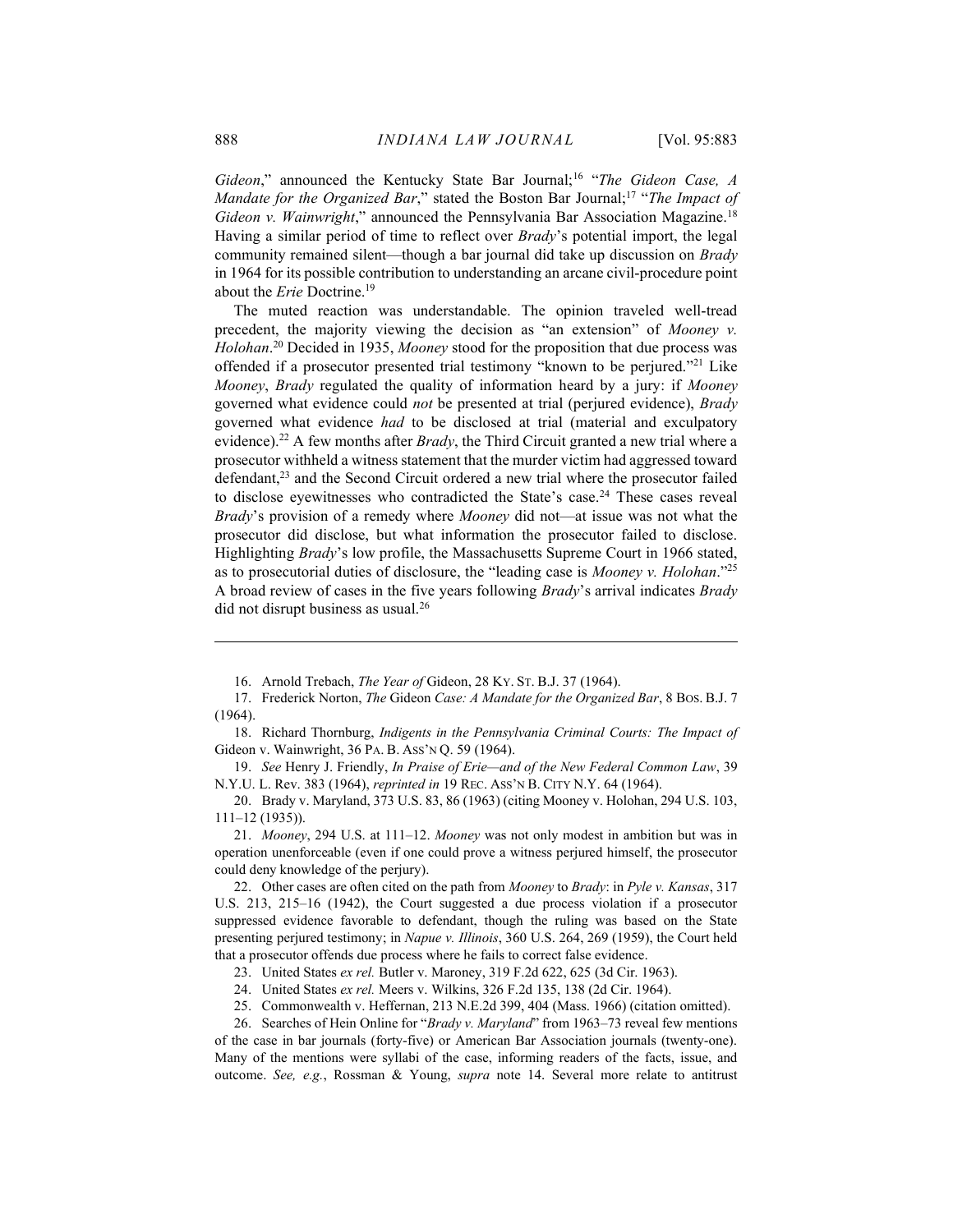The early consensus among federal and state courts was that trial triggered *Brady* and that the constitutional regulation of information did not extend to the pretrial period. One such decision even held a prosecutor need not consider a Brady disclosure until the "government has closed its case in chief."<sup>27</sup> Courts deemed the pretrial space off limits to defendants who attempted to use *Brady* as a pretrial discovery right.<sup>28</sup> On this point, a district court in United States v. Manhattan Brush Co. was emphatic, a subheading in its order stating, "The Principles of Fair Play in the Conduct of a Criminal Prosecution Do Not Supply Defendants with a Basis for Pre-Trial Discovery."<sup>29</sup> The court continued that the defendant's position was "predicated on the alleged right of the defense to learn all the Government's evidence in advance of trial. . . . [But in *Brady*] [t]he entire discussion of the Court related to the resulting deception upon the Court and jury."<sup>30</sup> The court observed that pretrial discovery was governed by legislative rules, not court-superintended constitutional review.<sup>31</sup> Similarly, an Alabama decision declining to provide relief under Brady referred the defendant to the state's legislative rules for guidance on pretrial discovery rights.<sup>32</sup> In Iowa, a defendant's assertion that  $Brady$  entitled him to pretrial depositions, so as to permit effective cross-examination at trial, was rejected as an attempt to transform *Brady* into a "right of discovery."<sup>33</sup> A Floridian defendant attempting to deploy Brady as a tool to compel pretrial discovery was similarly rejected.<sup>34</sup> A Wisconsin court, rejecting a *Brady* claim, added that any pretrial right to information would need to be found in state law, since Wisconsin "[did] not recognize a right in defendant to a pretrial discovery of the prosecution's evidence."<sup>35</sup> The Missouri Supreme Court, in 1967, found nothing in *Brady* to permit a defendant "prior to trial to inspect all evidence in the hands of the prosecution favorable to the accused."<sup>36</sup>

27. United States v. Leighton, 265 F. Supp. 27, 35 (S.D.N.Y. 1967).

 28. E.g., United States v. Manhattan Brush Co., 38 F.R.D. 4, 5–6 (S.D.N.Y. 1965); Sanders v. State, 179 So. 2d 35, 39 (Ala. 1965) (stating that Brady provides no authority for defendant to engage in a "mere fishing expedition").

29. Manhattan Brush, 38 F.R.D. at 5–6.

 32. Sanders, 179 So. 2d at 38–39 (citing L. Drew Redden, The Right of the Defendant to Discovery in Criminal Prosecutions, 22 ALA. LAW. 115 (1961)).

33. State v. Tharp, 138 N.W.2d 78, 81 (Iowa 1965).

 34. United States v. Venn, 41 F.R.D. 540, 541 (S.D. Fla. 1966). The Floridian defendant attempted to avoid reciprocity (in requesting information, a defendant waives any objection to similar information requested by the State) by attempting to use *Brady* to effectuate a right of discovery (presumably without triggering a reciprocity obligation). The court not only viewed Brady as "advisory" but also stated that Brady does "not provide additional discovery."

35. State v. Miller, 151 N.W.2d 157, 169 (Wis. 1967).

 36. State v. Reynolds, 422 S.W.2d 278, 281 (Mo. 1967) (emphasis omitted) (quoting James M. Carter, Suppression of Evidence Favorable to an Accused, 34 F.R.D. 87, 87 (1964)).

litigation. See, e.g., Charles D. Mahaffie, Jr., Criminal Antitrust Investigations, 41 ANTITRUST L.J. 521, 521–26 (1971). In the five years post-*Brady*, only forty-five federal cases and sixtyfive state cases mention *Brady v. Maryland*. The references to *Brady* begin to grow in the mid-1970s, and exponentially in the early 2000s. See supra note 11.

 <sup>30.</sup> Id. at 6.

 <sup>31.</sup> See id. at 6–7.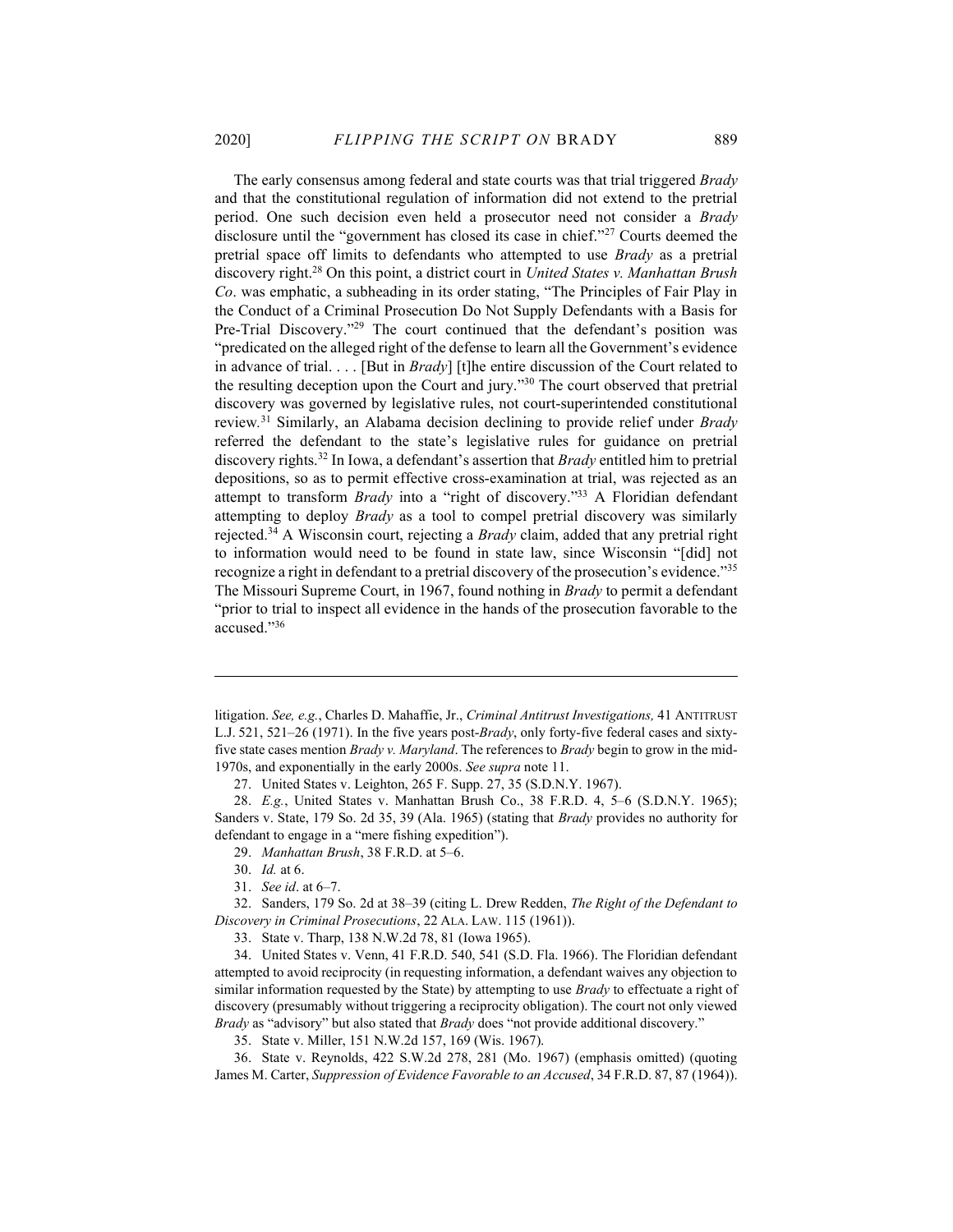During those first years of *Brady's* quiet arrival, courts understood *Brady* to provide a modest gap-filling amendment to Mooney—where Mooney barred the disclosure of certain evidence by the prosecutor, *Brady* announced what evidence a prosecutor could not withhold at trial.<sup>37</sup> Attempts by defendants to expand Brady to the pretrial phase were broadly rejected by state and federal courts. Understood as imposing a modest burden on the prosecutor, no court or commentator considered whether the decision to *cede the pretrial process to legislative regulation* constituted a significant realignment of power that favored prosecutorial interests.

## B. Brady in a Broader Context, a Momentous Impact

Brady was not decided in a procedural vacuum. In the interim between Mooney and *Brady*, litigation in the United States had been transformed by legislative reform. The Court in Brady, however, did not acknowledge the dramatic procedural realignment that afforded pretrial information to civil defendants, but not to criminal defendants. This Article contends *Brady* legitimated this new order. Under this view, what was understood as a modest adjustment to existing doctrine had implicitly validated sweeping legislative reform that granted pretrial discovery to civil defendants but denied it to criminal defendants.

## 1. The Transformation of Litigation After Mooney

When the Court decided Mooney in 1935, civil and criminal parties were subject to similar treatment.<sup>38</sup> Governed by the common law, civil and criminal disputes occurred in two stages: *pleading* and trial.<sup>39</sup> Criminal and civil claimants typically were constrained to presenting a single issue against a single defendant.<sup>40</sup> Pleading

 <sup>37.</sup> Outlier courts detected (however mistakenly) change afoot. E.g., United States v. Gleason, 265 F. Supp. 880, 884 (S.D.N.Y. 1967) ("It seems doubtful, however, that there should be a blanket rule postponing to the trial all  $[Brady]$  disclosures . . . ."). A district court in Indiana, in 1967, noted interplay between the Federal Rules of Criminal Procedure, the Jencks Act, and Brady, opining that the "Supreme Court today favors broader disclosure in criminal cases." United States v. Westmoreland, 41 F.R.D. 419, 424 (S.D. Ind. 1967). And yet, this court found no basis to grant defendant access to a list of government witnesses, including eyewitnesses who could not identify defendants. Id. at 427.

 <sup>38.</sup> Criminal litigants, for example, would seek instruction from a civil treatise, and vice versa. Meyn, supra note 6, at 701–02.

<sup>39.</sup> Ellen E. Sward, A History of the Civil Trial in the United States, 51 KAN. L. REV. 350– 52 (2002); see also JOSEPH H. KOFFLER & ALISON REPPY, HANDBOOK OF COMMON LAW PLEADING 13–14 (1969); BENJAMIN J. SHIPMAN, HANDBOOK OF COMMON-LAW PLEADING 8–9 (3d ed. 1923). The pleadings stage determined whether a plaintiff had a cognizable claim and, if so, endeavored to precisely identify the dispute's legal and factual topography. See id. at 9; Charles E. Clark, History, Systems, and Functions of Pleading, 5 AM. L. SCH. REV. 716, 717 (1926).

 <sup>40.</sup> See, e.g., Stubblefield v. Commonwealth, 246 S.W. 444, 445 (Ky. 1923) (noting that the particularities of pleading in criminal law "emanated from the extreme technical exactness of the common law with reference to pleading in both civil and criminal causes"); 1 JAMES FITZJAMES STEPHEN, A HISTORY OF THE CRIMINAL LAW OF ENGLAND 508 (1883); Franklin G. Fessenden, Improvement in Criminal Pleading, 10 HARV.L.REV. 98, 99 (1896) ("As in ancient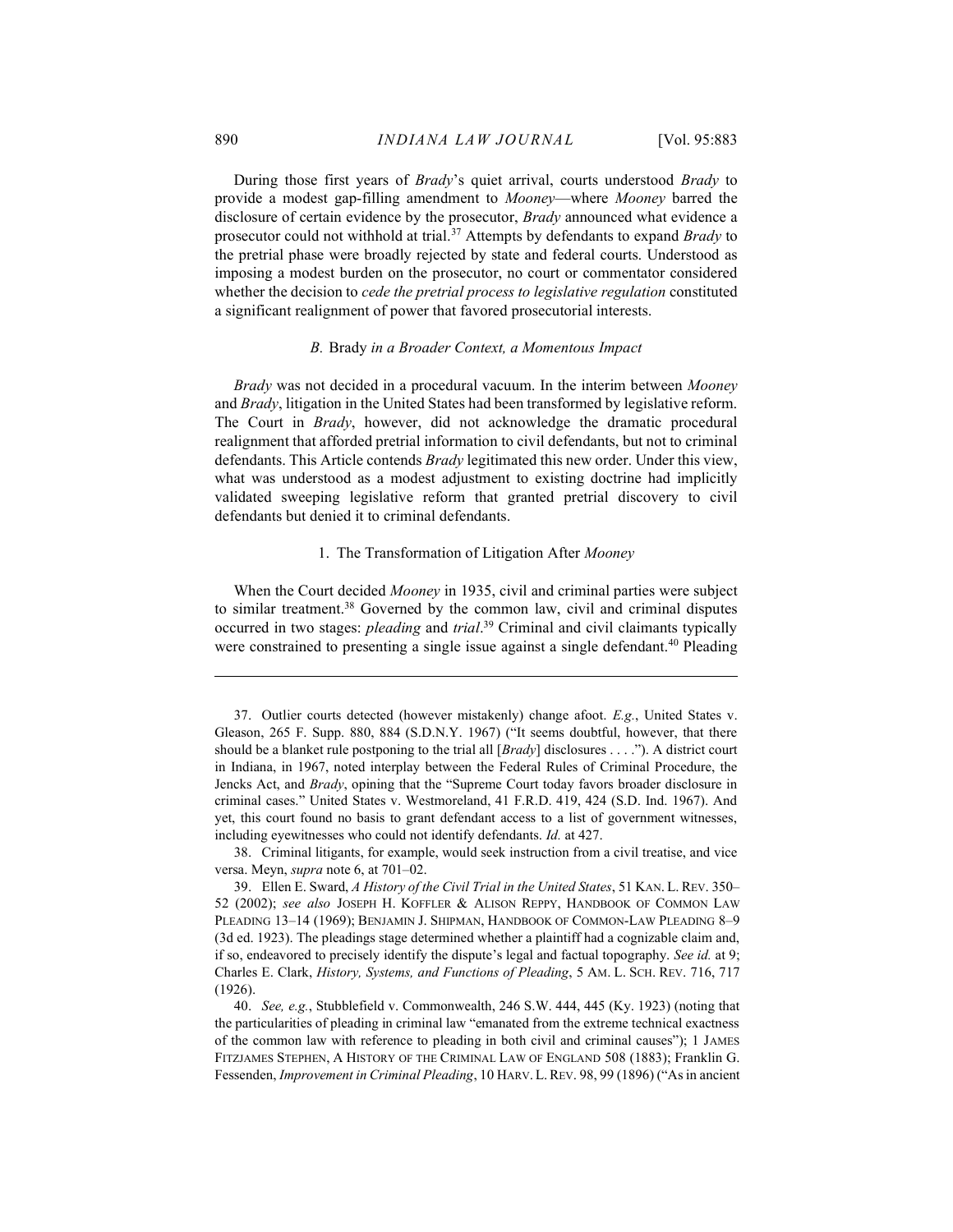was a technically demanding phase, but if litigants made it past judicial scrutiny of the claim and defense, they advanced directly to trial. No process empowered parties to develop and interrogate a pretrial record. Mooney precluded the prosecutor from knowingly presenting perjured evidence at trial, $41$  as that was when, under commonlaw procedure, information was disclosed, developed, and interrogated.

After Mooney, however, legislative reform transformed litigation. Due to the "extreme technical exactness" of pleading in "both civil and criminal causes,"42 common-law procedure drew criticism from all litigants.<sup>43</sup> Within this criticism, the New Deal ethos of centralized, expert-based policy interventions provided impetus for federal reform.<sup>44</sup> Congress enabled the Supreme Court to create the Federal Rules of Civil Procedure.<sup>45</sup> In creating a new approach to litigation, a civil rules advisory committee (appointed by the Court) eased pleading requirements, permitted joinder of claims and parties, and installed a pretrial discovery phase—this last part a centerpiece, critical to the determination of cases on their merits.<sup>46</sup> Civil reform balanced competing interests by giving plaintiffs easy access to the courts while giving defendants the pretrial opportunity to check the factual integrity of plaintiffs' allegations. Many states adopted the federal template as their own.<sup>47</sup>

Following a broadly positive reception, federal reformers took up *criminal* litigation with a proposal that mirrored the civil template.<sup>48</sup> Under this proposal, a

41. Mooney v. Holohan, 294 U.S. 103, 111–12 (1935).

42. Stubblefield, 246 S.W. at 445.

43. Meyn, supra note 6, at 701–03.

 44. See David Horton, Arbitration as Delegation, 86 N.Y.U. L. REV. 437, 438 n.2 (2011); Carl Tobias, Public Law Litigation and the Federal Rules of Civil Procedure, 74 CORNELL L. REV. 270, 272–73 (1989); Laurens Walker, The End of the New Deal and the Federal Rules of Civil Procedure, 82 IOWA L. REV. 1269, 1271 (1997).

 45. 28 U.S.C. § 723(b)–(c) (1934) (current version at 28 U.S.C. § 2072 (2018)); Charles E. Clark, Fundamental Changes Effected by the New Federal Rules I, 15 TENN. L. REV. 551, 555–56 (1939). The Supreme Court appointed an Advisory Committee on Civil Rules consisting of lawyers, academics, and judges to draft a proposal. Meyn, supra note 6, at 705; Subrin, supra note 4, at 971–72.

46. See Subrin, supra note 4, at 976–82.

 47. See Jerold H. Israel, On Recognizing Variations in State Criminal Procedure, 15 U. MICH. J.L. REFORM 465, 484–85 (1982).

 48. Meyn, supra note 6, at 707–10. This approach had academic and political support. Id. at 709–10. For example, Jerome Hall, a preeminent criminal procedure scholar, commented: "[T]he new civil rules are always suggestive and sometimes can be applied almost literally to criminal procedure." Jerome Hall, Objectives of Federal Criminal Procedural Revision, 51

days the test was whether the case could be brought to fit the writ, so now the inquiry . . . is whether the case fits the form of indictment."). As to single-issue pleading, see Tomlinson v. Territory, 33 P. 950, 952 (N.M. 1893) ("There being but one count in the indictment, not more than one offense could properly be proved. It is a principle of common law pleading, applicable to both civil and criminal cases, that all pleadings must be single."); THEODORE F. T. PLUCKNETT, A CONCISE HISTORY OF THE COMMON LAW 424, 426 (5th ed. 1956) (describing pleading requirements as to criminal disputes); Ronald Hamowy, F.A. Hayek and the Common Law, 23 CATO J. 241, 248, (2003) (describing pleading requirements as to civil disputes); Subrin, supra note 4, at 915. As to the reference to "litigants"—until the professionalization of police and the rise of public prosecutors in the late 1800s, it was most common for a private citizen to serve as a plaintiff in the criminal law actions. See PLUCKNETT, supra, at 424.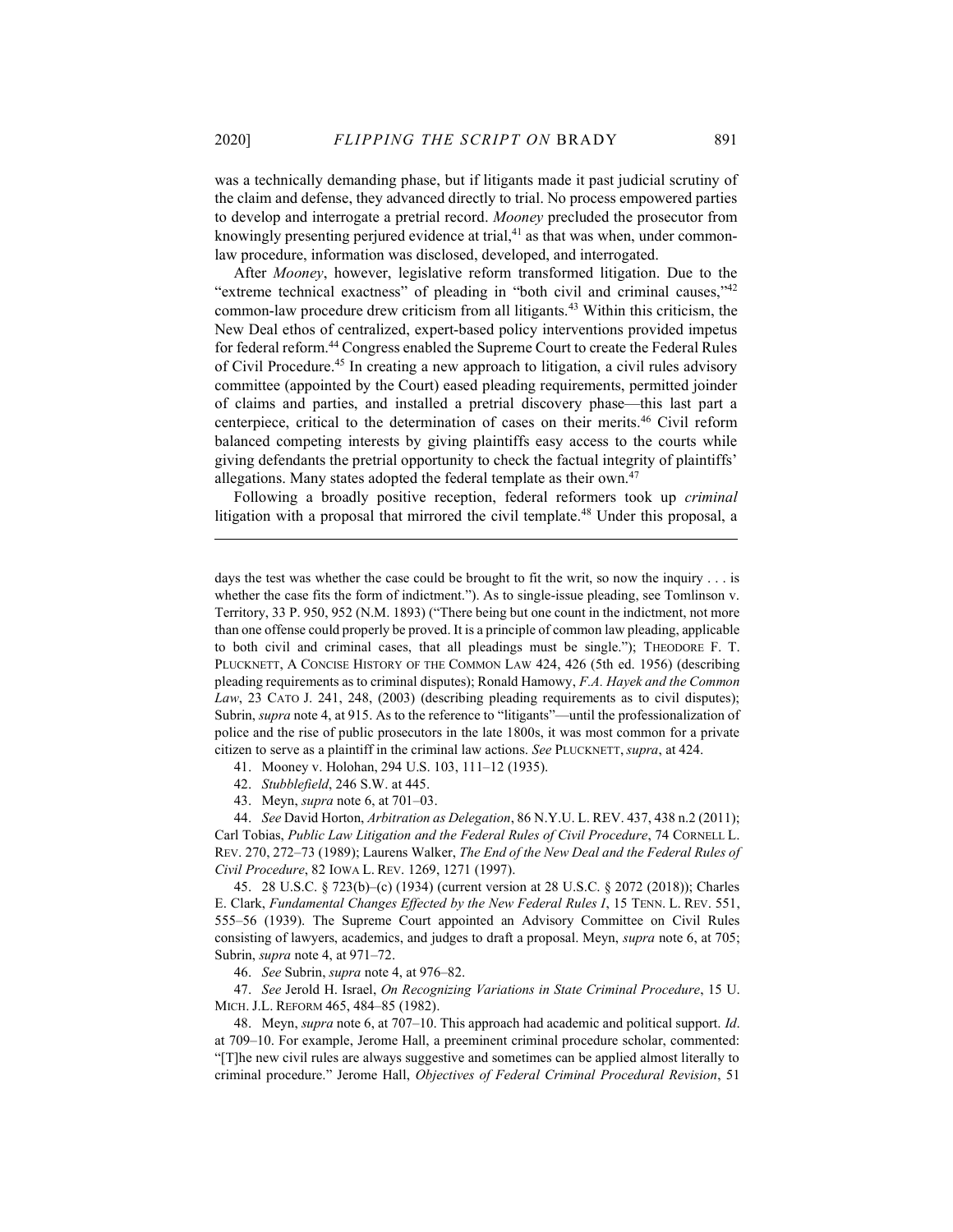prosecutor could join issues and easily pass through the courthouse door, but in exchange for this privilege, a defendant could require the prosecutor to immediately turn over information relevant to the dispute, then test that information through depositions. The full Advisory Committee on Criminal Rules ("Criminal Committee"), however, produced a significantly modified draft, keeping civiljoinder and notice-pleading rules but striking discovery provisions.<sup>49</sup> As a result of these changes, only one party to a criminal dispute has some degree of formalized pretrial agency—the prosecutor, who receives information either through the grand jury process (which affords the power to compel the disclosure of relevant information) or from law enforcement (imbued with the authority to search and seize). If civil reform created a finely tuned, hydraulic system intended to reach the merits through adversarial testing, criminal reform worsened an already existing asymmetry that favored prosecutors.<sup>50</sup>

This transformation of civil and criminal litigation occurred after the Court decided *Mooney* but well *before* the Court decided *Brady*. When the Court decided Brady in 1963, it looked across a transformed procedural plain. The new federal rules of procedure had created two separate and unequal worlds—in the civil forum, procedural reform constructed a pretrial discovery phase, but in the criminal forum, it significantly expanded prosecutorial control over the pretrial period.

2. The Court in Brady Ignores the Procedural Transfer of Power to the Prosecutor

The Court ignored these transformative changes when it decided Brady. The Court instead looked to Mooney—a case that superintended constitutional notions of due process in a world that no longer existed. Following Mooney, the Court announced that due process imposed certain obligations on the State at trial. Justice White, in *Brady's* concurrence, was the most explicit about the line of demarcation, writing that the Court left pretrial discovery obligations to the "legislative process after full consideration by legislators, bench, and bar."<sup>51</sup> What Justice White failed to mention was that many legislatures across the country had already given full

YALE L.J. 723, 739 (1942).

 <sup>49.</sup> See Meyn, supra note 6, at 727–30. The Committee preserved notice pleading and expanded joinder, but discarded discovery, noticed motions, and pretrial influence of courts. Id.

 <sup>50.</sup> Police power has expanded in terms of staffing, resources, and investigative scope, channeling more information to the State's file. Bennett L. Gershman, The New Prosecutors, 53 U. PITT.L.REV. 393, 396 (1992). These conditions reinforce police and prosecutorial power. Id. Prosecutors have long used the grand jury as an investigative tool. See, e.g., Abraham S. Goldstein, The State and the Accused: Balance of Advantage in Criminal Procedure, 69 YALE L.J. 1149, 1191 (1960).

 <sup>51.</sup> Brady v. Maryland, 373 U.S. 83, 92 (1963) (White, J., concurring). A few scholars shared Justice White's worry that the case would justify unwarranted judicial intervention. See, e.g., Robinson O. Everett, Discovery in Criminal Cases—In Search of a Standard, 1964 DUKE L.J. 477, 515–16 ("For purposes of  $\dots$  [a *Brady*] petition, the defendant  $\dots$  will probably make allegations in very broad terms . . . and then seek discovery of the documents which were not exhibited to the defense . . . ."); David B. Wexler, The Constitutional Disclosure Duty and the Jencks Act, 40 ST. JOHN's L. REV. 206, 211 (1966) (stating that Brady represents a "constitutional discovery ambit").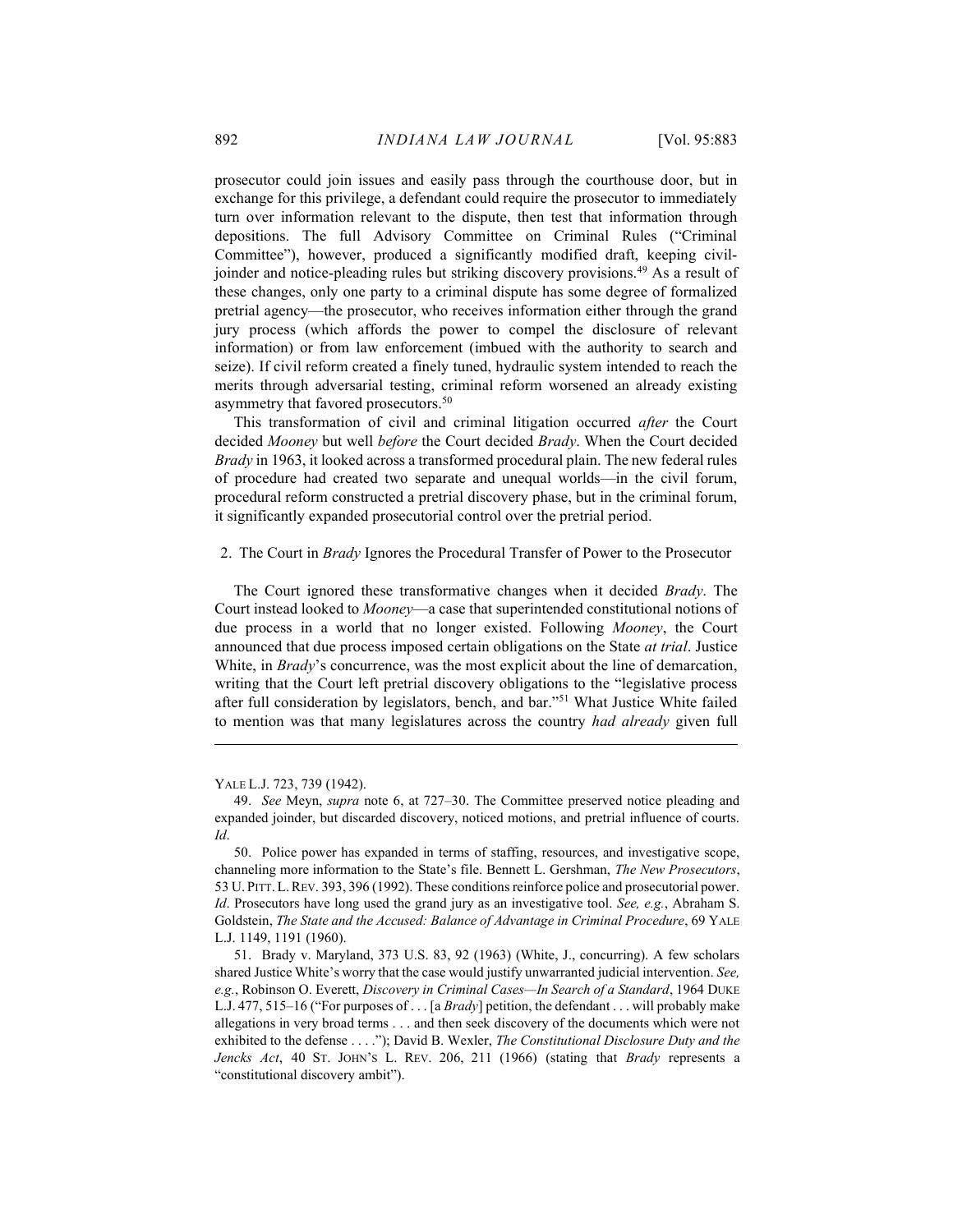consideration to these issues in establishing separate and unequal civil and criminal forums, giving form to a new procedural structure that conferred significant benefits to prosecutors.

## 3. Prosecutorial Power Expands After Brady

After the Court announced Brady in 1963, a second, more sustained legislative period occurred that further increased prosecutorial pretrial discretion. During the tough-on-crime movement in the 1970s, the prosecutorial hammer became heavier and the radius of its sweep grew wider.<sup>52</sup> The Court opted to take on spectator status, staying true to the approach first fashioned in 1935 in Mooney, an approach of judicial restraint that became more radical as the world around the Court continued to change.

The legislative changes that occurred after *Brady* were substantive in nature but exacerbated the procedural pretrial asymmetry existing between the criminal defendant and the prosecutor. These changes are well documented. The 1970s marked a hard turn toward crime control, along with a "revolutionary expansion . . . in criminal discovery by the prosecution against the defense."<sup>53</sup> As the scope of criminally regulated conduct increased,<sup>54</sup> more severe sentencing regimes proliferated.<sup>55</sup> These conditions increased the prosecutor's "charge bargaining" discretion, in which she chooses from a menu of penalties for the same conduct,  $5<sup>6</sup>$  as well as her "fact bargaining" discretion, in which a prosecutor determines what facts to credit or disregard, providing penalty swings for the same conduct.<sup>57</sup> The widespread implementation of mandatory minimums—including the Federal

 <sup>52.</sup> Ion Meyn, The Haves of Procedure, 60 WM. & MARY L. REV. 1765, 1798–99 (2019).

<sup>53.</sup> Robert P. Mosteller, *Discovery Against the Defense: Tilting the Adversarial Balance*, 74 CALIF. L. REV. 1567, 1569 (1986) (emphasis added). Any discovery gains by defendants in the 1960s would encounter a vigorous, sustained, counterresponse. See Edward J. Imwinkelried, The Worst Surprise of All: No Right to Pretrial Discovery of the Prosecution's Uncharged Misconduct Evidence, 56 FORDHAM L. REV. 247, 253 n.44 (1987); Meyn, supra note 52, at 1798–1800; Ellen S. Podger, Criminal Discovery of Jencks Witness Statements: Timing Makes a Difference, 15 GA. ST. U. L. REV. 651, 662 nn.71–75 (1999).

 <sup>54.</sup> Gershman, supra note 50, at 406 (surveying expansion of the substantive criminal law).

 <sup>55.</sup> BRUCE WESTERN, PUNISHMENT AND INEQUALITY IN AMERICA 58–61 (2007) (charting proliferation of severe sentencing regimes in 1980s and 1990s); Avlana K. Eisenberg, Incarceration Incentives in the Decarceration Era, 69 VAND. L. REV. 71, 81–82 (2016) (describing effect of tough-on-crime rhetoric that emerged in the 1970s); Carissa Byrne Hessick & Douglas A. Berman, Towards a Theory of Mitigation, 96 B.U. L. REV. 161, 169– 70 (2016) (describing how rehabilitation was replaced by retribution in the second half of the 20th century).

 <sup>56.</sup> See Stephanos Bibas, Prosecutorial Regulation Versus Prosecutorial Accountability, 157 U. PA. L. REV. 959, 961 (2009); William J. Stuntz, The Uneasy Relationship Between Criminal Procedure and Criminal Justice, 107 YALE L.J. 1, 55–59 (1997).

 <sup>57.</sup> William J. Stuntz, Plea Bargaining and Criminal Law's Disappearing Shadow, 117 HARV. L. REV. 2548, 2559–60 (2004). Fact bargaining is seen in Bordenkircher v. Hayes: the prosecutor threatened to credit a repeat-offender enhancement, transforming a sentence for forgery from ten years to life. 434 U.S. 357, 358–59 (1978).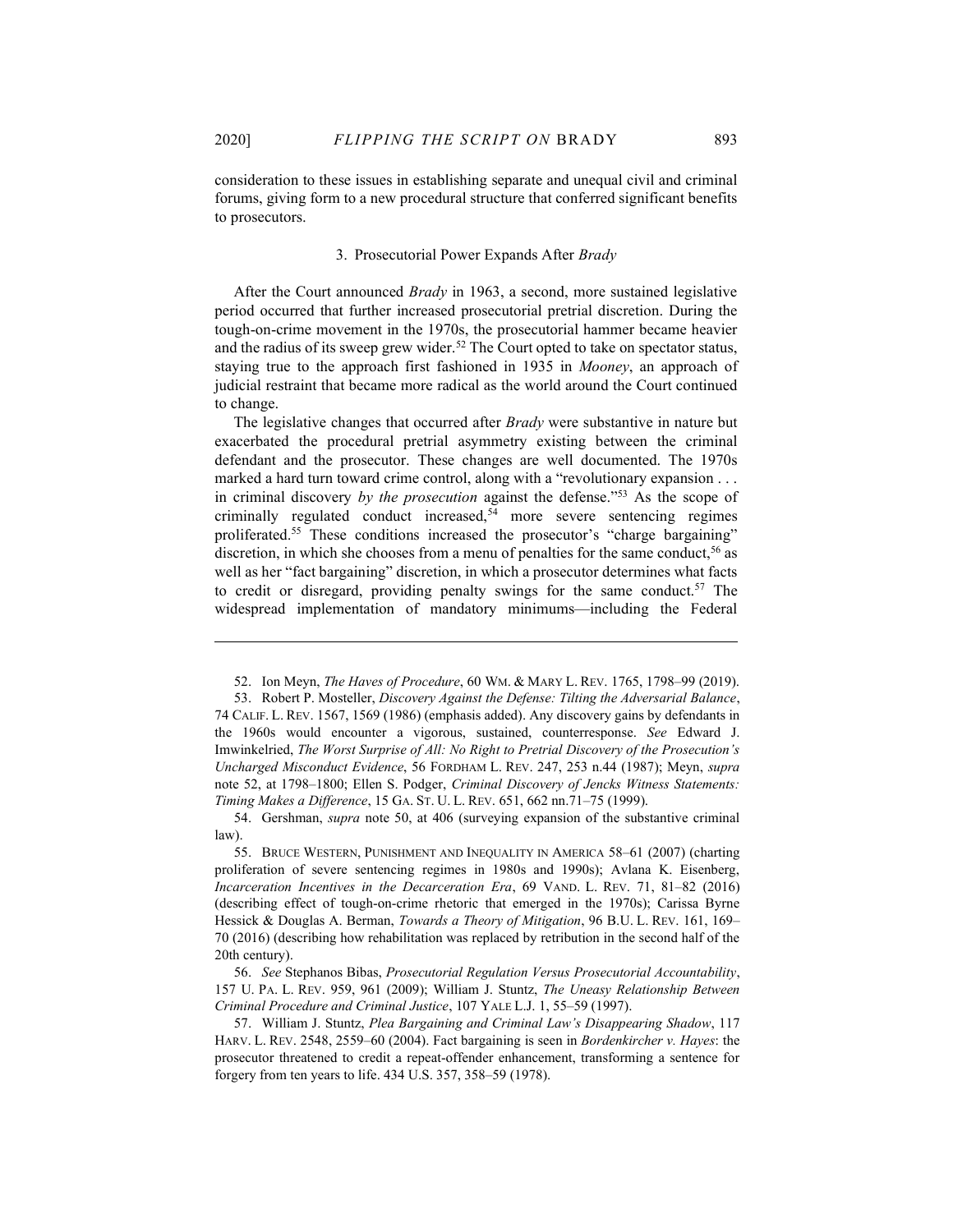Sentencing Guidelines in 1984—transferred discretion from the judiciary to the prosecutor, further marginalizing the role of courts in criminal litigation.<sup>58</sup> The prosecutor's control over the plea process grew as judges were prevented from making downward departures, converting a prosecutor's presentence offer into the sentence itself.<sup>59</sup> As reforms in the early 1940s removed the trial court from the front end of litigation (it no longer served as a gatekeeper during the pleading stage), legislative change after the 1970s removed the judge from the back end of litigation (sentencing no longer served as a check on prosecutorial overreaching).

The Court remained on the sidelines, and the *Brady* doctrine remained anchored to its noninterventionist origins. The Court rebuffed challenges to the trial/pretrial line that constrained the scope of its due process review, holding fast to the proposition that the prosecutor's disclosure obligation is triggered by the onset of trial.<sup>60</sup> The Court has rejected arguments that pretrial proceedings are inextricable from the quality of a trial or that a certain indicia of information should inform the decision to plea.<sup>61</sup> Providing insight into the justification for its commitment to nonintervention, in United States v. Bagley, the Court explained its approach was careful "not to displace the adversary system as the primary means by which truth is uncovered." $62$  But the Court was more explicit in United States v. Agurs, stating, "[w]e are not considering the scope of discovery authorized by the Federal Rules of Criminal Procedure, or the wisdom of amending those Rules to enlarge the defendant's discovery rights."<sup>63</sup> Only Justice Marshall, in dissent, has challenged the pretrial/trial boundary, stating in Bagley that courts gave "too much deference to the federal common law policy of discouraging discovery in criminal cases, and too little regard to due process of law for defendants."<sup>64</sup> After Marshall's dissent in Bagley,

- 62. 473 U.S. 667, 675 (1985).
- 63. 427 U.S. 97, 107 (1976).

 <sup>58.</sup> For a discussion of the origins of mandatory minimums, see Stephanos Bibas, Transparency and Participation in Criminal Procedure, 81 N.Y.U. L. REV. 911, 936 (2006) ("Liberals worried about racial and class disparities . . . conservatives inveighed against lenient sentences by soft-on-crime judges."). For accounts of judges criticizing loss of discretion due to mandatory minimums, see United States v. Gregg, 435 F. App'x 209, 217–22 (4th Cir. 2011) (Davis, J., concurring); Alan Abrahamson, Judicial Panel Seeks Repeal of Mandatory Sentence Law, L.A. TIMES (Jan. 29, 1990), https://www.latimes.com/archives/la-xpm-1990-01-29-me-675-story.html [https://perma.cc/M4JP-Z93Z]; Michael A. Ponsor, The Prisoners I Lose Sleep Over, WALL ST. J. (Feb. 12, 2014), https://www.wsj.com/articles/the-prisoners-i-lose-sleepoverthe-prisoners-i-lose-sleep-over-1392240190 [https://perma.cc/3NL4-K4FR].

 <sup>59.</sup> Jeffrey Bellin, Reassessing Prosecutorial Power Through the Lens of Mass Incarceration, 116 MICH. L. REV. 835, 856 (2018) (finding that eliminating mandatory sentences and narrowing overbroad laws would dramatically reduce prosecutorial leverage).

<sup>60.</sup> Sundby, *supra* note 15, at 643 ("[T]he courts have understood *Brady* as not requiring disclosure until the trial itself, unless the failure to disclose earlier rendered the trial unfair.").

 <sup>61.</sup> None of the Court's majority opinions deviate from the following principles: (1) Brady is a trial right; (2) *Brady* is a prosecutorial obligation; and (3) *Brady* requires disclosure of material evidence favorable to defendant.

 <sup>64.</sup> Bagley, 473 U.S. at 702 (Marshall, J., dissenting) (quoting United States v. Oxman, 740 F.2d 1298, 1310–11 (3d Cir. 1984)). See Sundby, supra note 15, at 661 ("By the time of Bagley, he had come to believe that a prosecutor should have to 'turn over to the defendant, all information known to the government that might reasonably be considered favorable to the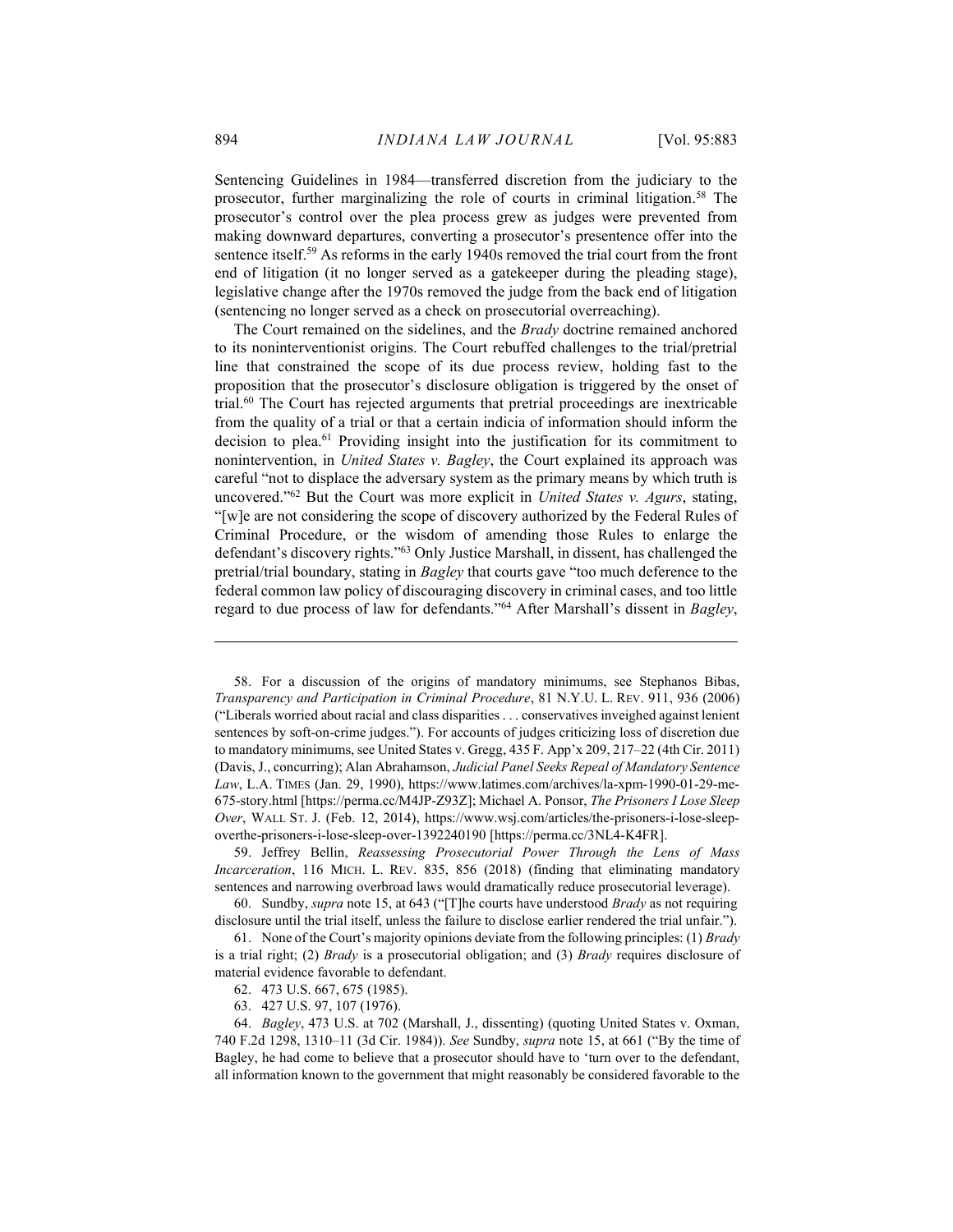no justice would seriously propose to move the pretrial/trial boundary line. In this sense, the Court's more recent holding in United States v. Ruiz—proclaiming a prosecutor's Brady obligation is waived in the event of a pretrial plea—was a die already cast.<sup>65</sup> In 1977, the Court had already confirmed that the prosecutor's due process duty is limited to ensuring "trials are fair," that Brady information is essential to "trial preparation," and that "[t]here is no general constitutional right to discovery in a criminal case, and Brady did not create one."<sup>66</sup> The Court in Ruiz remained true to the boundary lines that the Court has articulated since deciding Mooney in 1935.<sup>67</sup>

The Court's remaining role has been reduced to calling balls or strikes on the issue of whether the prosecutor, at trial, disclosed information that was material to the defendant—determining whether consideration of withheld information would have led to a "reasonable probability" of a different result.<sup>68</sup> Smith v. Cain is the nadir of this development: Justice Roberts and Justice Thomas disagree over whether the suppressed information would have reasonably led to a different outcome—two lawyers having the final argument over the meaning of the same factual record.<sup>69</sup> Justice Scalia's dissent in Kyles v. Whitley was prescient in this sense:

In a sensible system of criminal justice, wrongful conviction is avoided by establishing, at the trial level, lines of procedural legality that leave ample margins of safety (for example, the requirement that guilt be

 65. See 536 U.S. 622, 633 (2002) ("[T]he Constitution does not require the Government to disclose material impeachment evidence prior to entering a plea agreement with a criminal defendant."). In Bagley, the Court rejected any distinction between impeachment evidence and exculpatory evidence. Bagley, 473 U.S. at 676; see also United States v. Meregildo, 920 F. Supp. 2d 434, 439 (S.D.N.Y. 2013) ("While discovery is a pretrial mechanism for defendants to secure information to marshal their defense, *Brady* and its progeny are concerned with determining whether withheld information was material to the outcome of a trial."); Miriam H. Baer, Timing Brady, 115 COLUM. L. REV. 1 (2015) (explaining how the late trigger for Brady material further dilutes its effectiveness).

 66. Weatherford v. Bursey, 429 U.S. 545, 559 (1977), reaff'd, United States v. Ruiz, 536 U.S. 622, 629 (2002).

 67. Under Ruiz, it does not offend due process to force a defendant to determine whether to advance to trial without the benefit of assessing information in the State's possession that would lead to acquittal. Ruiz thus permits a prosecutor to misrepresent the strength of her case by omission. Should the prosecutor successfully secure a plea by bluff, Ruiz rewards the misrepresentation by immunizing her from a *Brady* claim. See Ruiz, 536 U.S. at 629.

 68. Bagley, 473 U.S. at 682. The Court expanded the scope of "material" in Kyles v. Whitley to explicitly make the prosecutor responsible for eligible evidence in police files. 514 U.S. 419 (1995). Brady may be triggered for failure to disclose evidence of the following: impeachment, Smith v. Cain, 565 U.S. 73 (2012); a flawed investigation or an alternative suspect, Kyles, 514 U.S. at 445; incentivized testimony, Giglio v. United States, 405 U.S. 150, 154 (1972); and an alibi, State v. Larimore, 17 S.W.3d 87, 91–92 (Ark. 2000).

69. See Smith, 565 U.S. at 73.

defendant's case.'"). In Moore v. Illinois, Justice Marshall, in dissent, had earlier sought to expand the prosecutor's disclosure obligation to information that is "clearly relevant." 408 U.S. 786, 809 (1972) (Marshall, J., concurring in part and dissenting in part). Unthreatened by Marshall's dissent, the majority brushed off his proposal, remarking that there was "no constitutional requirement that the prosecution make a complete and detailed accounting to the defense of all police investigatory work on a case." *Id.* at 795 (majority opinion).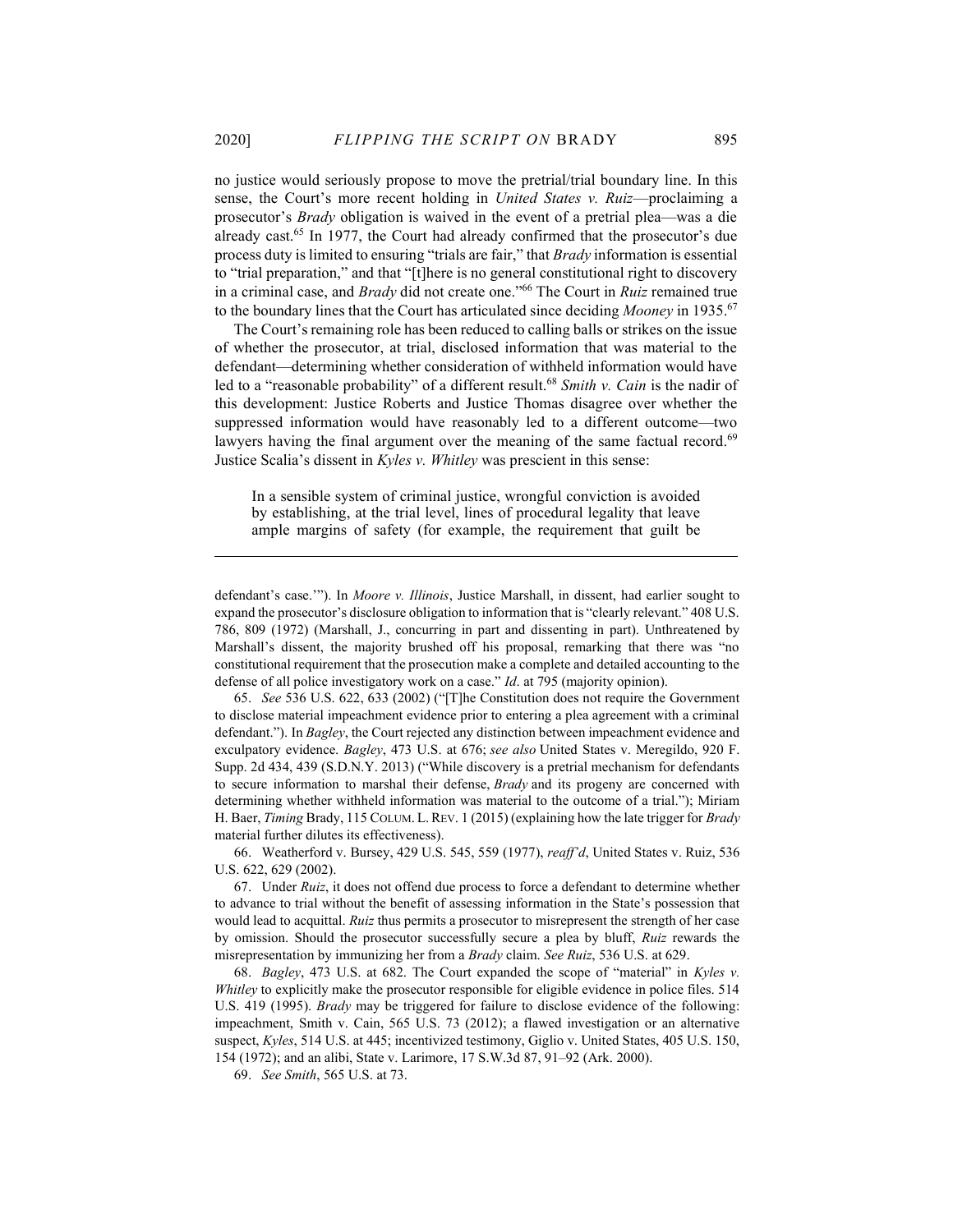proved beyond a reasonable doubt)—not by providing recurrent and repetitive appellate review of whether the facts in the record show those lines to have been narrowly crossed.<sup>70</sup>

Embedded in Justice Scalia's frustration is a broader observation that the Court has long held in abeyance any significant change to its due process jurisprudence governing the distribution of information in criminal disputes. As litigation continues to change, the Court's decision to hold the line and cede the assessment of due process during the pretrial phases to other branches begins to look less like judicial restraint and more like an act of judicial abdication.

#### II. BRADY, ASSESSING THE BENEFITS TO THE PROSECUTOR

Brady has been understood as a burden on the prosecutor and a benefit to the defendant. This is doctrinally correct, as the holding of the case imposes an affirmative obligation on the prosecutor and constrains prosecutorial discretion. Brady's obligation even incentivizes some prosecutorial offices to conduct thorough pretrial reviews of law enforcement files and to make disclosures during the pretrial period.<sup>71</sup> Scholarship, meanwhile, has thoroughly vetted *Brady*'s doctrinal treatment, providing insights into how *Brady*'s promise has been diminished and proposing ways in which the doctrine might be more effectively enforced or replaced altogether.<sup>72</sup>

The questions of whether and how *Brady* confers *benefits* to prosecutors, however, remains unaddressed. This Article approaches this question by examining both some structural, narrative, and political implications of *Brady* and the resulting benefits that potentially accrue to the prosecutor. Structurally, Brady can be understood to have validated the reform's transformation of litigation that empowered civil defendants with pretrial discovery rights but deprived criminal defendants of the same. The structural component of this Article's approach builds on other scholars' contributions, such as Scott Sundry's and Eugene Cerruti's criticisms about the absence of Brady's pretrial presence within the procedural realities of criminal litigation, and Jennifer Laurin's insights about the Court's deference to executive actors in the pretrial space.<sup>73</sup> The main benefit of *Brady's* structural impact was that the case constitutionally legitimized a prosecutor's pretrial

 <sup>70.</sup> Kyles, 514 U.S. at 456 (Scalia, J., dissenting).

 <sup>71.</sup> As to jurisdictions that attempt to comply with a prosecutor's Brady obligation by instituting an open-file policy, doing so is often underinclusive—Brady requires a prosecutor to review more than her file, but also law enforcement files—and overinclusive, as *Brady* requires no disclosure of information that is merely relevant to the case. See Section I.A.

 <sup>72.</sup> See infra notes 110–114 and accompanying text.

 <sup>73.</sup> Eugene Cerruti, Through the Looking Glass at the Brady Doctrine: Some New Reflections on White Queens, Hobgoblins, and Due Process, 94 KY. L.J. 211, 214 (2005) (*Brady* is now a rule that both encourages and shields pretrial nondisclosure by the prosecutor); Jennifer E. Laurin, Quasi-Inquisitorialism: Accounting for Deference in Pretrial Criminal Procedure, 90 NOTRE DAME L. REV. 783, 789–90, 794–97 (2014); Sundby, supra note 15, at 643 ("Once Brady's development as a constitutional law doctrine is coupled with the realities of criminal practice, it should not be surprising that *Brady* has not generated a large amount of pre-trial discovery.").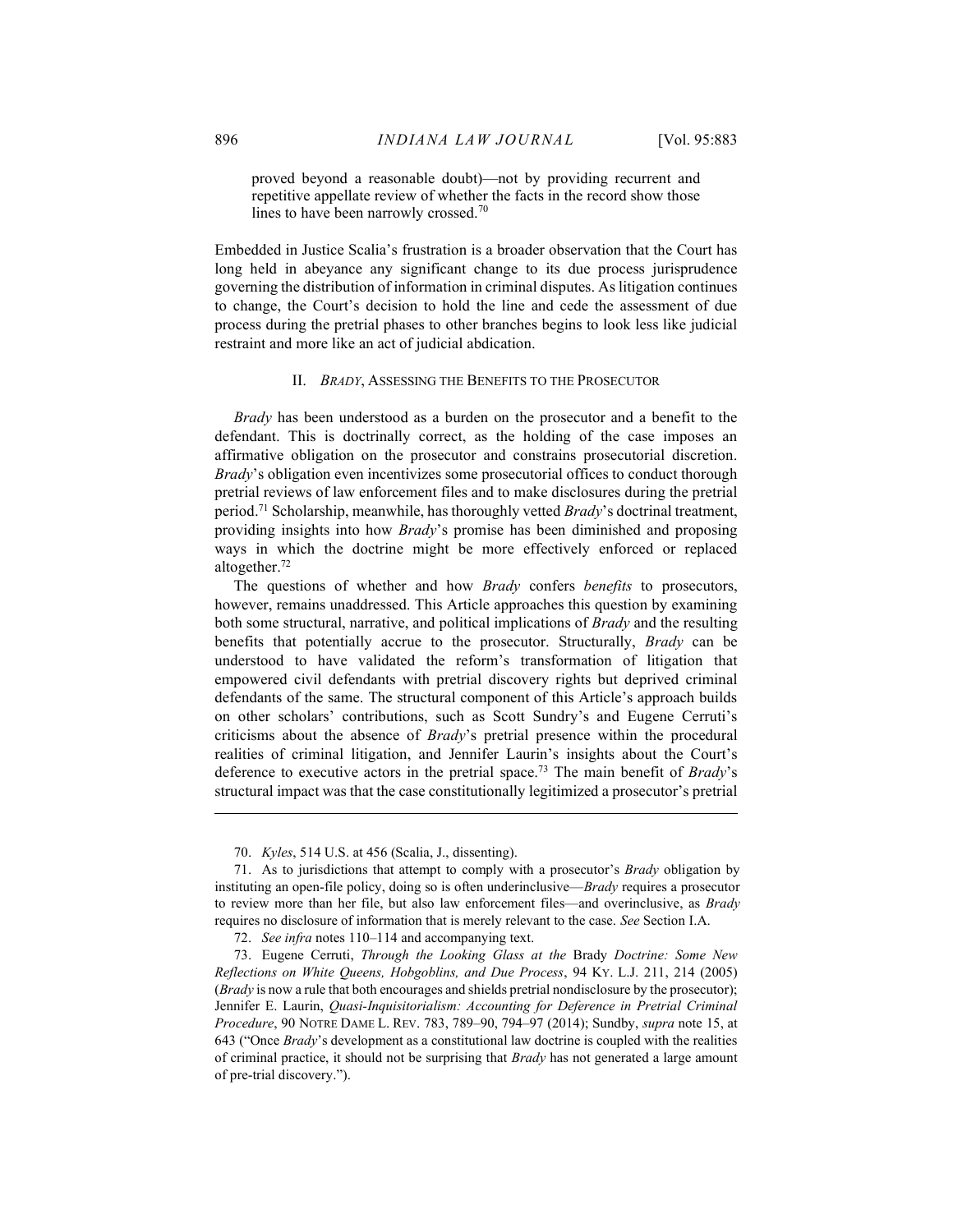control over information. Narratively, popular accounts surrounding Brady inflate the doctrine's impact, scope, and reach. The main benefit of  $Brady$ 's narrative impact is its legitimization of case outcomes.<sup>74</sup> Politically, prosecutors have used *Brady* to defeat legislative efforts to expand pretrial discovery. The main benefit of Brady's political impact is its prestige; what the doctrine demands acts as the reference point from which arguments to expand pretrial disclosures must contend.

#### A. Structural Benefits: The Constitutional Validation of Pretrial Power

When Mooney was decided, the Court's due process approach reflected the underlying dynamics of litigation: it was during trial when information was developed and interrogated by parties. In deciding Brady, the Court would influence what process was due within a new world of litigation that understood pretrial discovery's power to shape litigation outcomes. But where civil procedure provided for pretrial discovery, criminal litigation did not. Did this dramatic disparity comport with due process where trial no longer functioned, at least in *civil* disputes, as the engine of factual contestation? With the creation of a system that provided for much more robust development of pretrial information to *civil* litigants, did an adjacent system that provided for virtually *no* pretrial information to *criminal* litigants comport with due process? The Court answered the question without commenting on it by announcing that the prosecutor's affirmative obligation to turn over information under the Constitution did not mature until trial.<sup>75</sup> In doing so, the Court implicitly legitimated a pretrial regime that deprived criminal defendants of information, even as civil defendants were afforded powerful pretrial discovery tools.

The timing of *Brady*'s disclosure requirement—triggered by trial—is not the only factor to consider in understanding *Brady*'s validation of two separate and unequal systems of litigation. Brady also defined what information was constitutionally required in criminal litigation. And it is certainly not the broad sweep of relevant, inadmissible information that characterizes civil discovery entitlements. Instead, Brady requires that a prosecutor turn over admissible evidence if it effectively constitutes a "smoking gun" that favors a defendant. If due process only requires disclosure of this narrowly defined category of information at trial, what information could possibly be constitutionally required during the pretrial phase? Certainly nothing more than what is triggered by trial, and yet, it is not possible to conceive of a narrower category of information than "material and exculpatory."<sup>76</sup>

 Brady thus constructed a wall; on one side of the wall was trial, where a prosecutor had to turn over a narrow category of information, and on the other side of the wall was a vast pretrial territory, where virtually all disputes resolve and where due

 <sup>74.</sup> See, e.g., Sundby, supra note 15, at 643–44 ("Brady is often heralded as the Supreme Court case that granted the criminally accused a constitutional right to discovery . . . . Certainly when I first started teaching Brady, I taught it from this heroic viewpoint.").

 <sup>75.</sup> Brady v. Maryland, 373 U.S. 83, 87 (1963).

 <sup>76.</sup> Sundby, supra note 15, at 651 ("This piece of evidence is so exculpatory in nature that it actually undermines my belief that a guilty verdict would be worthy of confidence. Under  $Brady$ , therefore, I need to turn this evidence over to the defense. Then, once I turn the evidence over and satisfy my constitutional obligation, I can resume my zealous efforts to obtain a guilty verdict that I have just concluded will not be worthy of confidence.").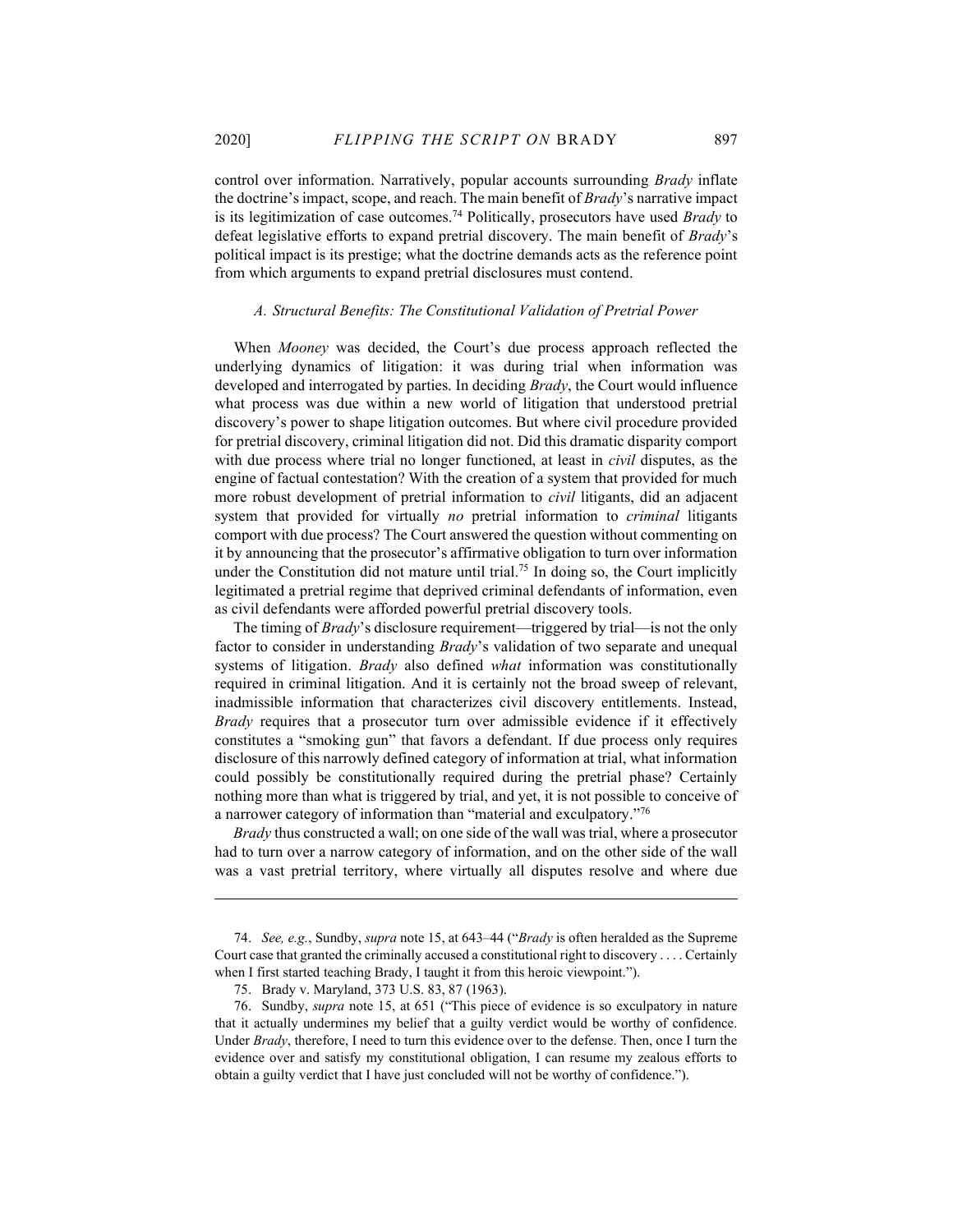process is never offended when a prosecutor withholds information from a defendant.<sup>77</sup> The doctrine is not framed in its inverse, but to do so leaves a sense that something is amiss: *Brady* also stands for the proposition that it does not offend due process for a prosecutor to withhold *any* and *all* information from a defendant during the pretrial phase.<sup>78</sup> In proposing a minor adjustment in due process doctrine under the guise of judicial restraint, Brady might be reframed as a moment in which the Court left a defendant equally vulnerable to the political process and prosecutorial influence.

How can Brady's benefit to prosecutors be fully understood? The Court implicitly brokered a compromise that imposed limited obligations on the prosecutor at trial but signaled to prosecutors that due process concerns did not apply before trial. Virtually all cases resolve during the pretrial period; thus, in terms of case volume, the prosecutor is statistically the chief beneficiary of Brady's constitutional compromise. The prosecutor is also particularly well positioned to benefit from Brady's facilitation of prosecutorial discretion as to the distribution of pretrial information. The State, through its exercise of state power, typically has superior resources, better access to critical case information, and the privilege to be that information's interpreter.<sup>79</sup> The *Brady* compromise already amplifies this information and resource asymmetry by giving the prosecutor constitutional clearance to withhold information that is not material and exculpatory. But the Brady compromise also leaves defendants more vulnerable to these dynamics in denying them any due process right to test any information before trial. Examples abound: A defendant has no constitutional right to propound document requests for investigative material essential to a "failure to investigate" defense. A defendant has no constitutional right to depose law enforcement officers, insulating officers from impeachment opportunities at trial. A defendant has no right to depose eyewitnesses, leaving the witness's motivations a blank slate and foregoing an opportunity to develop sophisticated expert testimony that is only possible through a detailed, pretrial, accounting of the incident. These type of pretrial opportunities (common place to civil litigation) obviously and profoundly shape not only settlement but also any trial. Under a robust pretrial discovery regime, the trial is no longer the singular moment of adversarial testing but is part of an information-gathering, informationtesting adversarial continuum. In civil litigation, there is just no debate over whether the quality of a trial is dependent on the quality of pretrial discovery. As to anyone embedded in the criminal system who might adhere to the magical thinking that trialby-surprise provides an adequate adversarial forum,<sup>80</sup> Brady does much of the work to legitimate this specious assertion.

<sup>77.</sup> See supra note 7 and accompanying text.

 <sup>78.</sup> Ristroph, supra note 9.

 <sup>79.</sup> Ion Meyn, Discovery and Darkness: The Information Deficit in Criminal Disputes, 79 BROOK. L. REV. 1091, 1095 (2014); see also Laurin, supra note 73, at 797.

 <sup>80.</sup> The Supreme Court contributes to this magical thinking. As Jennifer Laurin astutely observes, the Court has construed police officers, for example, to be technocrats that should be trusted to rely on their own "certification and training regimes," because police have a "strong incentive" not to waste limited time and resources. Laurin, supra note 73, at 815–16. For the Court to adopt this perspective is to ignore empirical and qualitative data that reveal systemic conduct and cultural features that contradict the Court's depiction. See, e.g.,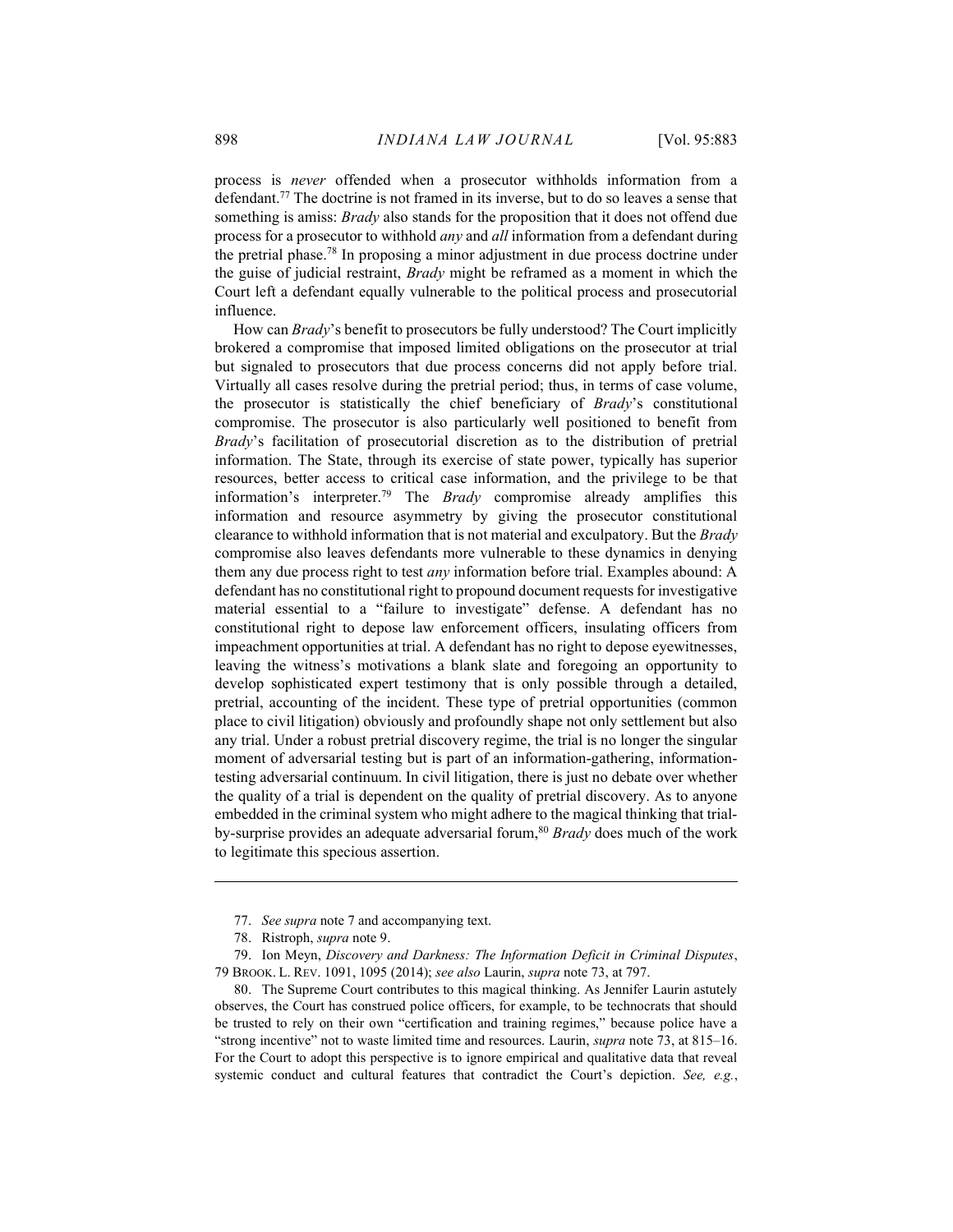It is difficult to construe Brady's subsilencio compromise—imposing a narrow disclosure obligation on the prosecutor in exchange for constitutional permission to refrain from disclosing pretrial information—as an oversight by the Court. As the Court considered Brady, it looked upon an unprecedented procedural experiment that the Court itself had superintended. The Court was also aware that the Criminal Committee, appointed by the Chief Justice, was controlled by prosecutors. By the time that the Court had considered *Brady*, two pretrial systems, disparate and unequal in their distribution of information, were defining features of the litigation landscape. And where civil litigation's pretrial experiment was celebrated by the legal community during this time, judicial and academic voices were increasingly criticizing the comparative disadvantage that the criminal pretrial period visited on defendants.<sup>81</sup> In announcing that constitutional review would be limited to trial, Brady nevertheless signaled that any challenge to the sufficiency of the pretrial record would fall outside constitutional review. In this way, *Brady* had a "powerconferring" aspect; that is, in creating a zone of regulation, the Court facilitated the exercise of state power not only in the trial phase (permitting the prosecutor to withhold exculpatory evidence that is merely relevant) but also during the pretrial phase (permitting the prosecutor, as a constitutional matter, to withhold any and all information from the defendant during the pretrial phase). $82$ 

Under this view, *Brady* is also situated within what Jennifer Laurin observes as a "structure of American criminal procedure doctrine" that "approaches the pretrial realm with a comparatively light regulatory touch."83 Brady, in reserving a large swath of territory free from constitutional review, was reflective of a judicial commitment to "broad [prosecutorial] pretrial discretion as an embedded feature of criminal procedure doctrine."<sup>84</sup> In restricting due process review of the record at trial, the Court favored the institutional preferences of the prosecutors that the court not intervene in pretrial matters and that any perceived overstepping be addressed internally by the prosecutor's office.<sup>85</sup> Laurin observed that courts have been a willing partner in this arrangement:

[I]n regard to the prosecutorial role, the Court has repeatedly advanced a conception of the prosecutorial function as being meaningfully overseen

COMMISSION TO INVESTIGATE ALLEGATIONS OF POLICE CORRUPTION AND THE ANTI-CORRUPTION PROCEDURES OF THE POLICE DEP'T, CITY OF NEW YORK, COMMISSION REPORT 1994, 36–37 (1994) (reporting significant level of officers falsifying reports and committing perjury); INDEPENDENT COMM'N ON THE L.A. POLICE DEP'T, REPORT OF THE INDEPENDENT COMMISSION ON THE LOS ANGELES POLICE DEPARTMENT, at ix-xiv (1991) (reporting widespread police misconduct).

 <sup>81.</sup> See infra Section II.C.1.

 <sup>82.</sup> Ristroph, supra note 9.

<sup>83.</sup> Laurin, *supra* note 73, at 785 ("Notwithstanding efforts by the Warren Court . . . criminal procedure doctrine protects against little other than deliberate law enforcement overreach in the course of an investigation . . . .").

 <sup>84.</sup> Id. at 799.

 <sup>85.</sup> There are multiple instances in which members of the advisory committee pushed back against proposed rules in criminal litigation that interfered with prosecutorial intentions—even the idea that a court could set a status conference or control the court calendar was deemed too invasive. See Meyn, supra note 6, at 717–20.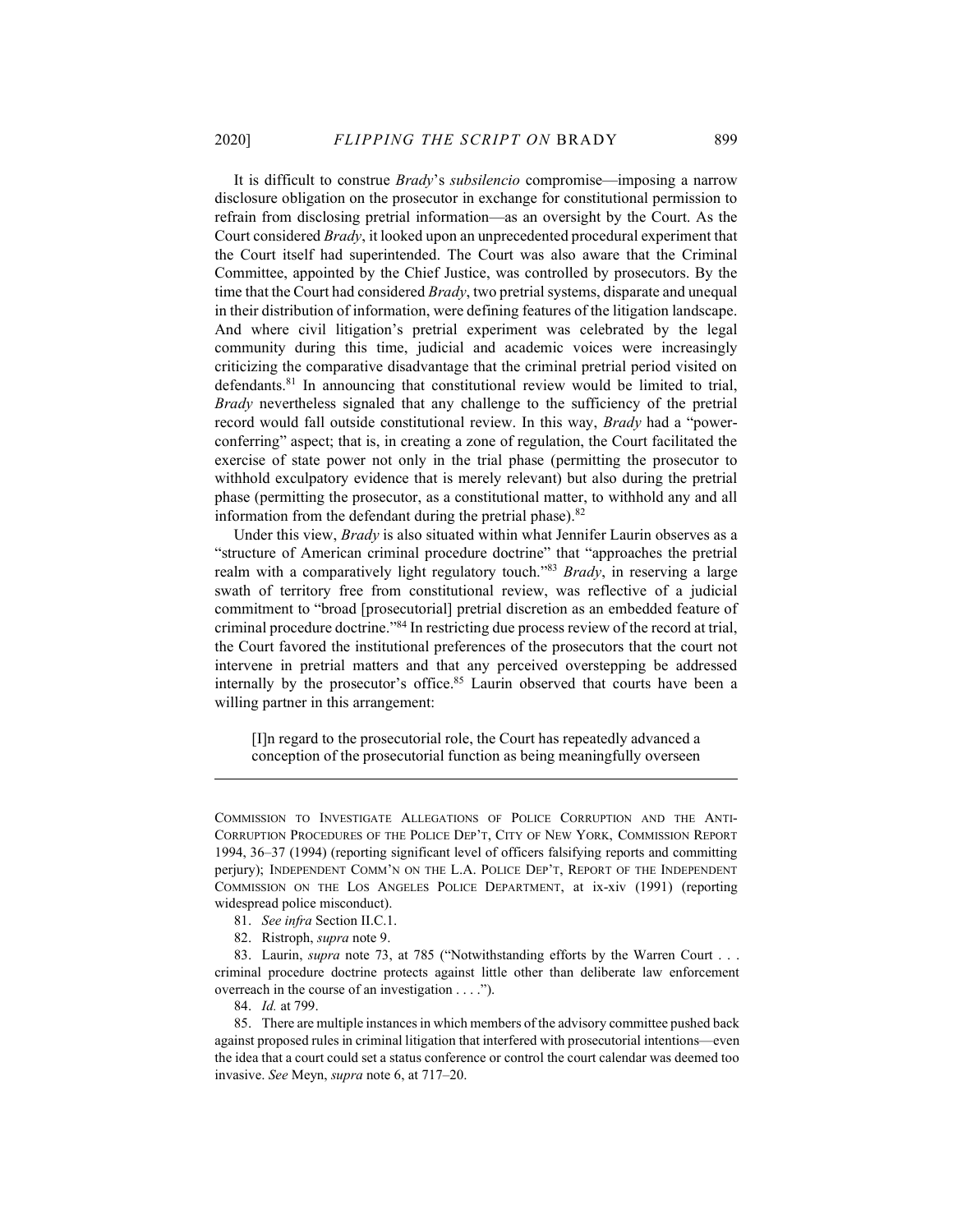through a professionally inculcated justice-seeking orientation, mechanisms of internal, administrative regulation that guide prosecutorial discretion, and viable claims to comparative expertise with regard to review, charging, and even (in the context of pleas) case disposition.<sup>86</sup>

This institutional agreement is self-reinforcing. The judiciary cedes territory to the prosecutor based on the presumption that a prosecutor inhabits a special role as a minister of justice, a role conception that in turn legitimizes the abdication of judicial oversight.<sup>87</sup>

By circumscribing the affirmative disclosure obligation of the prosecutor, Brady communicated to criminal justice stakeholders that the distribution and interrogation of information during the pretrial period was not subject to constitutional review, and thereby conferred constitutional legitimacy to the redesign of litigation. In this way, the Court's modest Brady doctrine might be understood as much more sweeping in scope and purpose. Viewed as a line-drawing compromise that facilitates the exercise of state power during the pretrial period, when most cases resolve, *Brady* can be viewed as a decision that distributed significant benefits to prosecutorial interests.

## B. Narrative Benefits: Legitimizing the Prosecutor's Role

A pervasive narrative portrays Brady as imposing a significant burden on the prosecutor. Law students are often left with the impression that Brady established a special burden on the prosecutor to act against her own interests in service of our commitment to due process. Prosecutors portray *Brady* as a cross to be borne; that is, disclosing information damaging to their own case is essential to a full accounting of the factual record and a just result. Court opinions, media accounts, as well as postconviction briefs filed by defendants will portray Brady's prosecutorial burden as significant. As scholars push back on these conceptions of  $Bradv$ , the burdenembellishment narrative continues to persist, and in doing so, provides benefits to the prosecutor: the narrative of a burdened prosecutor adds legitimacy to the prosecutorial role (to be burdened is to act responsibly) and reinforces the rightness of outcomes (to have satisfied a special disclosure obligation is to have ensured that a defendant had sufficient information in which to advance a defense).

In law school, casebooks that introduce students to core concepts must cover impressive territory—in criminal procedure, for example, this includes gaining an understanding of rights and remedies surrounding investigations, pretrial proceedings, trial, sentencing, and appeal. Given the breadth of treatment, emphasis in these survey courses is by necessity doctrinal. For this reason, *Brady* is often construed as the judiciary might express its purpose; that is, Brady burdens the prosecutor and benefits the defendant. A representative casebook asserts a "Defendant's Right to Discover the State's Case" with the subtitle: "The classic right of a defendant to discover the state's case comes from  $Bradyv$ . Maryland."<sup>88</sup> Another

 <sup>86.</sup> Laurin, supra note 73, at 789–90.

 <sup>87.</sup> See id. at 810.

 <sup>88.</sup> ARNOLD H. LOEWY, CRIMINAL PROCEDURE: CASES, MATERIALS, AND QUESTIONS 1239 (3d ed. 2010). But see Weatherford v. Bursey, 429 U.S. 545, 559 (1977) (stating prosecutor's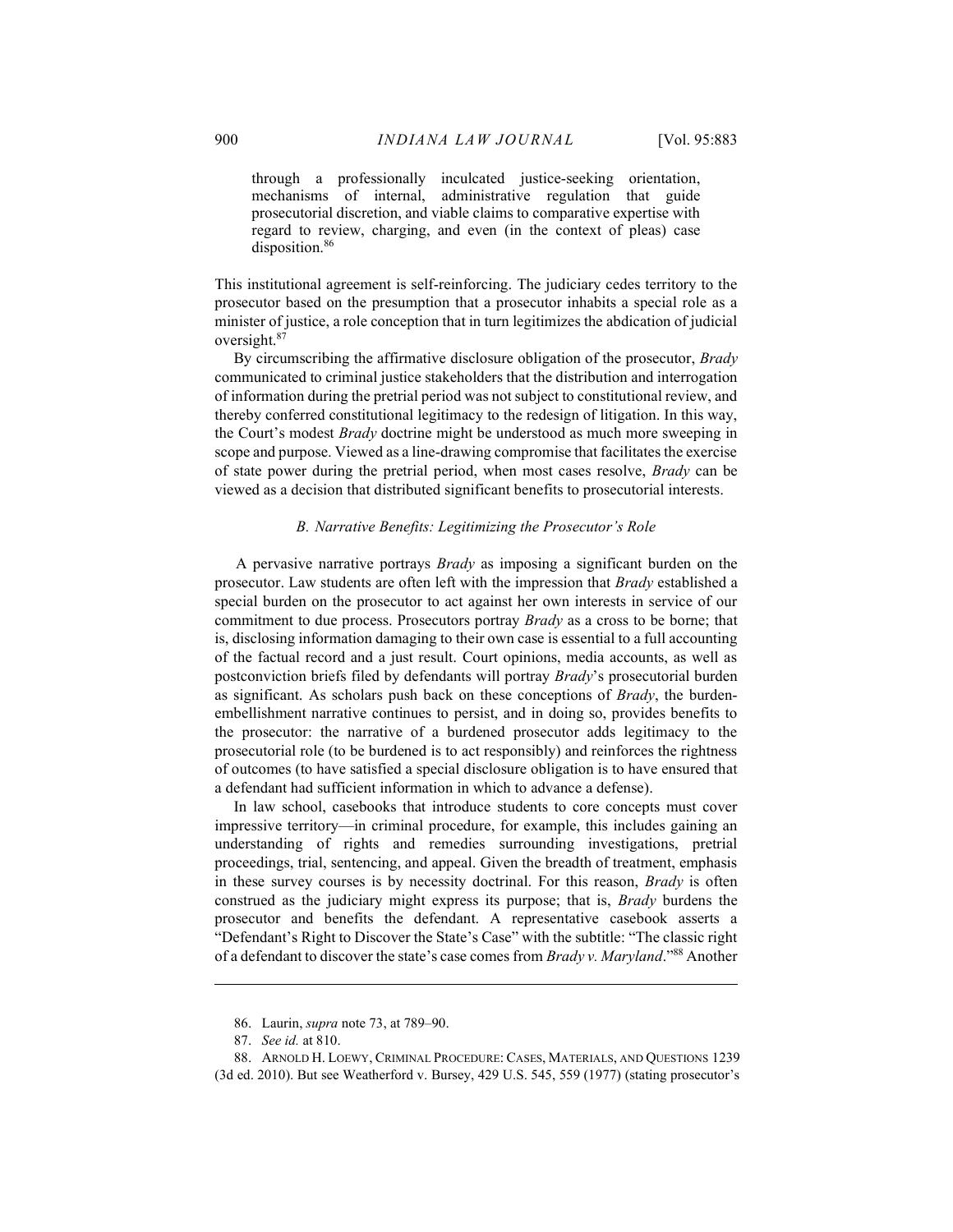coursebook, consistent with the account that the Warren Court's jurisprudence had effects beyond national borders, observes, "The Court's first constitutional discovery case was a 'shot heard 'round the world.'"<sup>89</sup> Another account highlights the case's constitutional supremacy over statewide legal regulation: "Brady's due process obligation to disclose exculpatory evidence overrides any limitations on discovery provided for by a jurisdiction's discovery statutes or rules."<sup>90</sup>

Reflecting the influence of a curricular approach that focuses on doctrine, the prosecutorial-burden narrative readily finds traction in student articles.<sup>91</sup> "By recognizing that basic fairness and the integrity of the criminal process were at stake," wrote a future clerk for the Supreme Court, "Brady departed from the view of criminal trials as purely adversarial contests. The Brady rule rests on the notion that a criminal trial is a search for the truth."<sup>92</sup> "Brady placed new, significant disclosure requirements on the prosecution."<sup>93</sup> "Brady v. Maryland is a landmark holding . . . to expand the prosecutor's duty of disclosure."<sup>94</sup> "Because the

89. DRESSLER & THOMAS, supra note 2, at 892. But see scholarship of comparativists who note that the "level of nondisclosure" *Brady* tolerates "would *not* be tolerated [by] public prosecutors in virtually any other mature system of law." Cerruti, supra note 73, at 214.

90. WEAVER ET AL., *supra* note 2, at 888. Arguably absent from this account is an example of Brady overriding state legislation; to conflict with Brady, a state law would have to require a prosecutor to withhold exculpatory information at trial. Such a statute presumably has never existed.

 91. Law students have identified cause to criticize Brady, but the case is still understood to burden prosecutors. See, e.g., James M. Grossman, Note, Getting Brady Right: Why Extending Brady v. Maryland's Trial Right to Plea Negotiations Better Protects a Defendant's Constitutional Rights in the Modern Legal Era, 2016 BYU L. REV. 1525, 1526 (finding, "[i]n today's criminal justice system, where pleas and plea bargaining are the norm, Brady's promise to defendants rings hollow," and yet stating, "Brady is a clear and powerful asset for defendants").

duty in Brady is limited to ensuring that "trials are fair"); United States v. Agurs, 427 U.S. 97, 109 (1976) ("If everything that might influence a jury must be disclosed, the only way a prosecutor could discharge his constitutional duty would be to allow complete discovery of his files as a matter of routine practice. Whether or not procedural rules authorizing such broad discovery might be desirable, the Constitution surely does not demand that much."); Wardius v. Oregon, 412 U.S. 470, 474 (1973) ("Although the Due Process Clause has little to say regarding the amount of discovery which the parties must be afforded, it does speak to the balance of forces between the accused and his accuser.").

<sup>92.</sup> Robert Hochman, Note, Brady v. Maryland and the Search for Truth in Criminal Trials, 63 U. CHI. L. REV. 1673, 1673–74 (1996). This Note reflects a common sentiment about Brady—that disclosure itself is incompatible with adversarialism. Yet it seems that civil pretrial proceedings are adversarial even as they require disclosure. Interestingly, one of the most influential writers on procedural reform, George Ragland, thought that regimes providing for partial disclosures undermine the truth. GEORGE RAGLAND, DISCOVERY BEFORE TRIAL 251– 52 (1932) (noting "full and equal discovery" was the best "preventative of perjury," whereas "limited or unequal discovery" fostered "perjury, manufactured testimony, and kindred evils.").

<sup>93.</sup> Michael A. Jeter, Note, Criminal Law—The Right to an Impartial Trial Is Protected by an Opportunity to Prove that Juror Bias or Prosecutorial Misconduct Affected the Outcome of the Trial Smith v. Phillips, 26 HOW. L.J. 799, 808 (1983).

<sup>94.</sup> Blaise Niosi, Note, Architects of Justice: The Prosecutor's Role and Resolving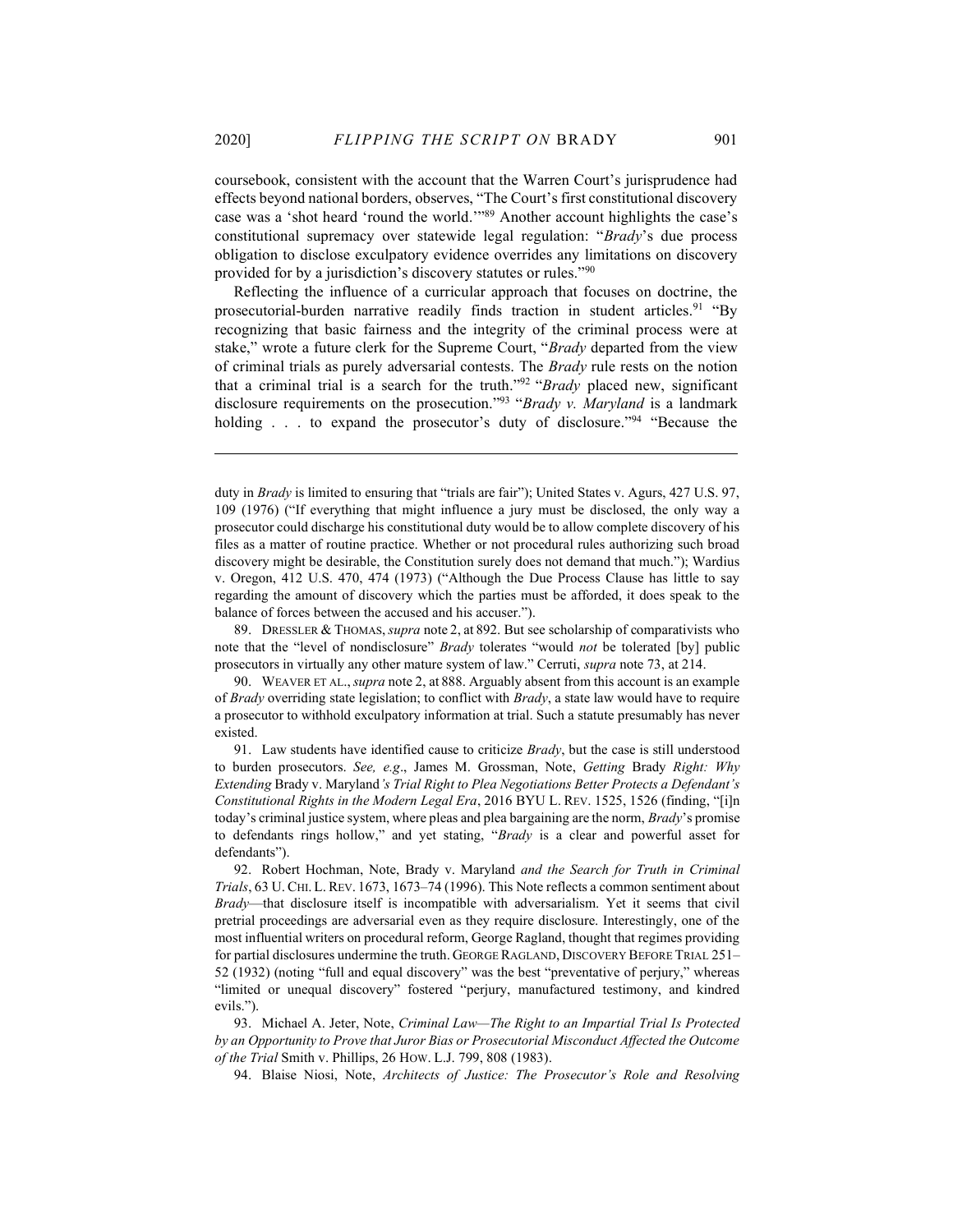government has vastly superior investigative resources with which to discover information . . . one of the most valuable rights that a criminal defendant enjoys is his constitutional right to all evidence in the government's possession that is material either to his guilt or punishment."<sup>95</sup> These observations not only highlight the impression soon-to-be lawyers will have of Brady's burden but also illustrate the powerful link between the narrative of prosecutorial burden and the legitimation of criminal-law outcomes.

Courts also contribute to this narrative. The Supreme Court proclaimed Brady "our seminal case on the disclosure of prosecutorial evidence."<sup>96</sup> The Court maintains *Brady* is a "broad obligation" that is "illustrative" of "the special role played by the American prosecutor in the search for truth in criminal trial";<sup>97</sup> language that is oft cited in federal and state decisions.<sup>98</sup> Courts portray Brady as exceptional: "[T]he government's *Brady* obligation [can be understood] in terms of the special status of the American prosecutor."<sup>99</sup> Courts also tie *Brady*'s obligation as a guarantee of legitimate outcomes: "Courts, litigants, and juries properly anticipate that obligations to refrain from improper methods to secure a conviction ... will be faithfully observed."<sup>100</sup> The Seventh Circuit contends Brady imposes "a special duty to 'get it right.'"<sup>101</sup> The implication: because of *Brady*, prosecutors get it right.

The burden-embellishment narrative unsurprisingly receives prosecutorial buyin.<sup>102</sup> For example, Boise Senior Deputy Prosecutor James Dickinson stated, prosecutors "understand and accept the high ethical obligation" imposed by Brady.<sup>103</sup> New York Assistant District Attorney Kristin Hamann wrote of Brady's "everpresent" demands: the prosecutor is "charged with constructive knowledge of the

97. Strickler v. Greene, 527 U.S. 263, 281 (1999).

 98. See, e.g., Ross v. Pineda, 549 F. App'x 444 (6th Cir. 2013); Milke v. Ryan, 711 F.3d 998, 1012 (9th Cir. 2013); Fields v. Wharrie, 672 F.3d 505, 513 (7th Cir. 2012); Villasana v. Wilhoit, 368 F.3d 976, 979 (8th Cir. 2004); Williams v. Whitley, 940 F.2d 132, 133 (5th Cir. 1991); United States v. Sperling, 726 F.2d 69, 72 (2nd. Cir. 1984); People v. Morris, 756 P.3d 843, 861 (Cal. 1988); People ex. rel. E.G., 368 P.3d 946, 949 (Colo. 2016); People v. Hayes, 950 N.E.2d 118, 120 (N.Y. 2011); Commonwealth v. Willis, 46 A.3d 648 (Pa. 2012); In re Pers. Restraint of Gentry, 972 P.2d 1250, 1272 (Wash. 1999) (Sanders, J., dissenting).

 99. Boyd v. United States, 908 A.2d 39, 59 (D.C. Cir. 2006) (citing Strickler, 527 U.S. 263).

 100. Tuma v. Commonwealth, 726 S.E.2d, 365, 379 n.10 (Va. Ct. App. 2012) (citing Banks v. Dretke, 540 U.S. 668, 696 (2004)).

101. Fields, 672 F.3d at 514.

 102. See Robert Don Gifford, Ethics and the Criminal Prosecutor: Guilt Shall Not Escape nor Innocents Shall Suffer, 76 OKLA. B. J., 2845 (2005).

Whether Inadmissible Evidence Is Material Under the Brady Rule, 83 FORDHAM L. REV. 1499, 1307 (2014).

 <sup>95.</sup> Mark D. Villaverde, Note, Structuring the Prosecutor's Duty to Search the Intelligence Community for Brady Material, 88 CORNELL L. REV. 1471, 1481–82 (2003).

 <sup>96.</sup> Cone v. Bell, 556 U.S. 449, 473 (2009). This articulation approaches deception though the word "disclosure" is suggestive of a discovery right, the word "evidence" only applies to trial.

 <sup>103.</sup> Jim Dickinson, Prosecutor's Duty to Disclose Favorable Evidence, ADVOCATE, Jan. 2010, at 25.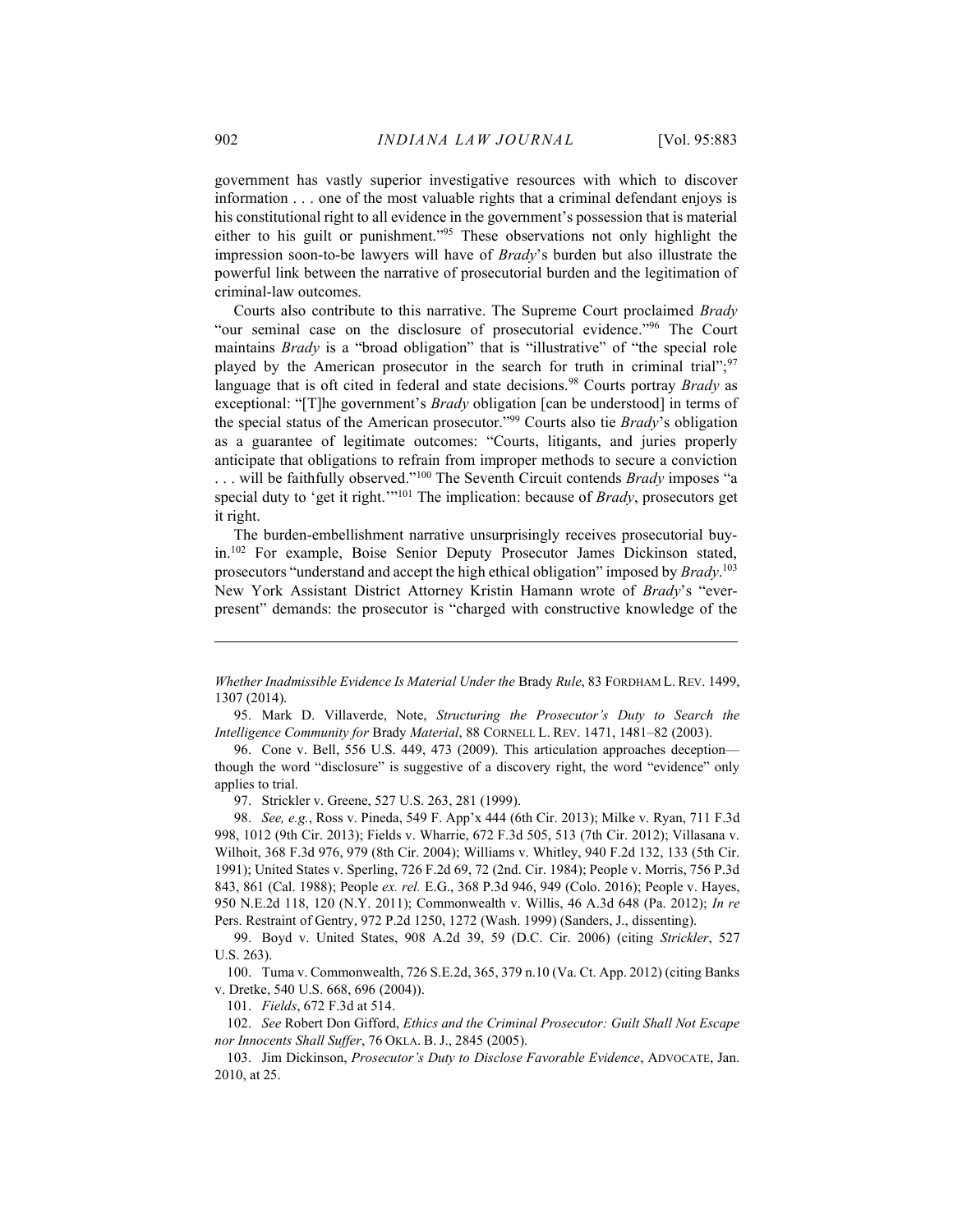police investigation and constructive possession of police files," even though the prosecutor may not have "received the information from the police and does not know it exists."<sup>104</sup> This account of a significant discovery burden would strike a civil litigator as wanting. A civil litigator is expected to secure a much broader sweep of information in each and every case, not just a narrow band of information in the exceptional case that advances to trial.<sup>105</sup> And while a prosecutor works with the same players, civil litigators often manage the discovery obligations of multinational corporate clients by responding to interrogatories, document production requests, and depositions—all from which a prosecutor is excused. The typical account of Brady's burden, however, avoids such comparisons.

The prosecutorial-burden narrative can come from unlikely sources. Defense attorneys contribute to the narrative; their position in litigation often demands making this case. In postconviction motions seeking new trials, defense attorneys will often introduce  $Brady$  in truth-seeking terms to describe a doctrine that requires something significant of the prosecutor, a strategically sound approach to push against *Brady's* doctrinal margins in the hope of receiving postconviction table scraps.<sup>106</sup> It may also be surprising that progressive media outlets will contribute to a popular understanding that Brady imposes a heavy burden on the prosecutor. Andrew Cohen at *The Atlantic* wrote that the Supreme Court used *Brady* as "a vehicle to memorialize a constitutional rule that burdened prosecutors with an affirmative duty to share with criminal defendants evidence that by its very definition would undermine the prosecution's case."<sup>107</sup> Linda Greenhouse included *Brady* among the key cases representing the "Warren Court's progressive constitutional revolution at the peak of its energy and transformative power," signaling that *Brady* contributed to significant, prodefendant, change.<sup>108</sup> Radley Balko in The Huffington Post wrote, "The Brady decision was really about establishing fundamental fairness in the criminal justice system and making trials a search for truth, rather than lawyering competitions."<sup>109</sup>

 <sup>104.</sup> Kristin Hamann, Getting It Right: Practical Approaches to 21st Century Prosecution, N.Y. L.J., Sept. 3, 2013, at 2.

 <sup>105.</sup> Sundby, supra note 15, at 659 ("[T]he fact that nine out of ten cases are resolved by guilty pleas ensures that Brady plays a minimal role in triggering prosecutorial disclosure of exculpatory evidence.").

<sup>106.</sup> See, e.g., Shima Baradaran Baughman, Subconstitutional Checks, 92 NOTRE DAME L. REV. 1071, 1098 (2017) (noting low success rate of *Brady* claims); Stephanos Bibas, Brady v. Maryland: From Adversarial Gamesmanship Toward the Search for Innocence?, in CRIMINAL PROCEDURE STORIES 129, 144–45 (Carol S. Steiker ed., 2006) (noting low success rate of Brady claims); Alafair S. Burke, Revisiting Prosecutorial Disclosure, 84 IND. L.J. 481, 489 (2009) (contending a prosecutor can suppress information "knowing there is little chance the evidence will ever come to light").

 <sup>107.</sup> Andrew Cohen, Prosecutors Shouldn't Be Hiding Evidence from Defendants, ATLANTIC (May 13, 2013), https://www.theatlantic.com/national/archive/2013/05/prosecutors -shouldnt-be-hiding-evidence-from-defendants/275754/ [https://perma.cc/33DJ-WZ2K].

 <sup>108.</sup> Linda Greenhouse, The Rigorous Romantic: Anthony Lewis on the Supreme Court Beat, 79 MO. L. REV. 907, 907 (2014).

 <sup>109.</sup> Radley Balko, Brady v. Maryland Turns 50, But Defense Attorneys Aren't Celebrating, HUFFINGTON POST (May 13, 2013), https://www.huffingtonpost.com/2013/05/13 /brady-v-maryland-50\_n\_3268000.html [https://perma.cc/HG86-KLQQ].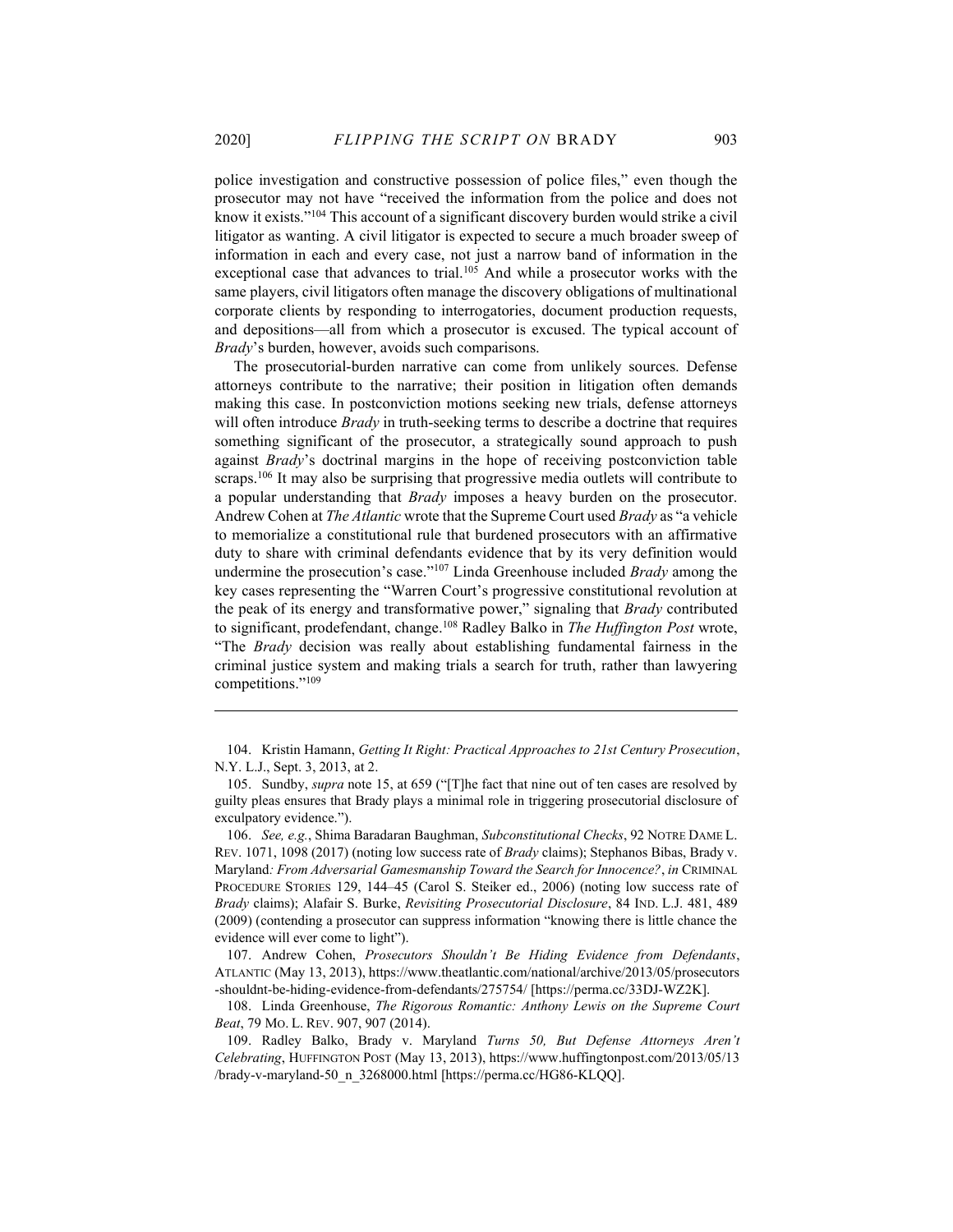Against these strong currents, scholarship has labored to move past this narrative. For example, scholars have broadly critiqued Brady's enforcement mechanisms: that placing compliance in the hands of the prosecutor leads to underenforcement;<sup>110</sup> that the late timing of its disclosure obligation undermines a prosecutor's ability to be objective;<sup>111</sup> and that obstacles particular to postconviction procedure undermine efforts to prove up violations.<sup>112</sup> In the course of identifying doctrinal flaws, some frame the case as having had the promise to impose a significant burden on the prosecutor.<sup>113</sup> Some proposed alternative means—like open file policies—are

 110. See, e.g., Daniel J. Capra, Access to Exculpatory Evidence: Avoiding the Agurs Problems of Prosecutorial Discretion and Retrospective Review, 53 FORDHAM L. REV. 391, 397 (1984) (arguing that the pretrial burden of determining the favorability of evidence should be on an independent, objective fact finder of the trial court through an in camera review); Angela J. Davis, The American Prosecutor: Independence, Power, and the Threat of Tyranny, 86 IOWA L. REV. 393, 463–64 (2001) ("Congress and state legislatures should pass legislation establishing Prosecution Review Boards."); Adam M. Gershowitz, Prosecutorial Shaming: Naming Attorneys to Reduce Prosecutorial Misconduct, 42 U.C. DAVIS L. REV. 1059, 1088– 1105 (2009) (proposing a list to shame prosecutors who violate Brady); Jason Kreag, The Brady Colloquy, 67 STAN. L. REV. ONLINE 47, 47 (2014) (proposing a pretrial, on the record colloquy in which a judge would question the prosecutor about her efforts to comply with Brady); Medwed, supra note 3, at 1542 (proposing remedies to address "lapses of judgment regarding prosecutor's disclosure obligations"); Richard A. Rosen, Disciplinary Sanctions Against Prosecutors for Brady Violations: A Paper Tiger, 65 N.C. L. REV. 693, 731 (1987) (contending that given evidence of "intentional Brady-type misconduct, the instances of discipline are too rare" and arguing for a bad faith standard); Joseph R. Weeks, No Wrong Without a Remedy: The Effective Enforcement of the Duty of Prosecutors to Disclose Exculpatory Evidence, 22 OKLA. CITY U. L. Rev. 833, 870 (1997); Fred C. Zacharias, The Professional Discipline of Prosecutors, 79 N.C. L. REV. 721, 722 (2001) (noting "dearth of cases in which disciplinary authorities have sanctioned prosecutors").

 111. Baer, supra note 65, 35–38 (observing that, as the eve of trial approaches, prosecutors are less able to objectively review a case).

 112. See, e.g., Burke, supra note 106, at 484; Justin Murray, Prejudiced-Based Rights in Criminal Procedure, 168 U. PA. L. REV. 277, 302 (2020) (examining how the outcomedeterminative appellate review standard serves to dilute Brady's burden); Eve Brensike Primus, The Illusory Right to Counsel, 37 OHIO N.U. L. REV. 597, 606, 608 (2011) (finding state procedure typically leaves defendants to bring postconviction *Brady* claims *pro se*); Ellen Yaroshefsky, Wrongful Convictions: It's Time to Take Prosecution Discipline Seriously, 8 UDC/DCSL L. Rev. 275, 291 ("[P]rosecutors know that there is little, if any, remedy for misconduct because the appellate standard of review is harmless error.").

 113. See, e.g., Peter Arenella, Rethinking the Functions of Criminal Procedure: The Warren and Burger Courts' Competing Ideologies, 72 GEO. L.J. 185, 190 (1983) (noting that Brady was the case that "promoted the system's capacity to adjudicate guilt more reliably"); Capra, supra note 110, at 392 (noting Brady "was a major step forward in equalizing access to exculpatory evidence"); Davis, supra note 110, at 431 (noting that Brady was intended to be "expansive" in its requirements); Harvey Gee, Chasing the Dragon: The Forgotten Story of Wong Sun v. United States, 17 MICH. J. RACE & L. 159, 160 (2011) (reviewing CRIMINAL PROCEDURE STORIES (Carol S. Steiker ed., 2006)) (noting *Brady* is considered a consensus candidate in the "Criminal Procedure Revolution" canon that "strengthened the constitutional rights of individuals within the criminal justice system"); Bruce I. Kogan & Cheryl L. Robertson, Chief Justice Joseph R. Weisberger's Page of History, 6 ROGER WILLIAMS U. L. REV. 501, 525–26 (2001) (noting Brady as a "seminal decision" that "constitutionalized the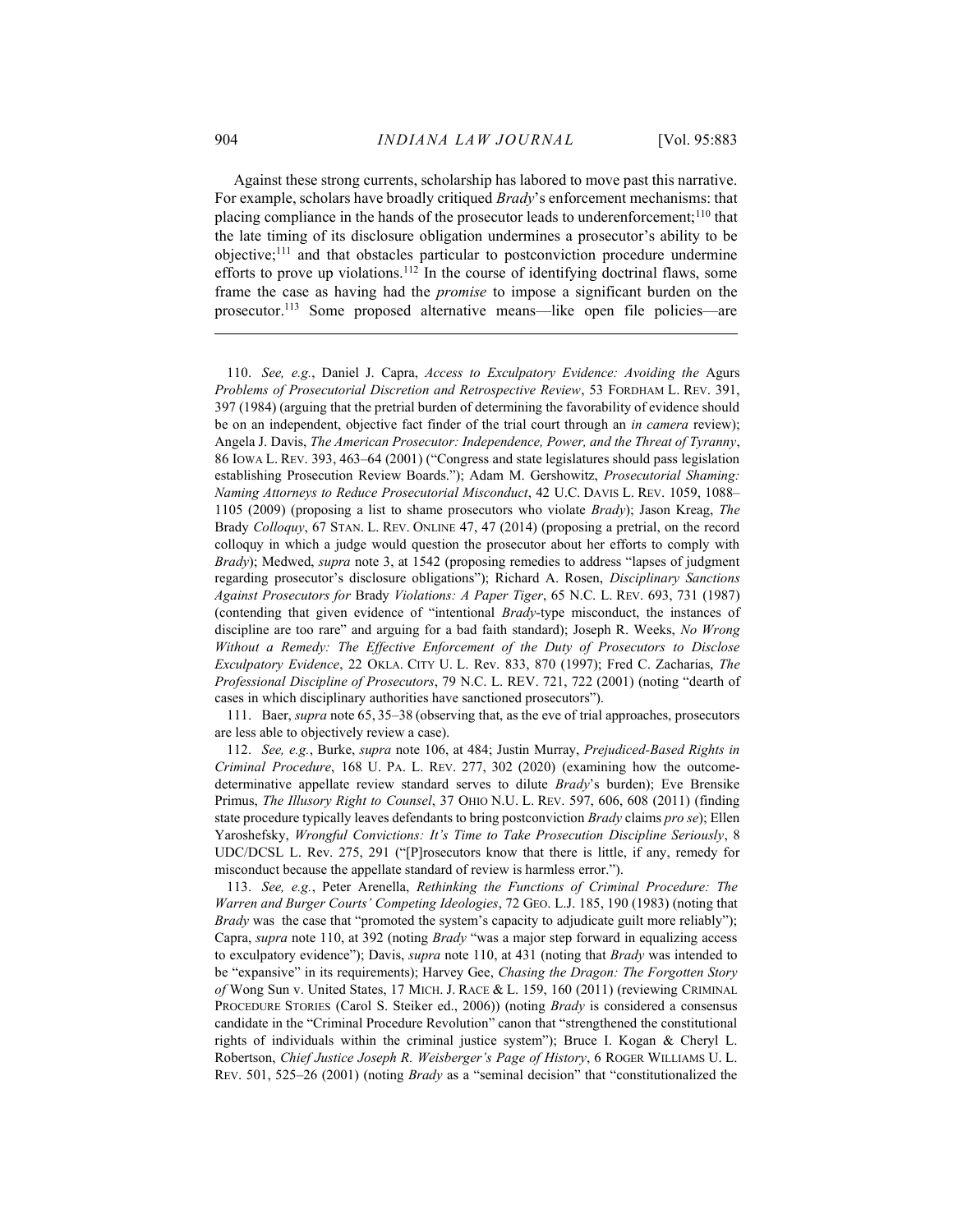necessary to achieve *Brady's* due process aspirations.<sup>114</sup> A consistent message of these wide-ranging critiques, however, is the doctrine's present failure to impose a demanding burden on the prosecutor.<sup>115</sup>

Yet, this scholarship competes with the drumbeat of the many sources that proclaim Brady's prosecutorial burden to be significant. Many, if not most, law students will not have the opportunity to delve into the rich criticism that reveals Brady's shortcomings. Instead, they will enter the profession with an impression that Brady imposes a special burden, unique to the American prosecutor—Brady is a case that speaks to our identity as to the values we hold.<sup>116</sup> This inflated, unearned narrative in turn confers a benefit to prosecutors by lending legitimacy to outcomes and promoting "the system's capacity to adjudicate guilt more reliably."<sup>117</sup>

## C. Political Benefits: A Shield Against Legislative Efforts to Expand Pretrial Discovery

In assessing the potential benefits of Brady to prosecutors, another use of the case emerges: its deployment to achieve policy objectives. When the Criminal Committee in the early 2000s considered making amendments to pretrial rules governing the exchange of information, the Department of Justice (DOJ) was well positioned to lobby for its preferences. The DOJ is formally represented on the Criminal Committee, and in addition, DOJ representatives are permitted to voice concerns directly to the Criminal Committee.<sup>118</sup> The use of *Brady* as a vehicle to influence any changes by the Committee did not occur until the early 2000s, when it became a centerpiece over the state of pretrial discovery in criminal disputes. In some ways, Brady's lack of earlier influence on the rulemaking process reflects its quiet reception and the impression that the case had little to do with the Committee's work, which

State's obligation to disclose evidence"); Medwed, supra note 3, at 1540 (noting that Brady was intended to be "broad" in its requirements).

 114. See, e.g., Burke, supra note 106, at 512, 514 (proposing an open-file disclosure requirement that requires disclosure of inculpatory and exculpatory evidence); Medwed, supra note 3, 1158–59 (proposing the possibility of an open-file disclosure requirement to counteract the doctrine's inherent flaws); Janet Moore, Democracy and Criminal Discovery Reform After Connick and Garcetti, 77 BROOK. L. REV. 1329, 1376–77 (2012) (proposing an open-file regime to replace Brady); Yaroshefsky, supra note 112, at 295 (observing that changes "in discovery obligations from less of a 'cat and mouse game' to relatively open discovery would afford the true believer less opportunity to stretch ethical boundaries").

 115. See, e.g., Gershman, supra note 3 at 686 ("[O]ne is struck by the dissonance between Brady's grand expectations to civilize U.S. criminal justice and the grim reality of its largely unfulfilled promise"); id. at 713 (discussing how the materiality standard's lack of any rigor "in practice rendered suppression of favorable evidence a routine and rational act"); Moore, supra note 114, at 1376–77 ("From Brady's inception onward, constitutional doctrine has prioritized deference to prosecutorial discretion over enforceability.").

 116. See, e.g., Greenhouse, supra note 108, at 907 (including Brady among cases representing the "Warren Court's progressive constitutional revolution at the peak of its energy and transformative power"); Hochman, *supra* note 92, at 1674 ("The *Brady* rule rests on the notion that a criminal trial is a search for the truth.").

 <sup>117.</sup> Kogan & Robertson, supra note 113, at 525–26.

 <sup>118.</sup> Id.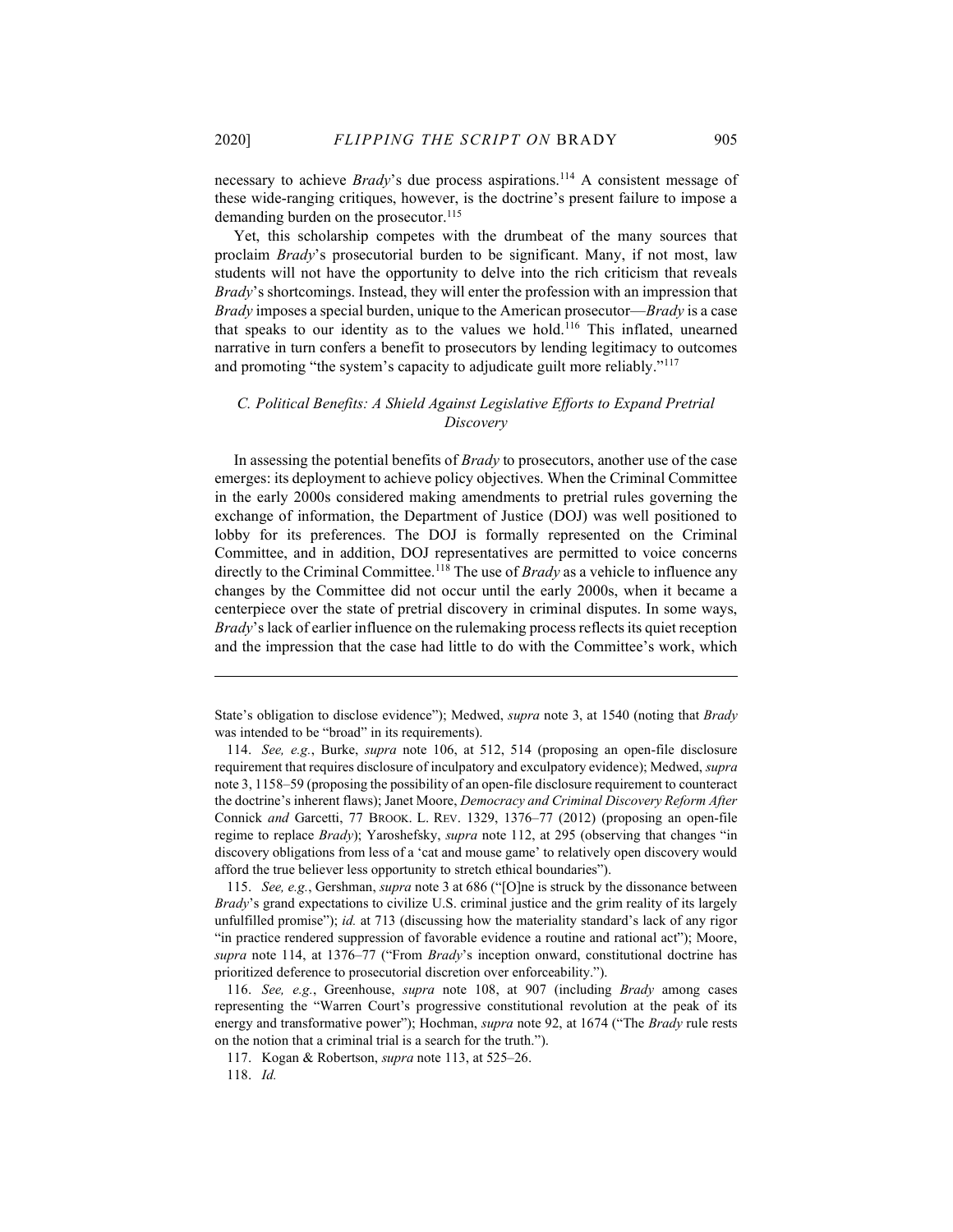was to regulate information exchange during the pretrial (versus trial) phase of litigation.<sup>119</sup>

#### 1. The Legislative Process Encounters Brady

Consistent with Brady's quiet arrival, as the Criminal Committee convened and considered its rulemaking agenda after Brady was decided, there was no mention of the case.<sup>120</sup> This silence was even more pronounced given that key terms in the Federal Rules of Criminal Procedure (FRCP) mirrored terms in the Brady standard. Where *Brady* required disclosure of "material" information, so did the FRCP. In 1946, the original version of Rule 16, for example, provided a defendant could request the court order the prosecutor to permit the examination of "material" documents that were seized from defendant or third parties.<sup>121</sup> Nevertheless, after the Court announced the Brady decision, the Committee did not think the decision sufficiently notable to merit mention in the meetings immediately following the case.

In the 1960s, academics and jurists began calling attention to the disparity between civil and criminal discovery.<sup>122</sup> Gideon's mandate had propagated public-

121. FED. R. CRIM. P. 16 (1946) (last amended 2013).

 <sup>119.</sup> See supra text accompanying notes 48–50.

 <sup>120.</sup> Minutes from Rules Committee meetings between 1963 and 1967 make not a single mention of Brady. See THE ADVISORY COMM. ON CRIMINAL RULES, MEETING MINUTES (Oct. 14–16, 1963), https://www.uscourts.gov/sites/default/files/fr\_import/CR10-1963-min.pdf [https://perma.cc/NJ6C-5A6Z]; THE ADVISORY COMM. ON CRIMINAL RULES, MEETING MINUTES (Jan. 13–15, 1964), https://www.uscourts.gov/sites/default/files/fr\_import/CR01-1964-min.pdf [https://perma.cc/FD8G-88ND]; THE ADVISORY COMM. ON CRIMINAL RULES, MEETING MINUTES (May 3–4, 1965), https://www.uscourts.gov/sites/default/files/fr\_import/C R05-1965-min.pdf [https://perma.cc/W76D-9ELF]; THE ADVISORY COMM. ON CRIMINAL RULES, MEETING MINUTES (May 23, 1966), https://www.uscourts.gov/sites/default/files/fr\_im port/CR05-1966-min.pdf [https://perma.cc/9W2X-ZND3]; THE ADVISORY COMM. ON CRIMINAL RULES, MEETING MINUTES (Sept. 11–12, 1967), https://www.uscourts.gov/sites/def ault/files/fr\_import/CR09-1967-min.pdf [https://perma.cc/9XRF-4D89]. Though proposals initiated in 1961 did not finalize until 1966, Brady's publication in 1963 had no discernible impact on Committee discussions. THE ADVISORY COMM. ON CRIMINAL RULES, MEETING MINUTES 8–13 (Jan. 13–14, 1964), https://www.uscourts.gov/sites/default/files/fr\_import/CR 01-1964-min.pdf [https://perma.cc/D2S2-6KHE] (relating to FED. R. CRIM. P. 16, proposing disclosure of defendant's statements, results of relevant examinations, and defendant's recorded grand-jury testimony). The Committee did refer to and discuss other contemporaneous cases in determining appropriate changes; for example, in 1967, the Committee discussed Warden v. Hayden, 387 U.S. 94 (1967), and Miranda v. Arizona, 384 U.S. 436 (1966). THE ADVISORY COMM. ON CRIMINAL RULES, MEETING MINUTES (SEPT. 11– 12, 1967), supra, at 3, 14.

<sup>122.</sup> See, e.g., Robert L. Fletcher, Pretrial Discovery in State Criminal Cases, 12 STAN. L. REV. 293 (1960); Goldstein, supra note 50; Hall, supra note 48; Sheldon Krantz, Pretrial Discovery in Criminal Cases: A Necessity for Fair and Impartial Justice, 42 NEB. L. REV. 127, 144–51 (1963); David W. Louisell, The Theory of Criminal Discovery and the Practice of Criminal Law, 14 VAND. L. REV. 921, 927–28 (1961); Comment, Developments in the Law— Discovery, 74 HARV. L. REV. 940, 1057 (1961) (recommending exchange of witness lists coupled with opportunity to depose witnesses); Comment, Pre-Trial Disclosure in Criminal Cases, 60 Yale L.J. 626, 640–46 (1951) (recommending adoption of civil discovery, including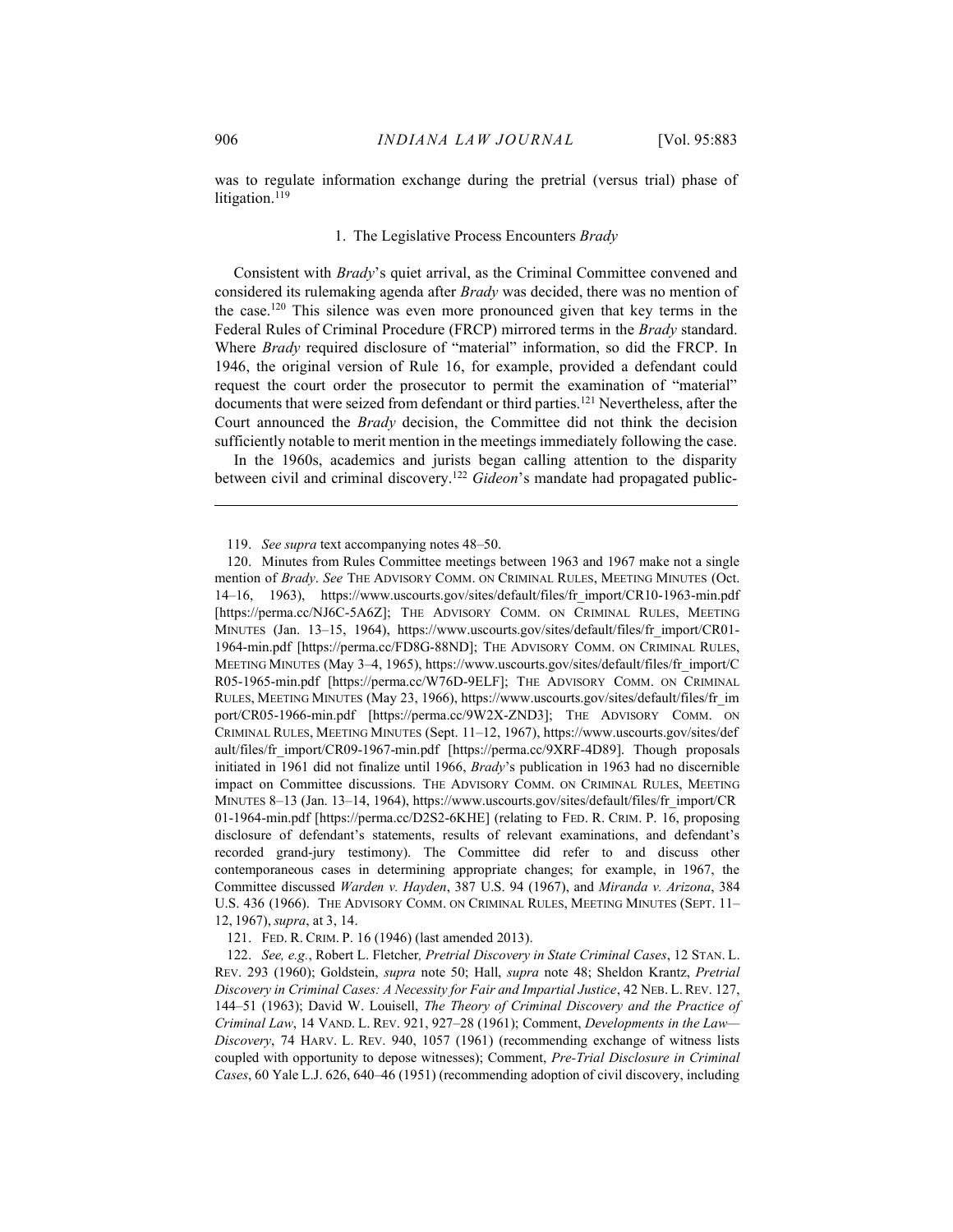defender offices, and from these ranks emerged a more organized push for criminal discovery.<sup>123</sup> Congress proposed a bill in 1966 that "would direct the Supreme Court, [and therefore the Advisory Committee] to make adequate discovery rules."<sup>124</sup> In 1968, the Committee amended Rule 16 to include documents "material" to the "preparation of [the] defense," a change that reflected political currents favoring the expansion of pretrial criminal discovery.<sup>125</sup> And yet, despite the shared language, one could sense the Committee's wariness about *Brady*'s significance to the FRCP meeting notes in 1968 indicate, "Brady v. Maryland should be left to the development of the case law and should not be in the rule. A note should be added to the effect [that] the committee is not attempting to codify *Brady v. Maryland* at present."<sup>126</sup> In recognizing the case's nonapplication to pretrial discovery, the Committee was still acknowledging Brady's shadow.

The Committee would in fact note this sentiment in its annotation to the 1976 Amendment to the FRCP.<sup>127</sup> By then, Rule 16 was changed to remove the court as an obstacle; a defendant only needed to issue a request to the prosecutor to initiate the requirement that the State turn over documents material to the preparation of the defense.<sup>128</sup> What, if any, was *Brady*'s impact on this obligation? The Committee was vague: "[T]he committee had 'decided not to codify the Brady Rule.' . . . [But] 'the requirement that the government disclose documents and tangible objects "material to the preparation of his defense" underscores the importance of disclosure of evidence favorable to the defendant.'"<sup>129</sup> Some courts would interpret Rule 16's materiality limitation to require a broader sweep of information than Brady, while other courts would interpret Rule 16's demand to be coterminous with Brady.<sup>130</sup> In

depositions). A few judges explicitly recognized disparities between civil and criminal procedure. Roger J. Traynor, Ground Lost and Found in Criminal Discovery, 39 N.Y.U. L. REV. 228, 233 (1964).

 <sup>123.</sup> William J. Stuntz, Local Policing After the Terror, 111 YALE L.J. 2137, 2192 (2002) (noting Gideon led to a growth in public defender offices); Kim Taylor-Thompson, Individual Actor v. Institutional Player: Alternating Visions of the Public Defender, 84 GEO. L.J. 2419, 2426, n.33 (noting rapid expansion of public defender offices after Gideon). Vermont and Florida afforded discovery rights to criminal defendants in the 1960s. 1961 Vt. Acts & Resolves 174–76; In re Fla. Rules of Criminal Procedure, 211 So. 2d 203 (Fla. 1968); Peter Forbes Langrock, Vermont's Experiment in Criminal Discovery, 53 A.B.A.J. 732, 732 (1967).

 <sup>124.</sup> THE ADVISORY COMM. ON CRIMINAL RULES, MEETING MINUTES (May 23, 1966), supra note 120, at 7.

 <sup>125.</sup> FED. R. CRIM. P. 16(b) (1968) (last amended 2013).

 <sup>126.</sup> THE ADVISORY COMM. ON CRIMINAL RULES, MEETING MINUTES 15 (Sept. 30–Oct. 1, 1968) (emphasis added), https://www.uscourts.gov/sites/default/files/fr\_import/CR09-1968 min.pdf [https://perma.cc/EJV7-8UJG]; see also FED. R. CRIM. P. 16.

 <sup>127.</sup> FED. R. CRIM. P. 16 (1976) (advisory committee's note to its amendment effective 1976).

 <sup>128.</sup> See id.

<sup>129.</sup> LAURAL L. HOOPER, JENNIFER E. MARSH & BRIAN YEH, TREATMENT OF BRADY V. MARYLAND MATERIAL IN UNITED STATES DISTRICT AND STATE COURTS' RULES, ORDERS, AND POLICIES: REPORT TO THE ADVISORY COMMITTEE ON CRIMINAL RULES OF THE JUDICIAL CONFERENCE OF THE UNITED STATES, FEDERAL JUDICIAL CENTER 2 (2004) (emphasis added) (footnote omitted) (quoting FED. R. CRIM. P. 16 advisory committee's note).

 <sup>130.</sup> See, e.g., United States v. Ross, 511 F.2d 757, 762 (5th Cir. 1975).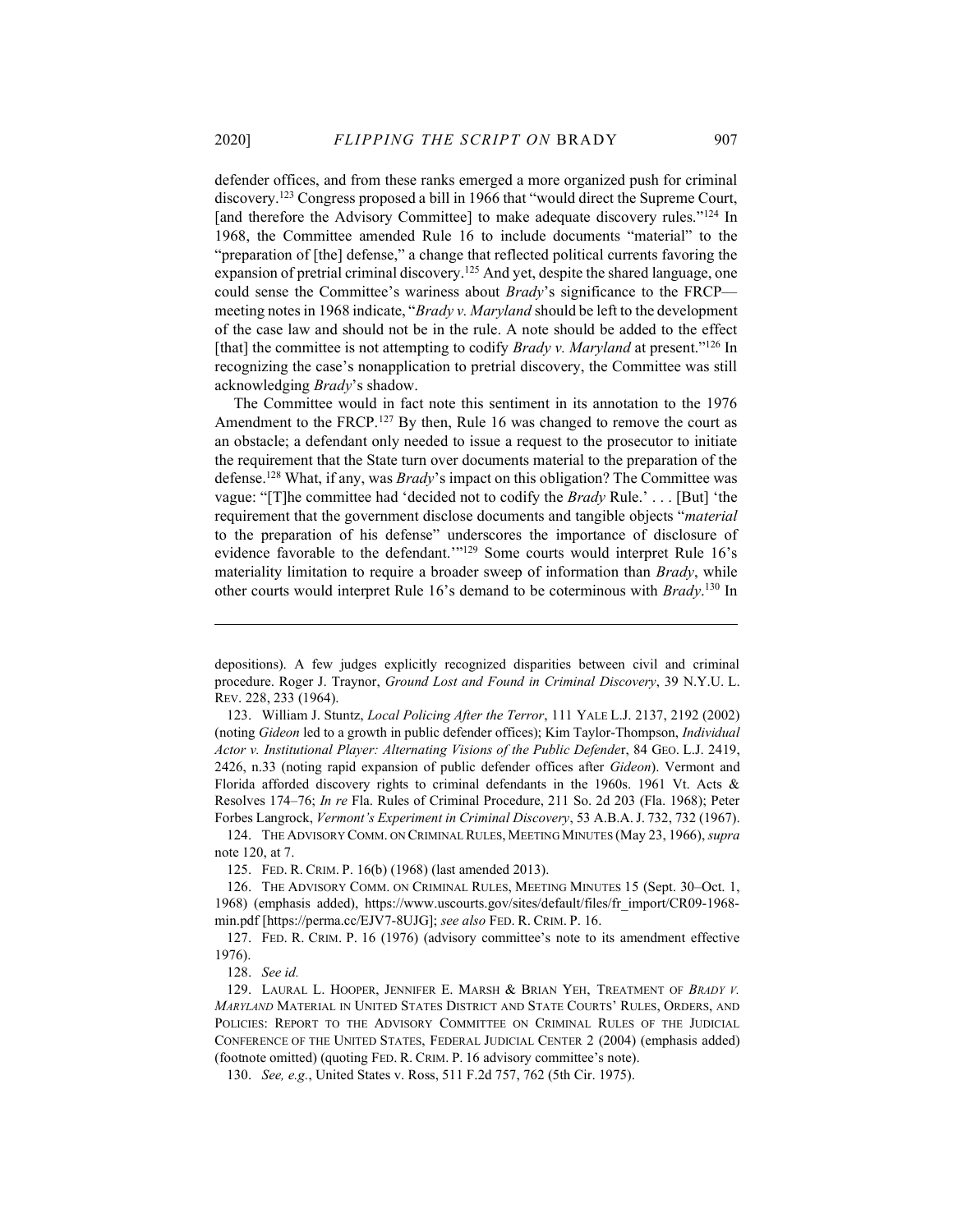some respects, this split was a tempest in a teapot; in the end, Rule 16 provided for little more than it did in 1946, given that Rule 16's expansion to include all documents in the prosecutor's "possession, custody, and control"<sup>131</sup> was diminished by a provision that relieved the prosecutor from disclosing police reports—a sweeping exemption.<sup>132</sup> Compared to civil discovery, the amendments were anemic: no criminal rule was in sight of civil rules that empowered parties to compel the disclosure of relevant information through powerful tools.<sup>133</sup>

Within these inconsequential moves of the dial on criminal pretrial discovery, Brady's role in rulemaking was uncertain, which was evident by the Committee's struggle to contextualize *Brady*. The Committee seemed inclined to treat *Brady* as a floor, not a ceiling. At the same time, the Committee avoided a declaration of independence from Brady. On display was Brady's power to disorient the process of constructing pretrial discovery, even as Brady had, according to the Court, nothing to do with pretrial discovery. However momentarily the Committee might have been inspired to expand pretrial discovery in the late 1960s, it did not stray far from Brady's articulation of due process, and it built in the doctrine as a reference point. If Brady had nothing to do with pretrial discovery, it also seemed to superintend and constrain it.

## 2. Prosecutors Learn to Wield Brady

The Court's decision in United States v. Ruiz explicitly relieved prosecutors from making any Brady disclosure in a case that resolved by plea.<sup>134</sup> Although Ruiz was consistent with prior decisions of the Court that announced Brady's obligation was

 <sup>131.</sup> FED. R. CRIM. P. 16(a)(1).

 <sup>132.</sup> FED. R. CRIM. P. 16(a)(2); ROBERT M. CARY, CRAIG D. SINGER & SIMON A. LATCOVICH, FEDERAL CRIMINAL DISCOVERY 135–36 (Am. Bar Ass'n ed., 2011).

 <sup>133.</sup> Meyn, supra note 79, at 1094 (distinguishing discretion given to civil litigants from limited disclosures extended to criminal defendants); Jeffrey E. Stone & Corey B. Rubenstein, Criminal Discovery: Leveling the Playing Field, 23 LITIG. 45, 45 (1997) (observing that, under the federal rules, a defendant is entitled to "(1) any statement [he] was foolish enough to make  $\ldots$  (2) his criminal record  $\ldots$  (3) documents . . . to be used by the government at trial; (4) reports of examinations . . . and (5) expert witness summaries. State prosecutors often have similar discovery obligations . . . ."). The rules do not "require the parties to disclose witnesses." CARY ET AL., *supra* note 132, at 417. Views on changes to federal rules widely differ. Compare Susan R. Klein, Monitoring the Plea Process, 51 DUQ. L. REV. 559, 570 (2013) ("The 1966 amendments . . . hugely increased the range and scope of pretrial discovery . . . ."), with Cary Clennon, Pre-Trial Discovery of Witness Lists: A Modest Proposal to Improve the Administration of Criminal Justice in the Superior Court of the District of Columbia, 38 CATH. U. L. REV. 641, 652–53 (1989) (contending 1966 reciprocity provision advantaged the State), Meyn, supra note 79, at 1135–36 (observing no amendment has ever provided defendant discretionary discovery), and Sara Kropf, Andrew George, William C. Cleveland & Julie Rubenstein, The 'Chief' Problem with Reciprocal Discovery Under Rule 16, CHAMPION, Sept.–Oct. 2010, at 20, 20 (arguing Rule 16 is harmful to defendants). Rule 16(a)(2) exempts most police reports from disclosure. Doctrinal treatment has also narrowed scope of rules. See, e.g., United States v. Armstrong, 517 U.S. 456, 462 (1996) (giving "material to the preparation of [his] defense" a tight frame).

 <sup>134. 536</sup> U.S. 622, 625 (2002).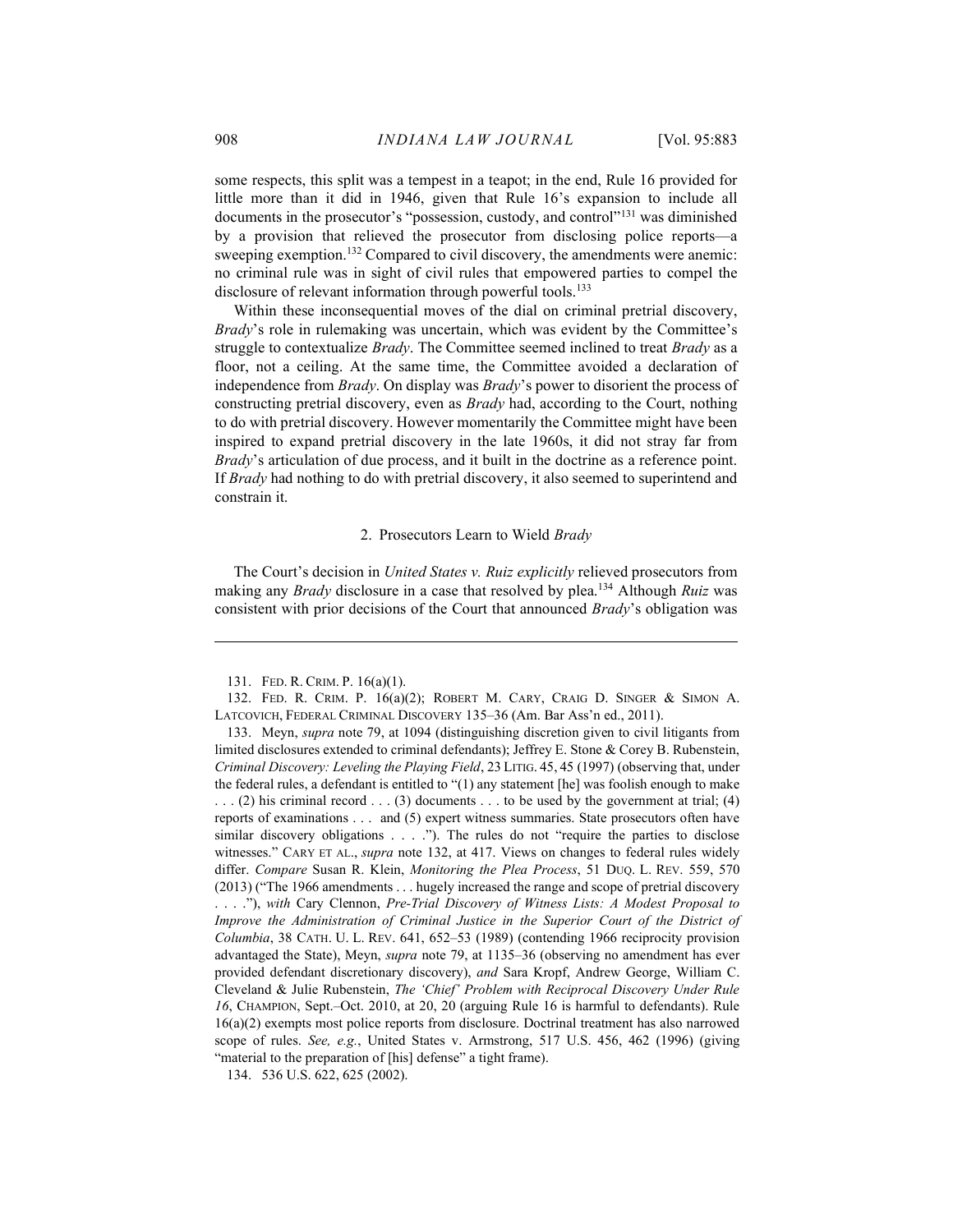limited to trial,<sup>135</sup> the Court's "we mean what we say" moment in *Ruiz* stunned the many who had assumed *Brady* meant something more. After all, coursebooks, and prosecutors and defendants rallied around the idea that Brady required something special of the prosecutor, distinct from other litigants in the American system, and distinct from prosecutors around the world.<sup>136</sup> Although the Court in Ruiz announced that Brady's wet blanket on due process (which was always there) was in fact there, the decision also inspired action. Notably, the opinion moved the American College of Trial Lawyers (ACTL) to attempt to persuade the Criminal Committee to expand pretrial disclosures to defendants. ACTL submitted to the Committee a report entitled, "Proposed Codification of Disclosure of Favorable Information Under Federal Rules of Criminal Procedure" ("ACTL Report"),<sup>137</sup> drafted by ACTL's Committee on Federal Procedure, which included Judge Charles Breyer (Northern District of California), R. Stan Mortenson (President Nixon's former attorney), Ty Cobb (President Trump's former attorney), and white-collar defense attorneys like John Cooney, Robert Tarun, Thomas Dwyer, and Douglas Young.<sup>138</sup> The opening salvo reads:

In the 1963 landmark decision of Brady v. Maryland, the Supreme Court held that prosecutors have a constitutional duty to turn over "evidence favorable to an accused. . . . [sic] where the evidence is material either to guilt or to punishment." Four decades later, [the federal rules that] govern federal plea negotiations and criminal discovery . . . still do not address, let alone require, the government to timely disclose favorable information to the defendant that is material to either guilt or sentencing. Without a clear definition of favorable evidence nor a disclosure timetable, prosecutors have interpreted the constitutional discovery obligation inconsistently and too often disclosed favorable information on the eve, during, or after trial or not at all.<sup>139</sup>

The ACTL Report emphasized how pretrial disclosure of information is critical to ensuring a fair process of plea bargaining and that the early disclosure of information favorable to a defendant is essential to obtaining legitimate outcomes, due to its impact on plea negotiations.<sup>140</sup>

ACTL's proposal claimed to codify Brady in the pretrial space. In fact, ACTL attempted to broaden the disclosure obligation to information "favorable" to defendant. Thus, the ACTL Report sought to move the boundary lines of Brady in

 <sup>135.</sup> See supra text accompanying notes 61–67.

<sup>136.</sup> See supra text accompanying notes 88–95.

 <sup>137.</sup> AMERICAN COLLEGE OF TRIAL LAWYERS, PROPOSED CODIFICATION OF DISCLOSURE OF FAVORABLE INFORMATION UNDER FEDERAL RULES OF CRIMINAL PROCEDURE 11 AND 16 (2003).

 <sup>138.</sup> The American College of Trial Lawyers states that membership "is extended only by invitation . . . to those experienced trial lawyers [with a minimum 15 years of experience] . . . whose professional careers have been marked by the highest standards . . . ." Fellowship in the College, AM. COLL. OF TRIAL LAWYERS (2019), https://www.actl.com/home/membership [https://perma.cc/4QLS-BPWK].

<sup>139.</sup> AMERICAN COLLEGE OF TRIAL LAWYERS, *supra* note 138, at 1 (quoting Brady v. Maryland, 372 U.S. 83, 87 (1963)).

 <sup>140.</sup> Id. at 1–2.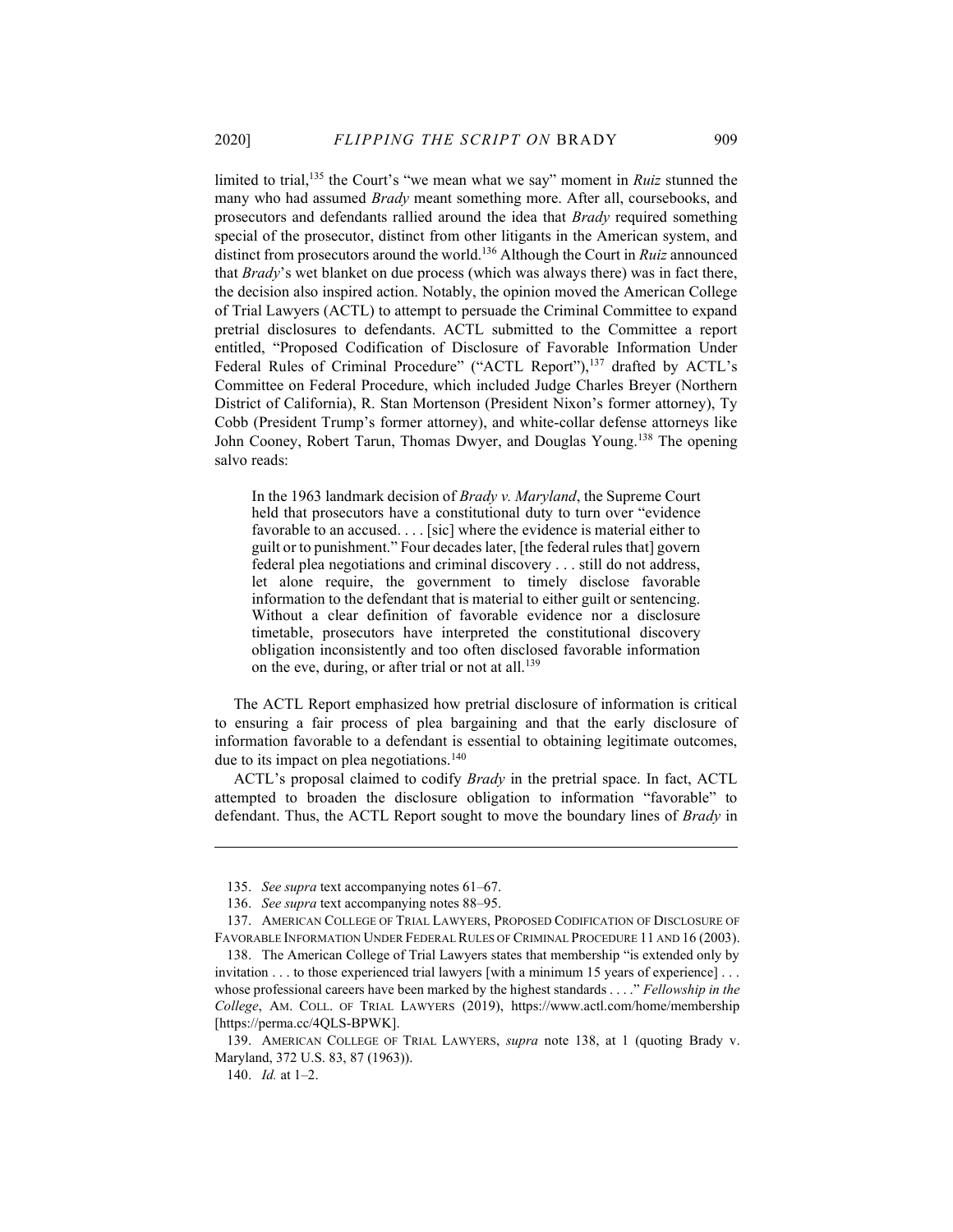terms of timing (as early as two weeks after a complaint was filed) and scope (removing the materiality requirement and rendering any relevant information favorable to defendant discoverable).<sup>141</sup> The proposal was reasonable, argued ACTL, given that robust discovery rights were granted to civil litigants: "It is anomalous that in civil cases, where generally all that is at stake is money, access to information is assured; however, in contrast, in criminal cases, where liberty is at issue, the defense is provided far less information."<sup>142</sup> The Criminal Committee put the ACTL Report on its agenda.<sup>143</sup> ACTL, then, in arguing for pretrial discovery, had attempted to weaponize Brady—arguing that, due to Brady's inadequate obligations, the Committee needed to intervene in the pretrial discovery space.

Minutes of the Committee's first full meeting in May 2004 indicate that Member Donald J. Goldberg (who practiced white-collar defense) "agreed with the Department of Justice's view that *Brady* is really a *post-trial* rule."<sup>144</sup> The DOJ liaison, Deborah J. Rhodes, objected that "the proposed amendment is inconsistent with the case law and would transform a trial right into a discovery right, which conflicts with the Jencks Act."<sup>145</sup> The Committee voted to further investigate ACTL's proposal, appointing a subcommittee; notably Goldberg and Rhodes, along with three others, were placed on the subcommittee.

The Committee met five months later. The DOJ attempted a new framing: prosecutors already practiced what the proposal required.<sup>146</sup> Proponents of ACTL's proposal had an easy retort: if prosecutors already did what the proposed rule required, what harm was there in adopting the proposal?<sup>147</sup> This question, however rational, ignored the real stakes at issue. The proposed rule threatened the sanctity of the prosecutor's minister-of-justice role that conferred privileges of self-regulation

Id. at 20.

147. Id.

 <sup>141.</sup> The ACTL Report's proposal

contains no requirement that the information be "material" to the defense. . . . [That] "[i]nformation favorable to the defendant" is sufficiently clear to guide the government attorneys at the pre-trial stage. [And, in addition, a] materiality standard is only appropriate in the context of an appellate review since determinations of materiality are best made in light of all the evidence addressed at trial.

 <sup>142.</sup> Id. at 11.

 <sup>143.</sup> THE ADVISORY COMM. ON CRIMINAL RULES, MEETING MINUTES 12 (May 6–7, 2004), https://www.uscourts.gov/sites/default/files/fr\_import/CR5-2004\_0.pdf [https://perma.cc/ZG U8-3XJZ].

<sup>144.</sup> Id. (emphasis added).

<sup>145.</sup> *Id.* The Jencks Act requires the prosecutor to turn over a statement of a government's witness after that witness has testified. 18 U.S.C. § 3500 (2018). In requiring the disclosure after a witness has testified, the Act has been interpreted to relieve a prosecutor from turning over such information at an earlier date. Some conflicts arise as to whether the prosecutor's Brady obligation (to divulge exculpatory impeachment evidence before trial, for example) trumps the Jencks Act, which requires a prior statement of a witness after testimony. United States v. Casas, 356 F.3d 104, 117 n.2 (1st Cir. 2004).

 <sup>146.</sup> THE ADVISORY COMM. ON CRIMINAL RULES, MEETING MINUTES 7 (Oct. 30, 2004), https://www.uscourts.gov/sites/default/files/fr\_import/CR10-2004.pdf [https://perma.cc/WM L6-3PWE].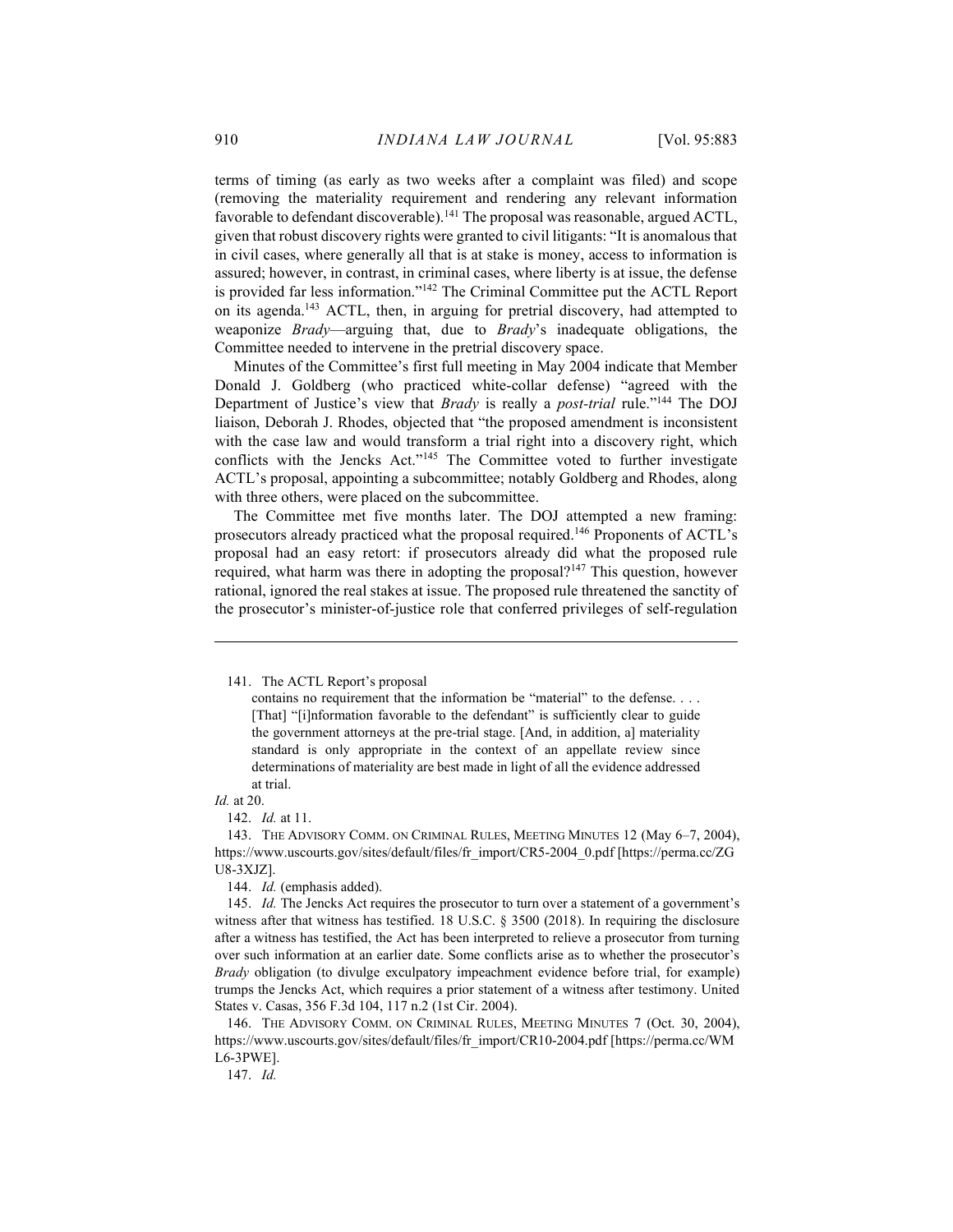and an absence of external accountability measures. In the next meeting, the DOJ objected to the proposed rule's scope (that a prosecutor turn over information "favorable to defendant") as it was "difficult to distinguish between inculpatory and exculpatory evidence" (even though Rhodes had earlier argued that adequate protection was offered by *Brady*, which was somehow clear even though it requires a prosecutor turn over "exculpatory" evidence).<sup>148</sup> The DOJ's arguments led to an October 2005 dilution of ACTL's proposal:

[U]pon a defendant's request, the government must make available no later than the start of trial all information that is known to the government . . . that the government has reason to believe may be favorable to the defendant because it tends to be either exculpatory or impeaching. The court may order disclosure earlier, but in no instance more than 14 days before trial.<sup>149</sup>

The DOJ was still opposed, however, objecting that the amendment went "well beyond the constitutional standard identified by Supreme Court case law."<sup>150</sup> Viewing Brady as a ceiling on the prosecutor's affirmative disclosure obligations, the DOJ was deploying the doctrine to defeat efforts to expand discovery in the pretrial period.

The DOJ proposed a compromise; in exchange for dropping the proposal, the DOJ would consider integrating the proposal's language for "possible inclusion in the U.S. Attorney's Manual."<sup>151</sup> In April 2006, Deputy Attorney General Paul McNulty attended Committee discussions, representing that the DOJ had circulated revisions to the manual "as an alternative to amending Rule 16."<sup>152</sup> The amended manual would require prosecutors "to weigh materiality before disclosing . . . but [prosecutors] would be encouraged to construe materiality broadly."<sup>153</sup> Proponents of the proposal still thought a rule would better ensure compliance, but the DOJ's suggestion had some effect, as Committee support for the proposal weakened. The issue was tabled.

In September 2006, the DOJ informed the Committee that the manual had received approval from "all relevant Department officials, including Deputy

 <sup>148.</sup> THE ADVISORY COMM. ON CRIMINAL RULES, MEETING MINUTES 6–7 (Apr. 4–5, 2005), https://www.uscourts.gov/sites/default/files/fr\_import/CR04-2005-min.pdf [https://perma.cc /7VQU-P53U].

 <sup>149.</sup> THE ADVISORY COMM. ON CRIMINAL RULES, MEETING MINUTES 9 (Oct. 24–25, 2005), https://www.uscourts.gov/sites/default/files/fr\_import/CR10-2005-min.pdf [https://perma.cc /BNF2-VHKG]. Rhodes contended that such a disclosure could not occur earlier than trial because "between 93 and 96 percent of federal cases result[] in a plea rather than a trial[, so] it is critical that lay witnesses be exposed only in those cases that actually proceed to trial." Id. at 11.

 <sup>150.</sup> Id. at 9 (emphasis added).

 <sup>151.</sup> Id. at 10.

 <sup>152.</sup> THE ADVISORY COMM. ON CRIMINAL RULES, MEETING MINUTES 9 (April 3–4, 2006), https://www.uscourts.gov/sites/default/files/fr\_import/CR04-2006-min.pdf [https://perma.cc /6AR6-G94S].

 <sup>153.</sup> Id. at 10.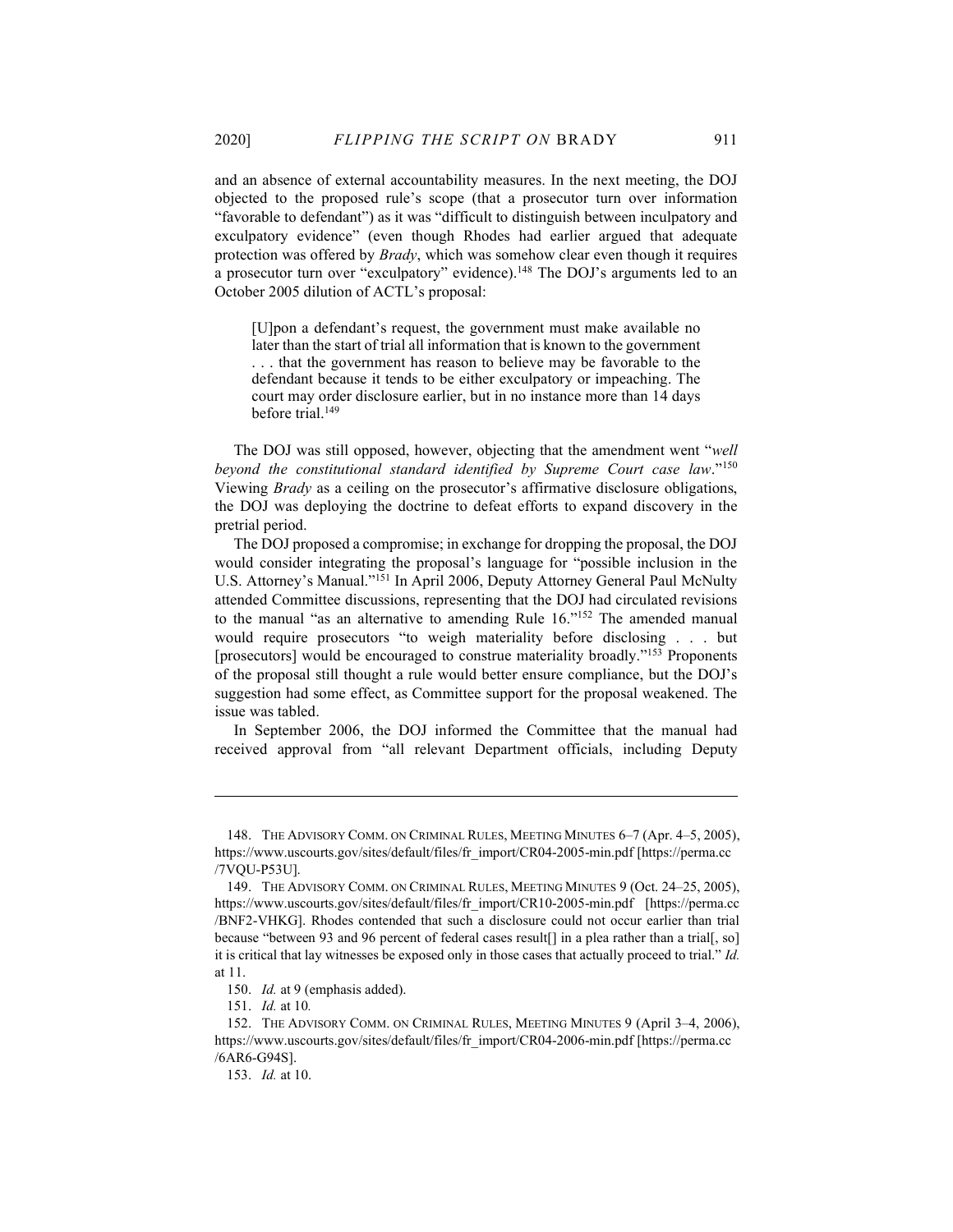Attorney General Paul McNulty."<sup>154</sup> The DOJ acknowledged that the manual did not track the Committee's proposal but emphasized that amending the language was a "substantial step."<sup>155</sup> The DOJ made clear it would oppose the proposal if it went any further; this position seemed to reinvigorate the Committee, which voted to send the proposed language (however diluted) to the Standing Committee (for referral to Congress).<sup>156</sup> Deputy Attorney General McNulty strongly opposed the proposal during its presentation to the Standing Committee, which rejected the proposal.<sup>157</sup> The Standing Committee "suggested that the . . . [C]ommittee consider whether to continue studying the . . . proposal."<sup>158</sup> Further time passed; the Federal Judicial Center reported that its study found no evidence of widespread noncompliance with Brady—a premise that had no relationship to the motivations of the ACTL Report, which was to ensure that obligations under *Brady* be exceeded to include pretrial disclosures.<sup>159</sup>

In April 2009, Judge Emmet Sullivan, who presided over the trial of a U.S. Senator that involved severe *Brady* violations,<sup>160</sup> wrote to the Committee urging them to reconsider the pretrial codification of Brady.<sup>161</sup> Immediately, the DOJ reiterated opposition to any pretrial expansion of the rules, with Brady as the centerpiece, noting a change going beyond Brady's doctrinal requirements would be "inconsistent with Supreme Court precedent, would upset the careful congressionally-mandated balance inherent in criminal discovery under the Jencks Act, and would disregard critical interests such as the rights and safety of witnesses and special concerns relating to cases implicating national security."<sup>162</sup> The DOJ now offered to create a position within the DOJ to direct and oversee prosecutorial discovery obligations under  $Brady$ .<sup>163</sup> In the face of continued resistance from the DOJ, in April of 2011, the subcommittee reported that it had "been unable to agree on any acceptable amendment."<sup>164</sup> The Committee discussed the efforts made by the DOJ to manage prosecutorial discovery obligations, including the appointment of a

156. Id. at 7.

 <sup>154.</sup> THE ADVISORY COMM. ON CRIMINAL RULES, MEETING MINUTES 2 (Sept. 5, 2006), https://www.uscourts.gov/sites/default/files/fr\_import/CR09-2006-min.pdf [https://perma.cc /H6NG-HNBZ].

 <sup>155.</sup> Id.

 <sup>157.</sup> THE ADVISORY COMM. ON CRIMINAL RULES, MEETING MINUTES 5 (Oct. 1–2, 2007), https://www.uscourts.gov/sites/default/files/fr\_import/CR10-2007-min.pdf [https://perma.cc /GX2G-27R6].

 <sup>158.</sup> Id.

 <sup>159.</sup> See AMERICAN COLLEGE OF TRIAL LAWYERS, supra note 138.

 <sup>160.</sup> Anna Stolley Persky, A Cautionary Tale: The Ted Stevens Prosecution, WASH. LAW. (Oct. 2009), https://www.dcbar.org/bar-resources/publications/washington-lawyer/articles/oct ober-2009-ted-stevens.cfm [https://perma.cc/Z86V-G3XC].

 <sup>161.</sup> THE ADVISORY COMM. ON CRIMINAL RULES, MEETING MINUTES 5 (Oct. 13, 2009), https://www.uscourts.gov/sites/default/files/fr\_import/CR10-2009-min.pdf [https://perma.cc /JG5E-C3CF].

 <sup>162.</sup> Id. at 6.

 <sup>163.</sup> Id.

 <sup>164.</sup> THE ADVISORY COMM. ON CRIMINAL RULES, MEETING MINUTES 11 (Apr. 11–12, 2011), https://www.uscourts.gov/sites/default/files/fr\_import/criminal-min-04-2011.pdf [https://perma.cc/7EYY-3AUB].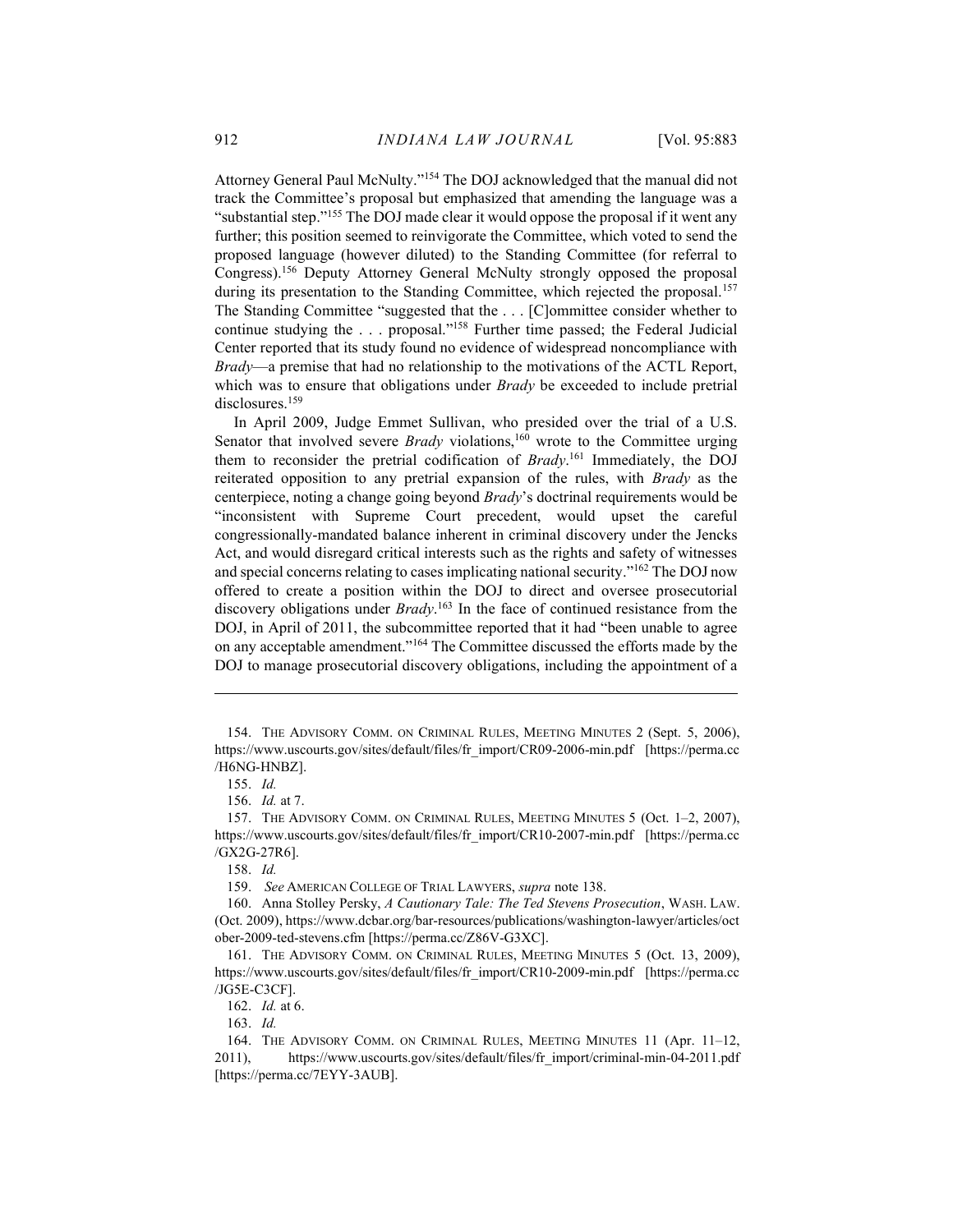National Criminal Discovery Coordinator, law enforcement personnel training, electronic management of discovery, and instituting a policy of "[w]hen in doubt, disclose."<sup>165</sup> The Committee voted 6–5 *against* a proposed expansion of pretrial discovery.<sup>166</sup>

The DOJ had effectively used *Brady*—which the DOJ in individual cases routinely and vigorously argues has absolutely no bearing on pretrial discovery<sup>167</sup> to constitute the ceiling for all discovery, whether pretrial or trial. The courts, however, were clear that *Brady* left pretrial discovery to legislative regulation. And the Committee's process was legislative in nature. Yet, the DOJ was arguing that Brady foreclosed any legislative expansion of pretrial discovery. The minimum discovery required by due process at trial, according to the DOJ, was the maximum discovery required of prosecutors.

Completing the circle, the DOJ's reliance on Brady to justify unilateral control over the pretrial period reveals *Brady's* legitimizing power—that is, *Brady* lent constitutional legitimacy to the dramatic transfer of power over information from the judge to the prosecutor after procedural reform in the 1940s. As legislative reform expanded prosecutorial power still more, the dominant narrative of *Brady*—that it is a landmark case that constrained the prosecutor and gave constitutional heft to the prosecutor's role as minister of justice—has been used as a means to validate this expansion of power. These benefits conferred by Brady to prosecutorial interests are arguably substantial.

#### III. ADDRESSING DUE PROCESS QUESTIONS NOT ADDRESSED BY BRADY

Flipping the script on Brady—that the doctrine ceded constitutional regulation of the pretrial period to the prosecutor, legitimized case outcomes through narrative overstatement of its burden, and was effectively used to achieve legislative objectives of the DOJ—recasts Brady as a potential prosecutorial ally and a threat to adversarial balance. In this reframing, the Court's "restraint" in limiting due process review to the trial moment after the legislature had ceded control over pretrial discovery to the prosecutor can be understood as judicial appeasement to prosecutorial interests.

The reframing of *Brady* as a doctrine that allows a prosecutor to withhold information during the pretrial period invites reassessment of due process norms. ACTL was not alone in raising the alarm about the disparity in information exchange between civil and criminal disputes. The Court's assertion that Brady does not govern pretrial proceedings, for example, is now contested by a significant number of federal jurisdictions that, by local rule, require Brady material to be disclosed

 <sup>165.</sup> Id. at 11.

 <sup>166.</sup> Id. at 15. Instead, the Committee went forward with their attempt to influence more "soft" practices like the Federal Judicial Center bench book and DOJ policy changes. Id. at 15–16.

 <sup>167.</sup> See, e.g., Reply Brief for Petitioner, United States v. Ruiz, 536 U.S. 622 (2002) (No. 01-595), 2002 WL 657759 ("Respondent contends that the court of appeals' holding that a criminal defendant has a constitutional right to receive material exculpatory information before pleading guilty is supported by [*Brady*]. But *Brady* and the decisions applying it hold no more than that the government has a duty to disclose exculpatory information when such disclosure is necessary to ensure a fair trial.").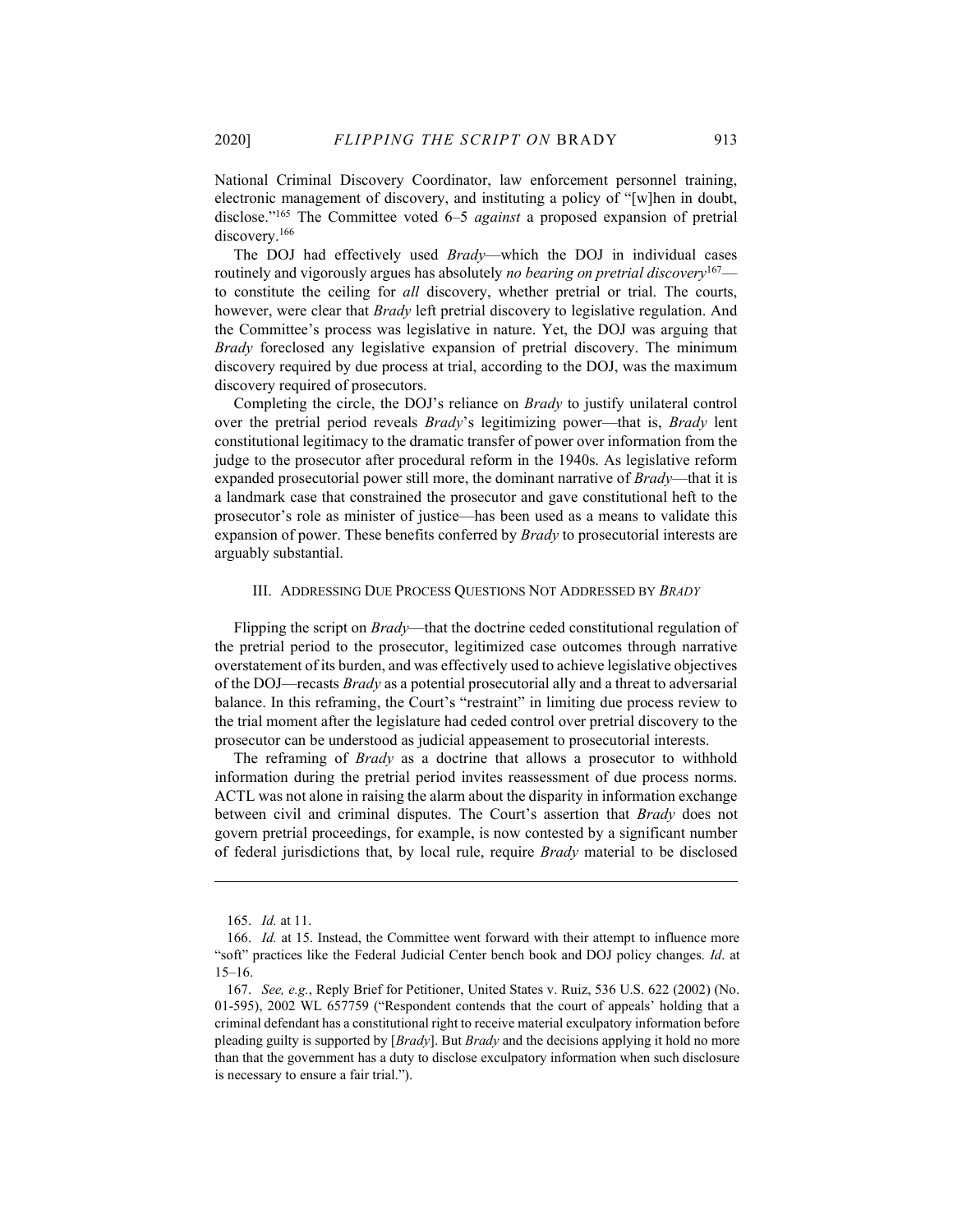during, and sometimes early in, the pretrial period.<sup>168</sup> As the battle over *Brady's* timing continues, in some ways the war has been won by prosecutorial interests. As long as the focus remains on *Brady*, then what information due process actually requires in criminal litigation is defined by *Brady*.<sup>169</sup> And *Brady* is a weak taskmaster compared to the pretrial information demands of civil litigation. Meanwhile, the consolidation of prosecutorial power during the pretrial period has become complete. The prosecutor now serves as both a party to the lawsuit and the arbitrator of facts and law.<sup>170</sup> The confluence of "the prosecutor's investigating, charging, convicting, and sentencing powers," coupled with "the 'inherent inequality' between the prosecutor and the defendant," as Bennett Gershman observed, has rendered "the adversary system almost obsolete."<sup>171</sup> David Sklansky portrayed the prosecutor as an intermediary between "law and politics, rules and discretion, courts and police, advocacy and objectivity"—a boundary-blurring position that necessarily consolidates power.<sup>172</sup> The prosecutorial-burden narrative works to deflect concern over this consolidation and helps justify the prosecutorial impulse to insist on selfgovernance.<sup>173</sup> Thus, as scholarship, the Criminal Committee, and judges continue to raise questions over Brady's timing and scope, alternative due process approaches deserve consideration.

 169. Burke, supra note 106, at 483 (recognizing the value of sustained scholarly efforts to improve effectiveness and enforcement but concluding that a significant doctrinal shift is required to achieve the due process promise of *Brady*).

170. Gerard E. Lynch, Our Administrative System of Criminal Justice, 66 FORDHAM L. REV. 2117, 2118 (1998) (observing how the prosecutor role had morphed into including the role as arbitrator).

171. Gershman, *supra* note 50, at 395. These circumstances permit prosecutors to engage in coercive tactics to secure pleas. See Maximo Langer, Rethinking Plea Bargaining: The Practice and Reform of Prosecutorial Adjudication in American Criminal Procedure, 33 AM. J. CRIM. L. 223, 225 (2006).

 172. David Alan Sklansky, Criminology: The Nature and Function of Prosecutorial Power, 106 J. CRIM. L. & CRIMINOLOGY 473, 520 (2016); see also Daniel Epps, Adversarial Asymmetry in the Criminal Process, 91 N.Y.U. L. REV. 762, 783 (2016) (contending the dualistic role of the prosecutor is confusing and does not serve the ends of justice).

 173. The temptation to prosecutors to consolidate power has been a constant one. Examples abound: In 1931, the presidentially appointed Wickersham Commission wondered if "the prosecutor's office were properly organized, [whether] no public defender would be required," as a prosecutor considers the welfare of the State, and the accused is a member of the State. NAT'L COMM'N ON LAW OBSERVANCE AND ENF'T, REPORT ON PROSECUTION 33 (1931). The prosecutorial charge to represent "the people" rendered the defense attorney superfluous, given that defendant was part of the people. In 1989, for example, the United States Attorney General in a "Memorandum to All Justice Department Litigators" announced that prosecutors would be exempt from the prohibition on contacting persons represented by counsel, alleviating prosecutors of ethical constraints that apply to the rest of the bar. The self-conception of being exceptional was expressed early by Gershman, *supra* note 50, at 403 (citing Memorandum to All Justice Dep't Litigators from Dick Thornburgh, Attorney Gen. (June 8, 1989)).

 <sup>168.</sup> HOOPER ET AL., supra note 129, at 12; Daniel McConkie, The Local Rules Revolution in Criminal Discovery, 39 CARDOZO L. REV. 59, 105 (2017).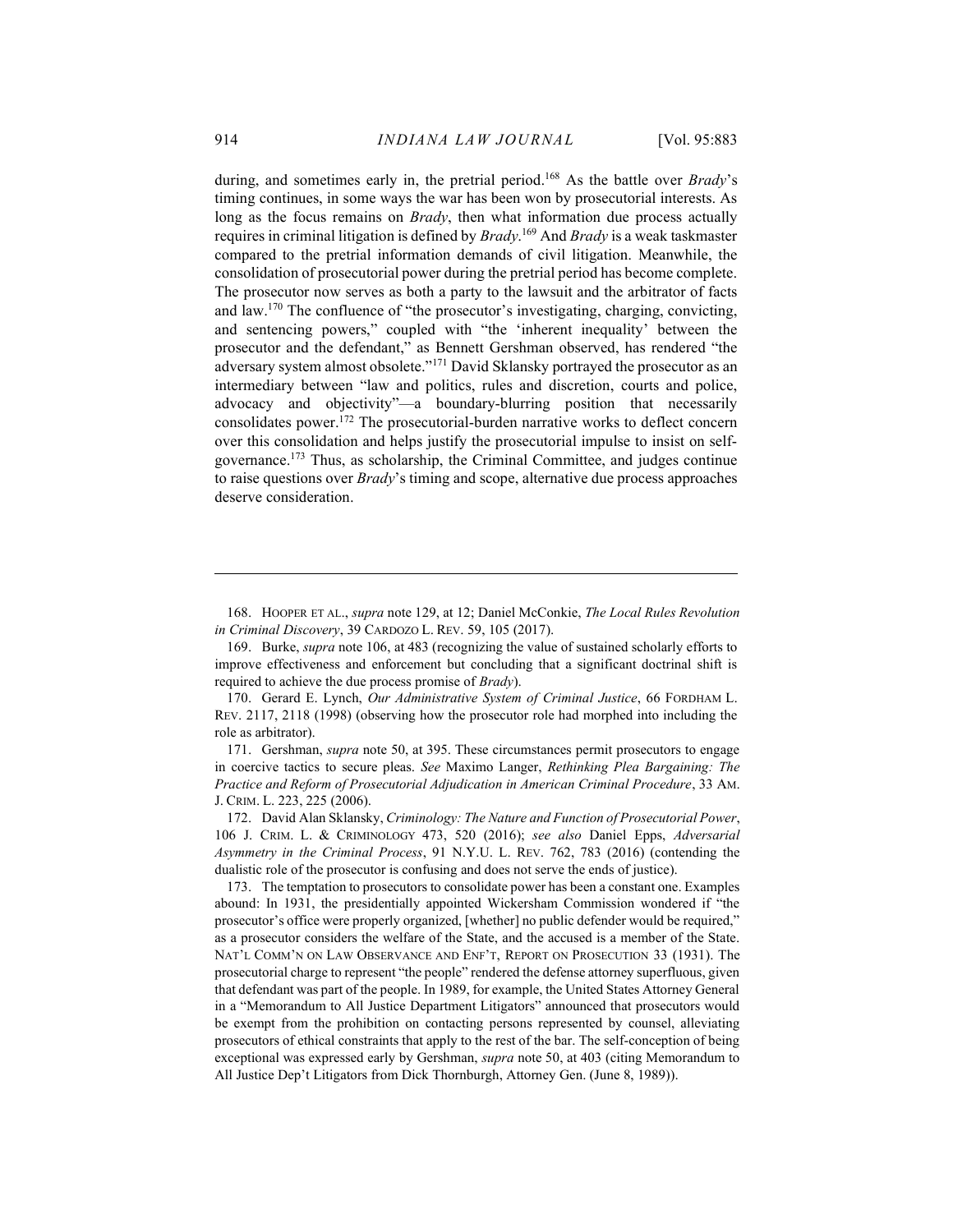#### A. Can the Prosecutor Withhold Pretrial Information?

Brady is not understood to allow prosecutors to withhold pretrial information with constitutional impunity, regardless of the information's value to a criminal defendant. But Brady allows that. Most of all criminal cases—ninety-five percent resolve pretrial, the period in which the Court in *Brady* ceded governance over discovery to the legislature. Due process doctrine constitutionally permits the prosecutor to withhold relevant, material, exculpatory, and inculpatory information during the pretrial phrase, as well as information that bears on the credibility of witnesses or the reliability of documents. Under these constitutional nonconditions, a number of jurisdictions have opted to provide for no pretrial disclosures.<sup>174</sup> In these jurisdictions, prosecutors wield unilateral control over the development and distribution of pretrial information. This allowance permits the prosecutor to make representations of fact that are not supported by the State's file, which again, would not constitute a due process violation.

If the perception is that *Brady* imposes a significant burden on the prosecutor, the question might be asked: compared to whom? But this question, under current doctrine, is not permitted. This is the power of *Medina v. California*, a criminal case in which the Court rejected a due process analysis that would invite comparative evaluations of procedural systems *outside of* the criminal arena.<sup>175</sup> In the civil arena, such comparative evaluations are embedded in the doctrinal approach. For example, the Court in Goldberg v. Kelly articulated three factors to assess due process, the second of which involves a comparative assessment: (1) the litigant's interest at stake; (2) the fairness of existing procedures and probable value of additional safeguards; and  $(3)$  the governmental interest at stake.<sup>176</sup> This second factor permits a court to consider analogous systems of adjudication that are used to resolve similar disputes.<sup>177</sup> The approach in *Goldberg* was momentarily applied to criminal cases in Ake v. Oklahoma, allowing a court to examine features of civil disputes to assist in determining the fairness of criminal procedures.<sup>178</sup> But *Ake* was superseded by

 <sup>174.</sup> Statutorily, disclosure obligations are triggered by the onset of trial in a number of jurisdictions. See, e.g., GA. CODE ANN. § 17-16-4 (2013); W. VA. R. CRIM. P. 12(b), 16; WIS. STAT. ANN. § 971.23 (West 2017).

 <sup>175. 505</sup> U.S. 437, 443 (1992).

 <sup>176. 397</sup> U.S. 254 (1970). A balancing test permits broad discretion, providing opportunity for a court to weigh each factor differently or to omit different considerations within each factor. See Mathews v. Eldridge, 424 U.S. 319, 335 (1976) (following Goldberg, 397 U.S. 254); see also Ake v. Oklahoma, 470 U.S. 68, 77 (1985) (criminal case following Mathews, 424 U.S. 319). In In Re Winship, the "beyond a reasonable doubt" burden was *compared* to the "preponderance" standard applied in civil disputes. 397 U.S. 358, 370–71 (1970).

 <sup>177.</sup> There are identical features between the civil, criminal, and administrative systems. Because of the similarities, these systems can be compared to measure additional safeguards. See Turner v. Rogers, 564 U.S. 431 (2011) (looking to criminal indigency determination in civil contempt proceedings); Clancy v. Office of Foreign Assets Control, No. 05-C-580, 2007 U.S. Dist. LEXIS 29232 (E.D. Wisc. Mar. 31, 2007) (looking to civil discovery rules in an administrative hearing).

<sup>178.</sup> See Ake, 470 U.S. 68. Civil rules provide a functional, alternative mode of adjudication for comparison. Meyn, supra note 6, at 734. So much so, that rules of civil procedure were first proposed to govern criminal disputes. Id. Others acknowledge pretrial civil litigation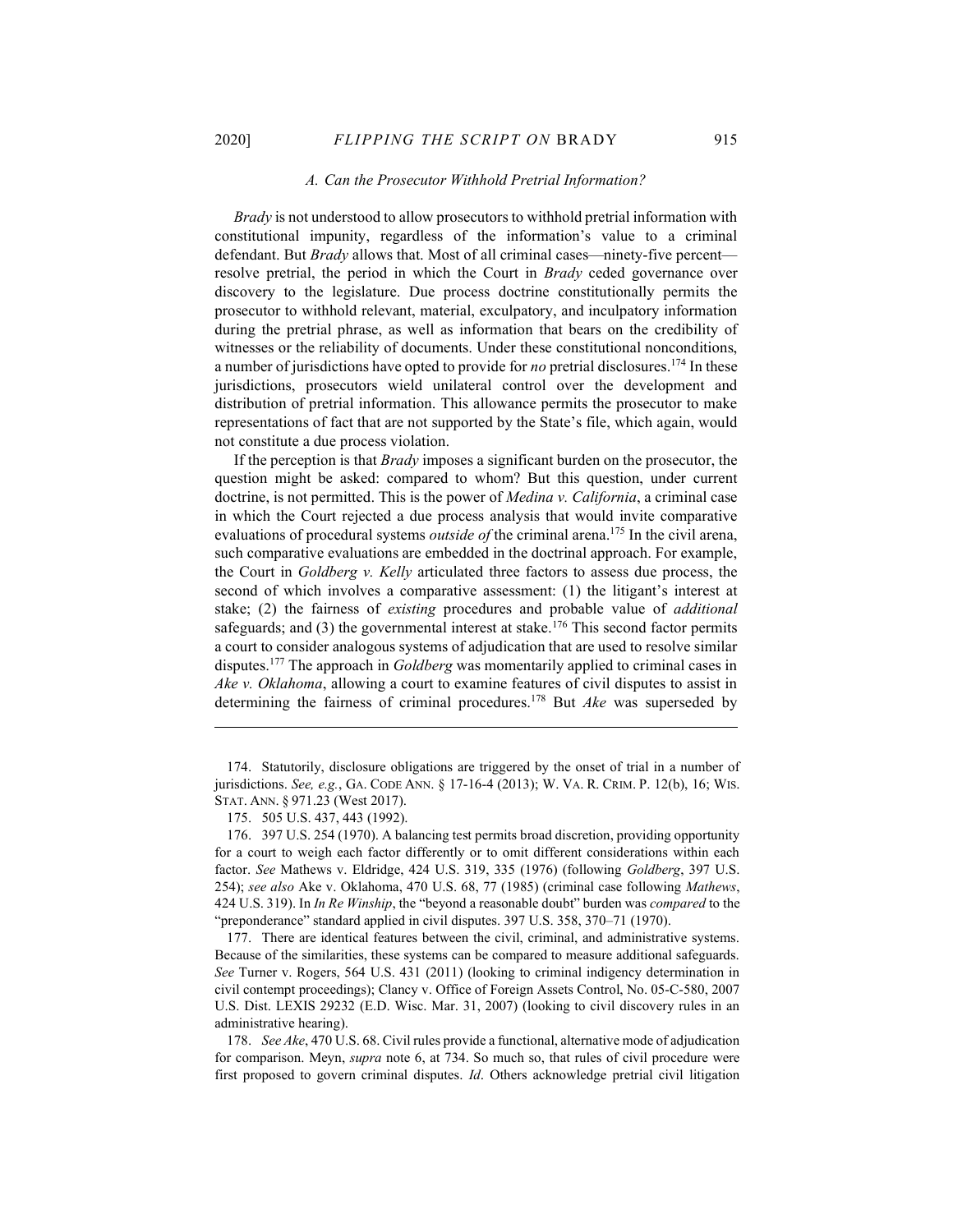Medina, Justice Kennedy contending that criminal law was special, given what he observed to be its comprehensive treatment within the Constitution.<sup>17</sup>

Pretrial civil procedure in particular is analogous to criminal disputes; commonlaw tradition is an appropriate consideration in due process examinations,<sup>180</sup> and before federal reform in the 1930s, civil and criminal pretrial procedure shared a similar structure.<sup>181</sup> Should a civil to criminal comparison proceed, what would it potentially reveal? The adequacy of criminal procedures to develop and interrogate pretrial information would be tested against civil procedures, which for eighty years have followed a different trajectory.<sup>182</sup> The length of this trajectory has significance to a due process review; entrenched norms can be understood to create minimum expectations of process.<sup>183</sup> As in criminal litigation, the legislative process has defined what pretrial information is exchanged in civil disputes. No civil court has found that the civil pretrial discovery regime is constitutionally required. But the legislature in the civil arena created a different world with which it conceived of an alternative conception of what process is due<sup>184</sup>—thus providing substantial guidance as to the value of alternative procedures that are available to govern the exchange of pretrial information.

What, for example, might transpire if a state legislature amended civil procedure to deprive civil litigants of discovery tools? Corporations' and the plaintiffs' bar would not go gently into the night. Civil litigants, under any reasonable scenario, would claim that pretrial discovery, legislatively granted for over eighty years in every state and federal jurisdiction in the United States, was so entrenched as to be fundamental—citing to the principles of transparency, notice, and deliberation that justified reform in the 1930s—and that its denial would offend due process. And if these civil litigants were correct that these embedded norms do define present notions of minimum due process (after all, wrote Justice O'Connor, due process was

180. *Medina*, 505 U.S. at 445–46 ("[B]ecause the States have considerable expertise in matters of criminal procedure and the criminal process is grounded in centuries of commonlaw tradition, it is appropriate to exercise substantial deference to legislative judgments in this area.").

shares deep DNA with criminal litigation. Lynch, *supra* note 170, at 2120–21 ("The] essential structure [of] a criminal case is nothing more than an ordinary [civil] lawsuit.").

<sup>179.</sup> Medina, 505 U.S. at 443 ("In our view, the *Mathews* balancing test does not provide the appropriate framework for assessing the validity of state procedural rules which . . . are part of the criminal process."). Another variant of Kennedy's approach is taken up by Judge Gerard Lynch, who wrote that any due process consideration should be assessed according to the current system's "own implicit premises, rather than in comparison to an idealized adversarial model." Lynch, supra note 170, at 2121. Lynch is correct that no doctrine requires comparison to a procedural ideal; but what about comparison to a similar procedural analogue?

 <sup>181.</sup> Meyn, supra note 6, at 699.

 <sup>182.</sup> See Section I.B.1.

 <sup>183.</sup> Medina, 505 U.S. at 446 ("Historical practice is probative of whether a procedural rule can be characterized as fundamental" as well as "settled tradition."); id. at 447 (finding the holdings in cases eighty-five years old to be relevant to the Court's due process inquiry); In re Winship, 397 U.S. 358, 361 (1970) (finding that the requirement of "guilt of a criminal charge be established by proof beyond a reasonable doubt" is so entrenched in common-law jurisdictions that it creates minimum expectations of due process).

 <sup>184.</sup> See supra text accompanying notes 42–47.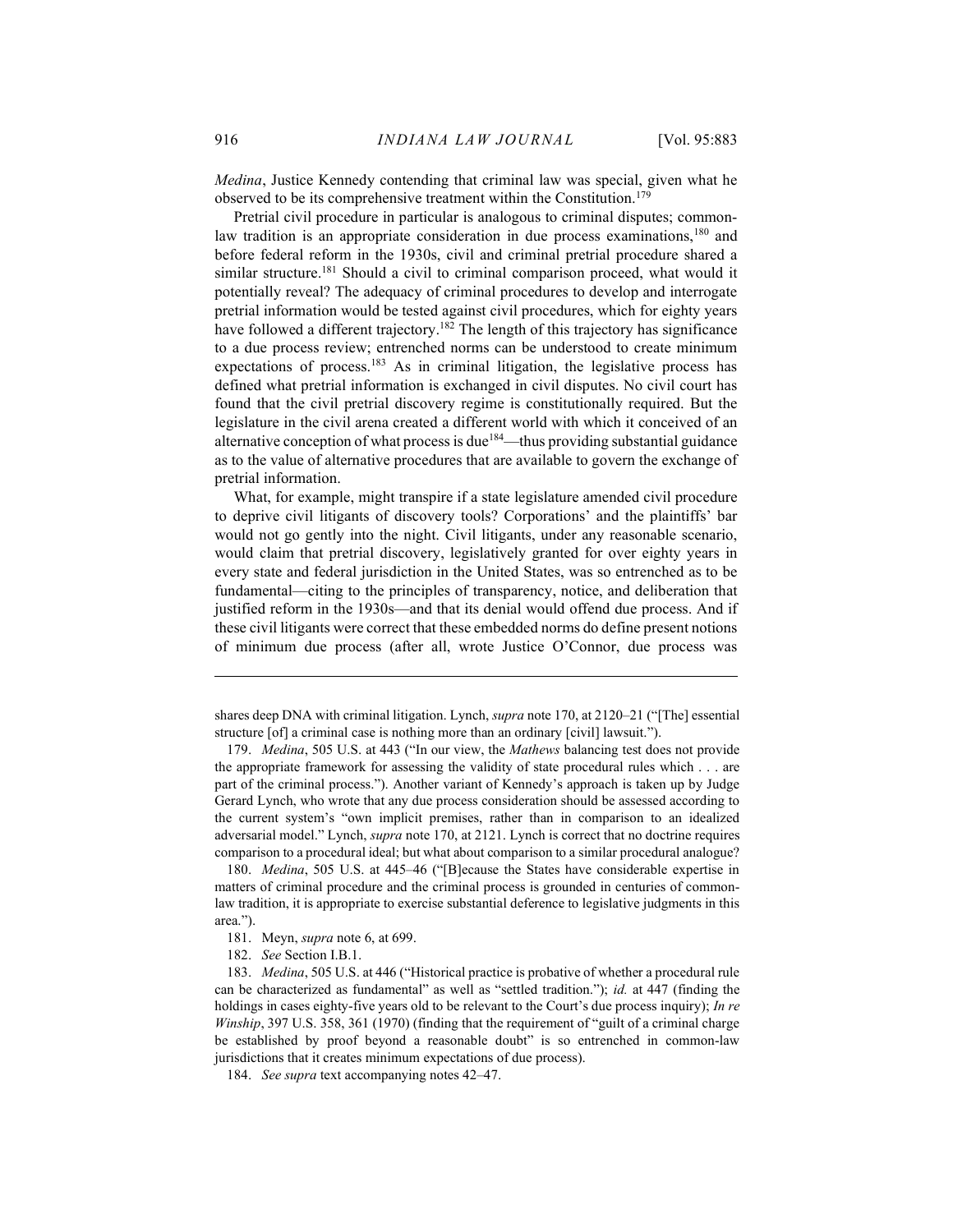"perhaps, the least frozen concept of our law—the least confined to history and the most absorptive of powerful social standards of a progressive society"<sup>185</sup>), why would depriving criminal defendants of these same entitlements comport with due process where cases determine whether an individual should be incarcerated? Why would the lack of discovery in criminal litigation be adequate where discovery rights are essential to civil litigation and where the stakes for litigants are, at the least, commensurate?

Under *Medina*, courts are on firm ground in avoiding the comparison to civil litigation that Goldberg would permit. Although Medina frees courts from engaging with analogous systems, courts still envision comparisons but resort to imaginary worlds. A common projection is a world governed by *Brady*; the other world is one that provides a defendant unfettered access to everything.<sup>186</sup> In Pennsylvania v. Ritchie, for example, the Court stated, "[a] defendant's right to discover exculpatory evidence does not include the unsupervised authority to search through the Commonwealth's files."<sup>187</sup> In Moore v. Illinois, the Court stated there is "no constitutional requirement that the prosecution make a complete and detailed accounting to the defense of all police investigatory work on a case."<sup>188</sup> Courts make these sweeping statements as they ignore what occurs across the hall, where civil litigants exchange information according to a rule-bound process superintended by opposing counsel and ultimately the judge. Other slippery slope scenarios find expression in the criminal arena. Some courts, for example, maintain that transferring the role of supervising Brady from the prosecutor to a judge would be "extremely time-consuming" for judges who are "too busy," with little benefit in terms of compliance.<sup>189</sup> This view again ignores the functional, party-driven discovery regime in civil litigation, which is ultimately refereed by a (however busy) trial court.

In a few instances, litigants have asked courts to consider importing rules over the criminal/civil divide. In United States v. Sierra Pacific Industries, a civil case, the defendant sought post-conviction relief under Brady.<sup>190</sup> The court rejected the attempt, stating that the due process interest of a civil defendant paled in comparison to a criminal defendant.<sup>191</sup> Yet, the court's analysis belied its conclusion, finding the civil defendant was protected by existing civil pretrial procedures (that exceeded Brady's requirements): "The *expansive right* to discovery in civil cases and the Federal Rules of Civil Procedure . . . provided [the civil] defendants with

 <sup>185.</sup> Medina, 505 U.S. at 454 (quoting Griffin v. Illinois, 551 U.S. 12, 20–21 (1956) (Frankfurter, J., concurring)).

<sup>186.</sup> Burke, *supra* note 106, at 486 ("[R]equiring the prosecution to disclose everything that might influence a jury would amount to a constitutionally mandated open file policy, which the Court has repeatedly refused to impose as a component of due process."); see also United States v. Agurs, 427 U.S. 97, 109 (1976).

 <sup>187. 480</sup> U.S. 39, 59 (1987).

 <sup>188. 408</sup> U.S. 786, 795 (1972).

 <sup>189.</sup> Bibas, supra note 106, at 141.

 <sup>190. 100</sup> F. Supp. 3d 948, 956 (E.D. Cal. 2015).

 <sup>191.</sup> Id. at 957 ("The 'requirement of due process . . . in safeguarding the liberty of the citizen against deprivation through the action of the State, embodies the fundamental conceptions of justice which lie at the base of our civil and political institutions.'" (quoting Mooney v. Holohan, 294 U.S. 103, 112 (1935))).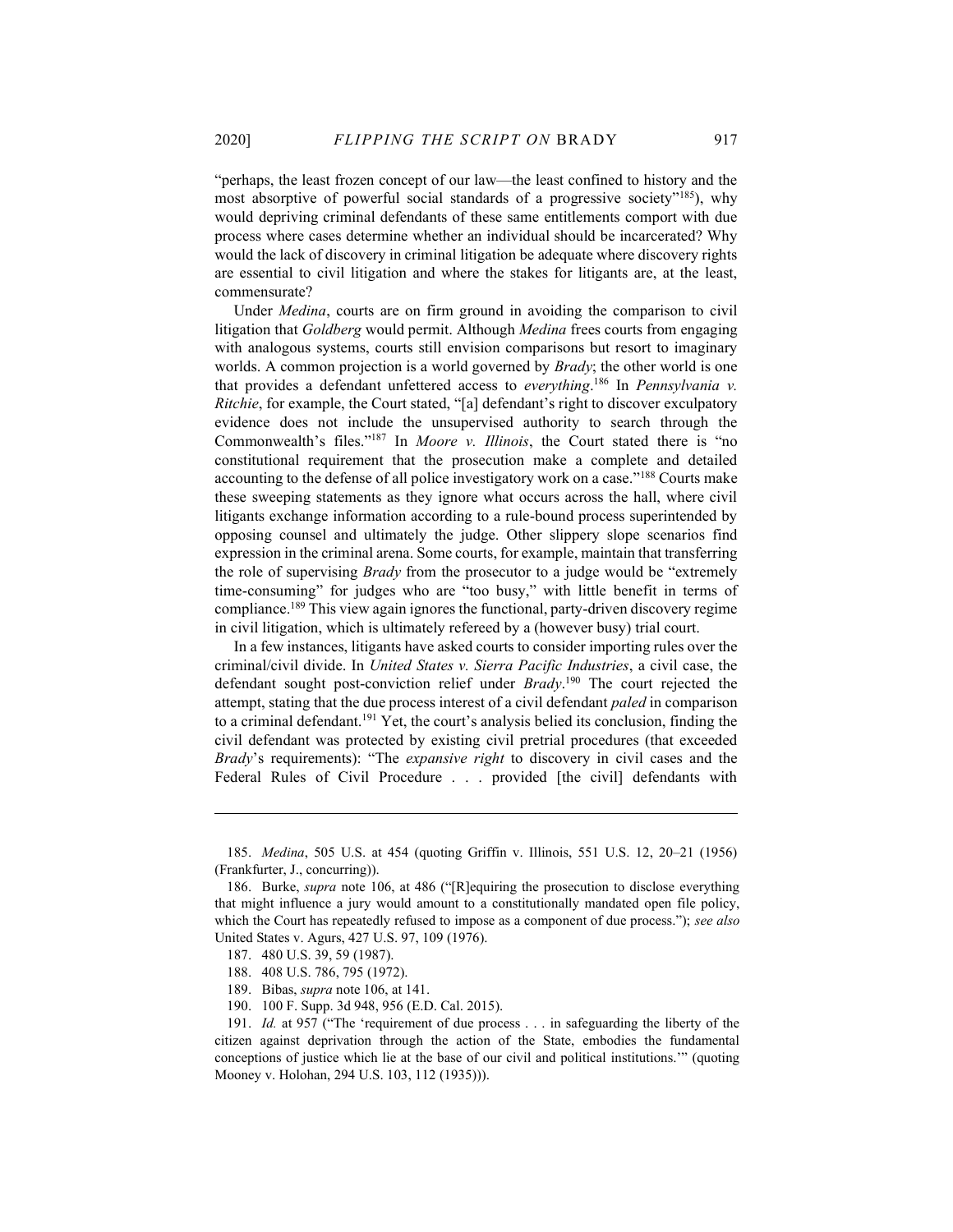constitutionally adequate process to mount an effective and meaningful defense to this civil action."<sup>192</sup> One is left wondering: if the pretrial civil rules provide a constitutionally adequate procedure to mount an effective defense, is it really possible that the absence of such rules in criminal litigation is constitutionally adequate? In Sierra Pacific, the court breezily credits the value that an opportunity to develop a pretrial record has to a litigant at trial; but, in the criminal context, courts pretend this obvious connection does not exist and instead imbue trial with a talismanic, error-cleansing, fact-developing status.

How can a constitutionally less-protected civil defendant be entitled to more pretrial information, and the criminal defendant, who is entitled to greater constitutional protection, be entitled to less pretrial information? This paradox is in part given legitimacy by the popular view of Brady, which imagines an idealized version of trial: should a criminal defendant elect to advance to trial, he avails himself of the panoply of powerful rights that the Constitution affords (but this is really no different than a trial in a civil case).<sup>193</sup> This persistent fiction (rejected by civil procedure scholars)<sup>194</sup> that trial somehow substitutes for pretrial interrogation of the record permits the Brady doctrine's legitimacy. And yet the Brady doctrine punches well above its weight, broadcasting a perception of burden that well exceeds its actual requirements of the prosecutor.

The faulty premise that pretrial proceedings do not significantly influence trials was rebutted during the reform to civil procedure, thirty years before the Court decided Brady.<sup>195</sup> Reformers to civil procedure viewed the trial as a continuation of pretrial proceedings and believed that adopting a pretrial discovery phase profoundly informed the quality and nature of any subsequent trial. Civil reformers acknowledged that pretrial preparation is essential to fair settlements and fair trials; the pretrial interrogation of claims and defenses is actually the function of the adversarial system. Yet the Court, itself integral to the creation of the civil procedure template, has continued to maintain that, in criminal disputes, trial exists in a vacuum. A due process doctrine that credited what is obvious—pretrial discovery's essential role to an adversary process's operation—would compare the prosecutor's unilateral

 <sup>192.</sup> Id. at 958 (emphasis added).

 <sup>193.</sup> Trial forces the prosecutor to prove the case beyond a reasonable doubt and conveys to the defendant the right to confront witnesses and the right not to testify. As to the higher burden of proof, see Lisa Kern Griffin, Narrative, Truth, and Trial, 101 GEO. L.J. 281, 293 (2013) (contending juries merely determine who presents the most plausible story). As to a defendant testifying or not testifying, he is damned if he does (experienced prosecutor will destroy on cross-examination) and damned if he does not (jury will draw the impermissible inference he is not testifying because he is guilty).

 <sup>194.</sup> Id. at 315–19.

 <sup>195.</sup> See Robert G. Bone, Mapping the Boundaries of a Dispute: Conceptions of Ideal Lawsuit Structure from the Field Code to the Federal Rules, 89 COLUM. L. REV. 1, 80–89 (1989); Stephen N. Subrin, Fishing Expeditions Allowed: The Historical Background of the 1938 Federal Discovery Rules, 39 B.C. L. REV. 691, 711 (1998); see also THE ADVISORY COMM., REPORT OF THE ADVISORY COMMITTEE ON RULES FOR CIVIL PROCEDURE 45–46 (1937), https://www.uscourts.gov/sites/default/files/fr\_import/CV04-1937.pdf [https://perma.cc/2CP Z-XLSL].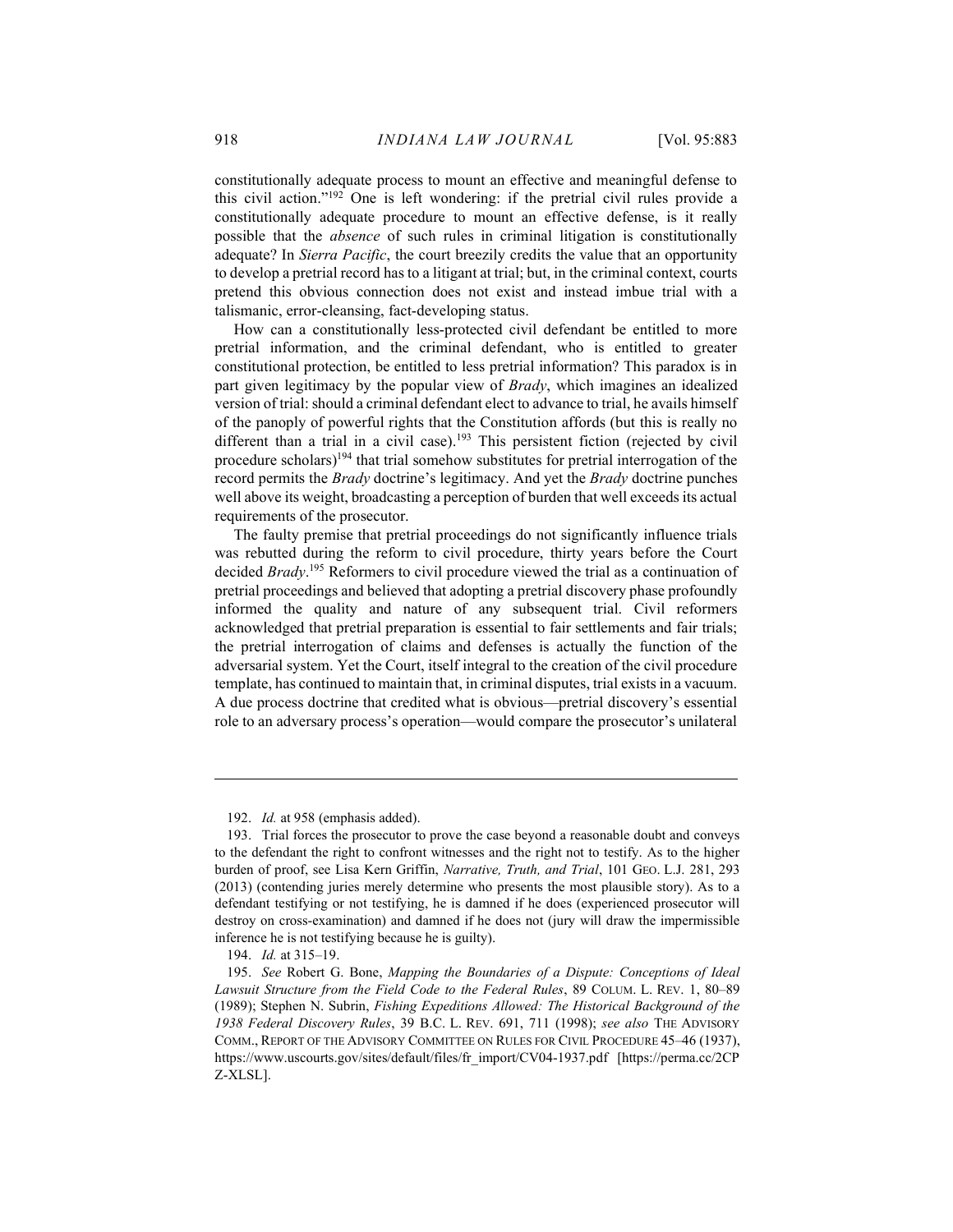control over the pretrial record to the due process entitlements (and maybe rights) that are currently granted to civil defendants.

#### B. Can the Prosecutor Be a Judge in Her Own Case?

A related, narrower due process question emerges: what degree of decisionmaking power in litigation should one party be permitted to the exclusion of the other party? At common law, the trial court as gatekeeper could require the prosecutor to describe factual allegations to the court's satisfaction. After federal reform to criminal procedure in  $1946$ ,<sup>196</sup> the power to determine the sufficiency of the pretrial factual record was transferred from the judiciary to the executive. Importation of notice pleading to criminal disputes removed the trial court's pretrial role and conferred unprecedented control over the pretrial record to the prosecutor, providing significantly less notice, transparency, and deliberation during the pretrial phase than the civil system. As a result, power over the pretrial record, as well as over pretrial dynamics, was transferred from the judge to the prosecutor, from the judiciary to the executive, and from a neutral adjudicator to one party to a dispute.<sup>197</sup>

Brady legitimized this pretrial transfer of power from the judiciary to the executive through its subsilencio validation of this procedural design. Professor John Orth observed a fundamental tenant of due process prohibits any law that makes one "[j]udge and party."<sup>198</sup> Did the 1946 federal reform to criminal procedure do just that? The question of whether a person can be a judge in her own case tests, as John Orth writes, "the procedural fairness of any legal system by highlighting one of its most essential features, whether cases are decided by an independent decision maker."<sup>199</sup> Even Judge Gerard Lynch, who views the prosecutor's increasing control over the disposition of criminal cases as an "innovation" that absorbs inquisitorial features to permit system-wide efficiency,<sup>200</sup> wondered whether the arrangement constituted a "perversion of the classic due process model."<sup>201</sup>

The response to this question is that a prosecutor's "minister-of-justice" obligation mitigates due process concerns. In this role, prosecutors are charged with

 <sup>196.</sup> See FEDERAL RULES OF CRIMINAL PROCEDURE, WITH NOTES PREPARED AND PROCEEDINGS (Alexander Holtzoff, ed. 1946).

 <sup>197.</sup> Where a judge does still intervene, it has no application to the determination of witness credibility and other critical issues to litigation. As to presiding over motions to suppress, filing rates are low, rates of success even lower. See, e.g., Peter F. Nardulli, The Societal Cost of the Exclusionary Rule: An Empirical Assessment, 1983 AM. B. FOUND. RES. J. 585, 595 (conducting a tristate study (Illinois, Michigan, Pennsylvania) of 7767 felony cases: defendants filed motions to suppress in eleven percent of cases with success in seventy cases).

 <sup>198.</sup> JOHN V. ORTH, DUE PROCESS OF LAW: A BRIEF HISTORY 15 (2003).

 <sup>199.</sup> Id.

 <sup>200.</sup> Lynch's assessment that the consolidation of prosecutorial power was necessary to attend to the growing docket of criminal cases and to meet a crime wave that came on the tail end of the tough-on-crime hysteria, which would soon give way to collective reassessment. A fair number of scholars now contend that the consolidation of prosecutorial power achieved more prosecutions independent of when the crime rate rose or fell and was thus a key contributor to the crisis of mass incarceration. See generally JOHN F. PFAFF, LOCKED IN: THE TRUE CAUSES OF MASS INCARCERATION AND HOW TO ACHIEVE REAL REFORM 206 (2017).

 <sup>201.</sup> Lynch, supra note 170, at 2121.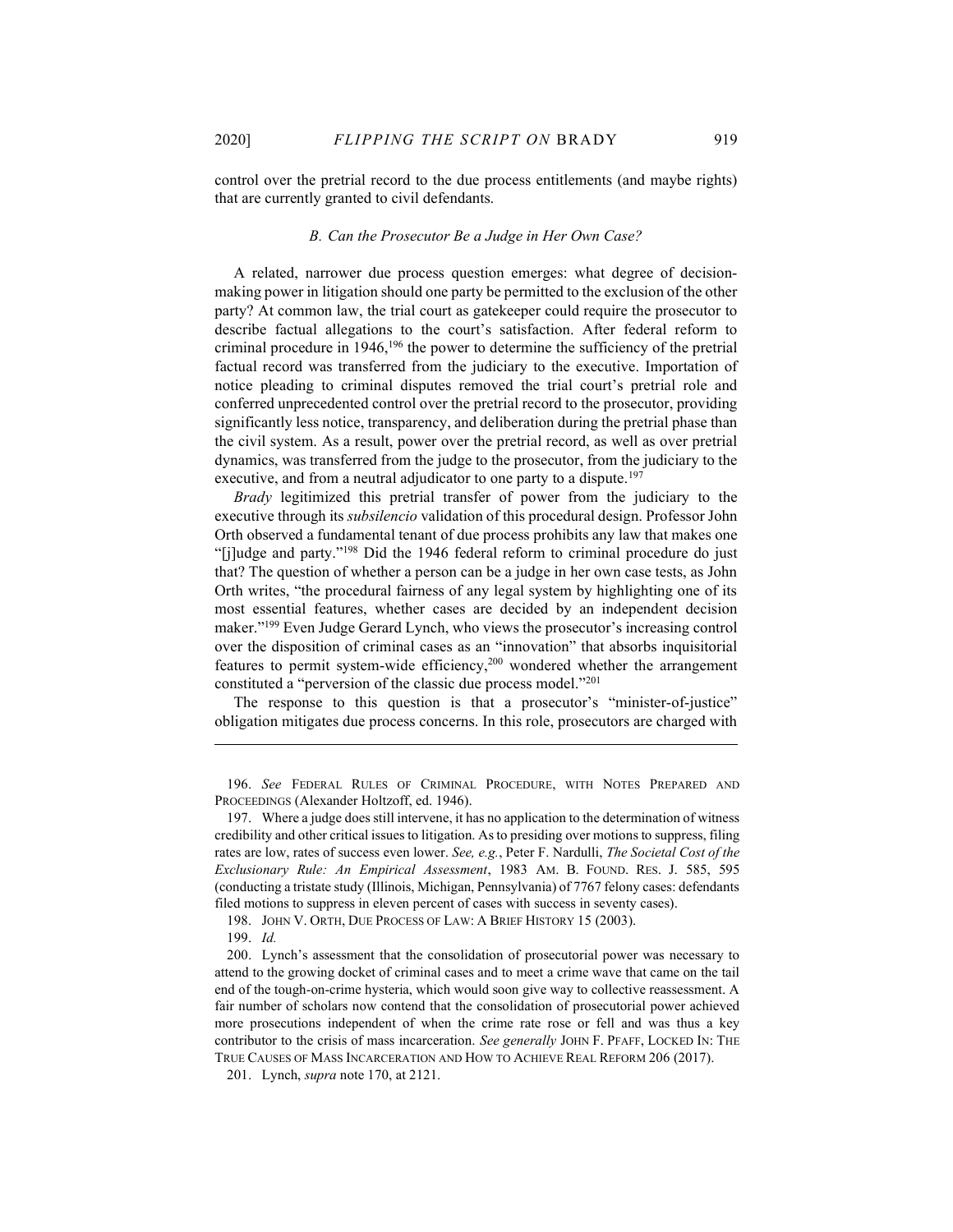stepping "out of their purely adversarial roles . . . [to] ensure justice is done."202 Where actors typically answer to a neutral party for allegations of misfeasance, prosecutors answer to self-reflection, sometimes internal review.<sup>203</sup> Brady subscribes to this view, implicitly holding that entrusting the distribution of any pretrial information to one party somehow comports with due process. The minister-ofjustice role promotes internal prosecutorial review of issues that occur on legal and ethical margins—those exact situations that a neutral party should step in as a referee.<sup>204</sup> The minister-of-justice role is suspiciously embraced by those burdened by it. But what purpose does a judge serve if a "minister of justice" oversees proceedings? To argue that the classic due process model is satisfied if proceedings are overseen by a judge that has a stake in the litigation is to normalize the very circumstances that would require, of an actual judge, recusal.

The procedural design of criminal litigation was not inevitable. The initial draft of federal criminal procedure mirrored the civil-procedure template.<sup>205</sup> Had this version become law, it would have plainly influenced how lawyers, scholars, and courts conceived of due process.<sup>206</sup> But, this version was rejected. As a result, pretrial design provides criminal defendants with rights that are far inferior to civil litigants. This state of litigation became the new normal and in turn shaped conceptions of due process.<sup>207</sup>

#### **CONCLUSION**

"No government official in America has as much unreviewable power and discretion as the prosecutor," wrote Stephanos Bibas.<sup>208</sup> Brady might be viewed as a building block of that story. Brady arguably served to bestow constitutional validation to a national reform effort that afforded pretrial agency to a civil defendant, but not a criminal defendant. The implicit compromise struck in Bradyto impose a minor burden on the prosecutor at trial but to shield a prosecutor's use

204. Epps, supra note 172, at 846–47.

208. Bibas, supra note 58, at 960.

<sup>202.</sup> Bennett L. Gershman, The Zealous Prosecutor as Minister of Justice, 48 SAN DIEGO L. REV. 151, 155 (2011).

 <sup>203.</sup> For a thorough treatment of the prosecutor's unreviewed decisions at multiple (and critical) junctures along the litigation timeline, see DANIEL S. MEDWED, PROSECUTION COMPLEX: AMERICA'S RACE TO CONVICT AND ITS IMPACT ON THE INNOCENT (2012).

 <sup>205.</sup> But the possibility of this alternative reality was undermined by a Criminal Committee controlled by prosecutorial interests. See Meyn, supra note 6 at 708; supra text accompanying notes 45–50.

<sup>206.</sup> If something like *Brady* had still emerged, its role would be understood for what it actually is, a right that provides a post-conviction remedy unique to criminal litigation that guarantees material, exculpatory information is provided to defendant at the onset of trial.

 <sup>207.</sup> See Michael J. Klarman, The Racial Origins of Modern Criminal Procedure, 99 MICH. L. REV. 48, 48–49 (2000). One theory of constitutional review is that the Court is not so much a countermajoritarian institution; instead, it tends to divine the majority's true self—as Matthew Lassiter portrays the theory, the Court acts in a way "more democratic than the legislative choices of elected representatives." Matthew D. Lassiter, Does the Supreme Court Matter? Civil Rights and the Inherent Politicization of Constitutional Law, 103 MICH. L. REV. 1401, 1405–06 (2005).